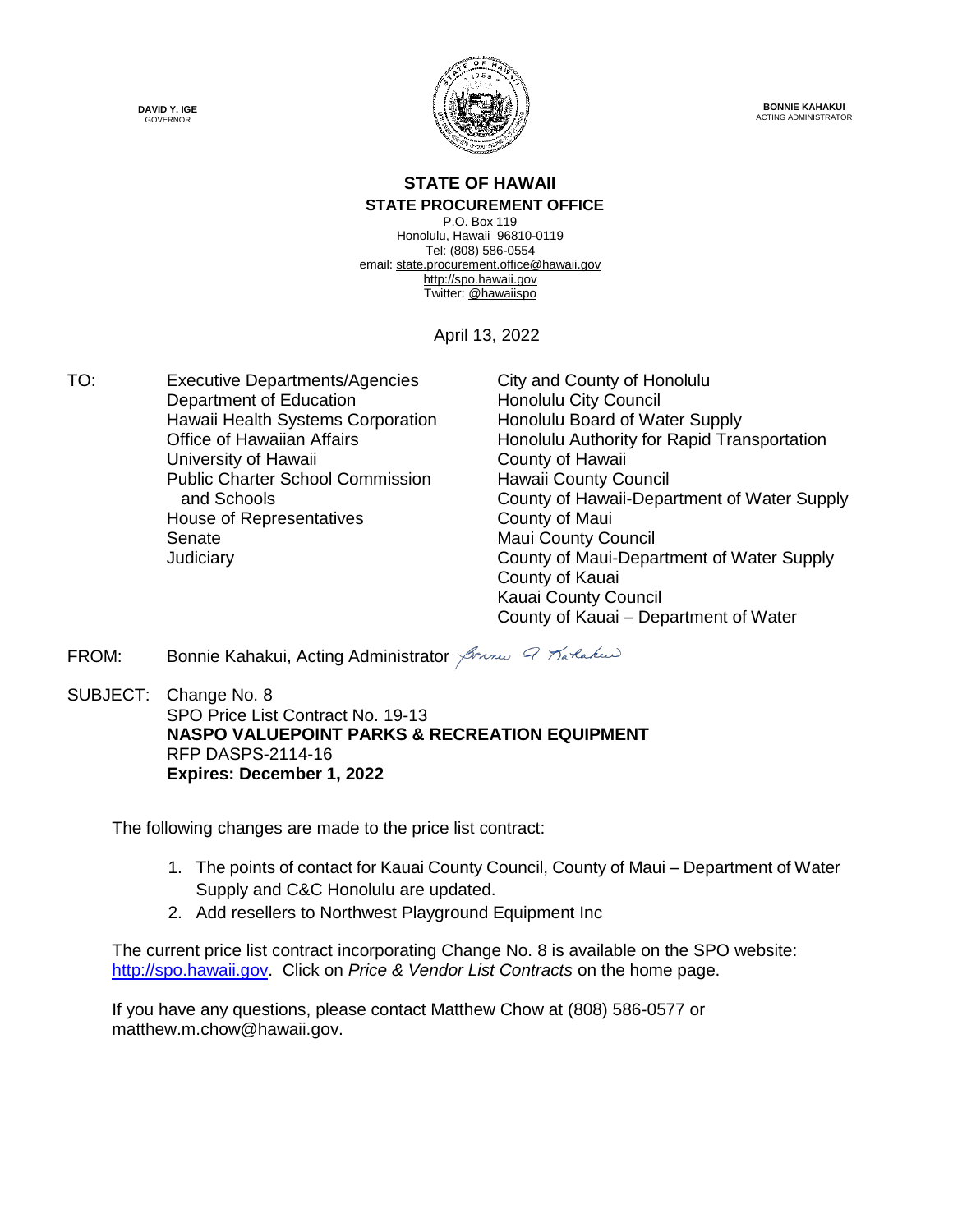### **WHERE TO FIND**

| Participating Jurisdictions, Point of Contact, Nonprofit Organizations 2-3    |  |
|-------------------------------------------------------------------------------|--|
| Contractors, Vendor Codes, Compliance, pCard, Purchase Orders, Contract No  4 |  |
| GET and County Surcharge, Payments, Lease, Delivery, Warranty 4-5             |  |
|                                                                               |  |
|                                                                               |  |
|                                                                               |  |
|                                                                               |  |
|                                                                               |  |
|                                                                               |  |
| Landscape Structures Inc List of Recycled Material Equipment 19-26            |  |
| Northwest Playground Equipment Inc List of Recycled Material Equipment  28-39 |  |
| Playpower dba Playworld Systems Inc List of Recycled Material Equipment 41-58 |  |
|                                                                               |  |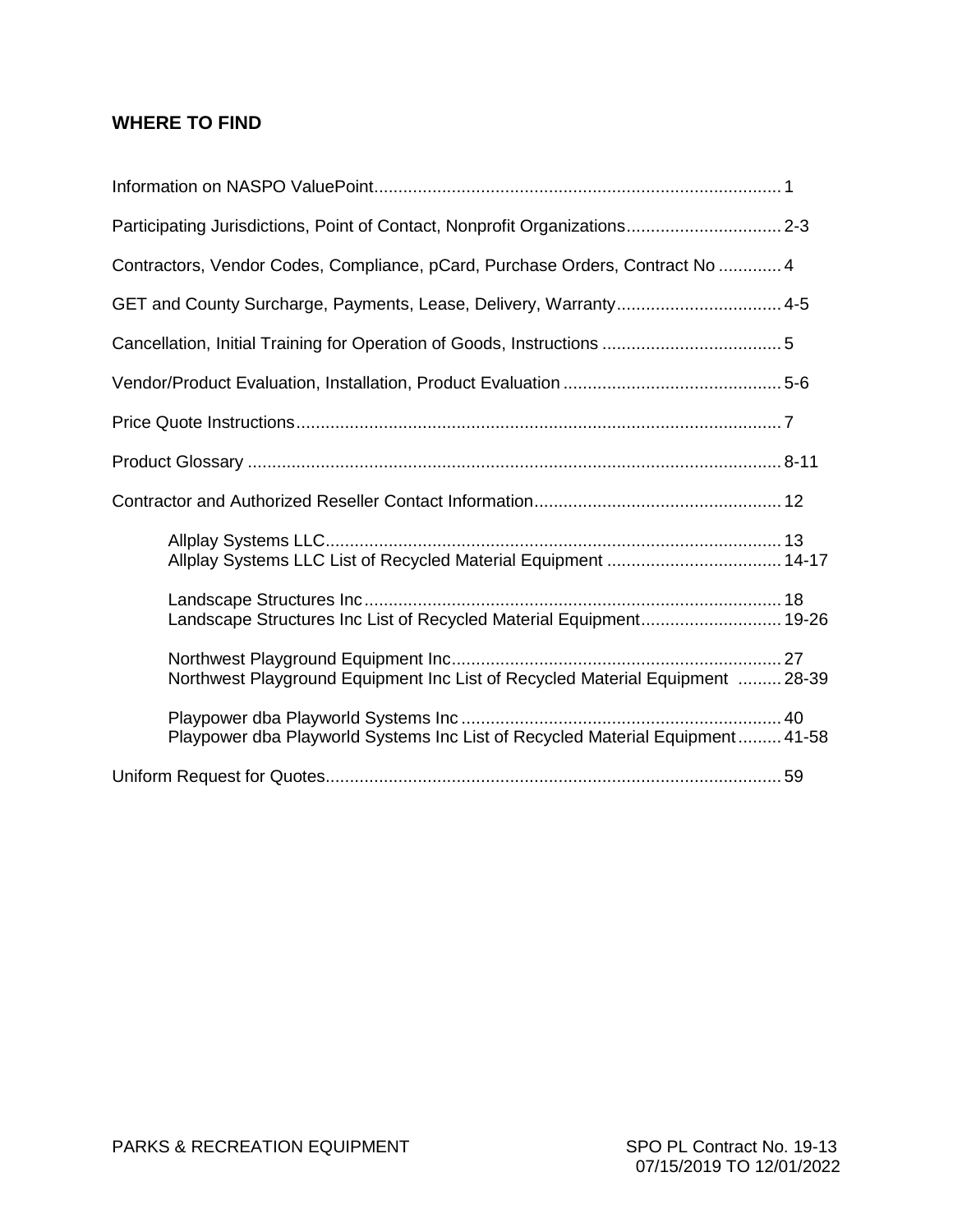#### **STATE OF HAWAII STATE PROCUREMENT OFFICE**

**SPO Price List Contract No. 19-13** Includes Change No. 8 Effective: 04/13/2022

#### **THIS SPO PRICE/VENDOR LIST CONTRACT IS FOR AUTHORIZED BUSINESS ONLY**

### **NASPO VALUEPOINT PARKS & RECREATION EQUIPMENT**

#### (RFP DASPS-2114-16) **July 15, 2019 to December 1, 2022**

#### **INFORMATION ON NASPO VALUEPOINT**

The NASPO ValuePoint Cooperative Purchasing Organization is a multi-state contracting consortium of state governments, including local governments, of which the State of Hawaii is a member. NASPO ValuePoint Purchasing Organization seeks to achieve price discounts by combining the requirements of multi-state governmental agencies, and cost-effective and efficient acquisition of quality products and services.

The State of Oregon is the current lead agency and contract administrator for the NASPO ValuePoint Parks & Recreation Equipment contract. A request for competitive sealed proposals was issued on behalf of NASPO ValuePoint Cooperative Purchasing Organization and contracts were awarded to 8 qualified Contractors. The State of Hawaii has signed a Participating Addendum with three (3) contractors and intends to add more authorized contractors to the Price List contract.

The purpose of this contract is to provide Athletic Equipment, Bleachers, Bundled Playgrounds, Commercial Play Equipment, Dog Parks, Outdoor Fitness Equipment, Independent Play, Recycled Material Equipment, Replacement Parts, Site Furnishings, Shade and Shelter, Surfacing, Swing Sets and Waterpark Equipment, and Barbecue Grills, Barbecue Smoker Grills, Banquet Tables, Benches, Bike Racks, Bleachers, Grandstands, Bus Stop Shelters, Canopy Tents, Cigarette Receptacles, Drinking Fountains, Exercise Equipment, Fire Rings, Flags, Floor Matting, Message Centers, Park Benches, Park Grills, Camp Stoves, Parking Lot Equipment, Patio and Café Furniture, Pet Products, Picnic Tables, Planters, Playground Equipment, Pool Furniture, Sanitation Equipment, Security, Sports Equipment, Tables, Trash Receptacles, Umbrellas and Universal Access.

For additional information on this contract, visit the NASPO ValuePoint website at [https://www.naspovaluepoint.org/portfolio/park-and-recreationplayground-equipment-2016-2022/.](https://www.naspovaluepoint.org/portfolio/park-and-recreationplayground-equipment-2016-2022/)



PARKS & RECREATION EQUIPMENT 1 **1** SPO PL Contract No. 19-13

07/15/2019 TO 12/01/2022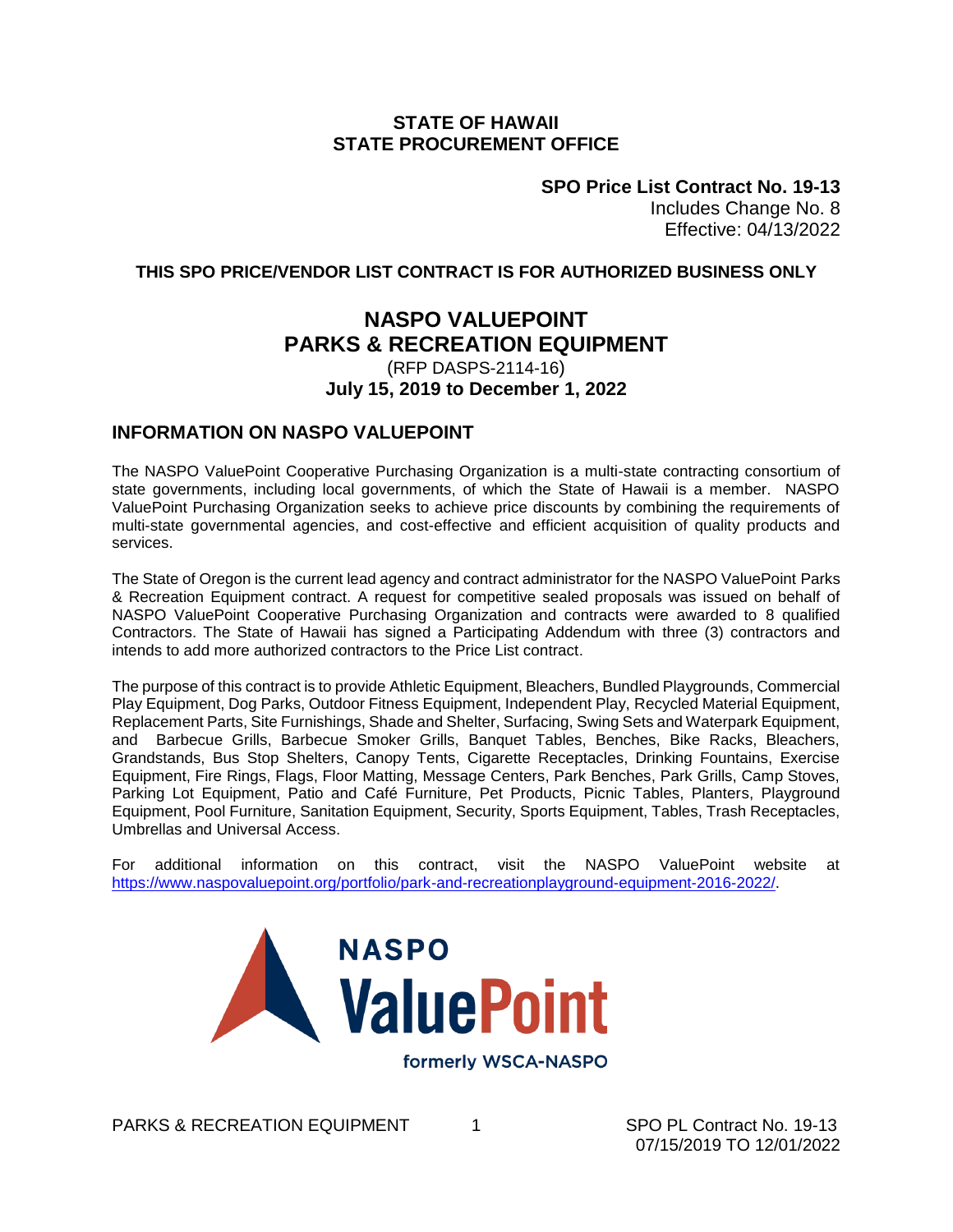**PARTICIPATING JURISDICTIONS** listed below have signed a cooperative agreement with the SPO and are authorized to utilize this price list contract.

| <b>Executive Departments/Agencies</b>               | City and County of Honolulu                   |
|-----------------------------------------------------|-----------------------------------------------|
| Department of Education                             | <b>Honolulu City Council</b>                  |
| Hawaii Health Systems Corporation                   | Honolulu Board of Water Supply                |
| <b>Office of Hawaiian Affairs</b>                   | Honolulu Authority for Rapid Transportation   |
| University of Hawaii                                | County of Hawaii                              |
| <b>Public Charter School Commission and Schools</b> | Hawaii County Council                         |
| House of Representatives                            | County of Hawaii – Department of Water Supply |
| Senate                                              | County of Maui                                |
| Judiciary                                           | <b>Maui County Council</b>                    |
|                                                     | County of Maui - Department of Water Supply   |
|                                                     | County of Kauai                               |
|                                                     | Kauai County Council                          |
|                                                     | County of Kauai – Department of Water         |

The participating jurisdictions are not required but may purchase from this price list contract, and requests for exception from the contract are not required. Participating jurisdictions are allowed to purchase from other contractors; however, HRS chapter 103D, and the procurement rules apply to purchases by using the applicable method of procurement and its procedures, such as small purchases or competitive sealed bidding. The decision to use this contract or to solicit pricing from other sources is at the discretion of the participating jurisdiction.

**POINT OF CONTACT**. Questions regarding the products listed, ordering, pricing and status should be directed to the contractor(s).

| <b>Jurisdiction</b>   | <b>Name</b>            | <b>Telephone</b> | <b>Fax</b> | E-mail                           |
|-----------------------|------------------------|------------------|------------|----------------------------------|
| <b>Executive</b>      | <b>Matthew Chow</b>    | 586-0577         | 586-0570   | matthew.m.chow@hawaii.gov        |
| <b>DOE</b>            | Procurement            | 675-0130         | 675-0133   | G-OFS-DOE-                       |
|                       | <b>Staff</b>           |                  |            | Procurement@k12.hi.us            |
|                       |                        |                  |            |                                  |
| <b>HHSC</b>           | Nancy Delima           | 359-0994         |            | ndelima@hhsc.org                 |
| <b>OHA</b>            | Christopher            | 594-1833         | 594-1865   | chriss@oha.org                   |
|                       | Stanley                |                  |            |                                  |
| UH                    | Karlee Hisashima       | 956-8687         | 956-2093   | karlee@hawaii.edu                |
|                       |                        |                  |            |                                  |
| <b>Public Charter</b> | Danny                  | 586-3775         | 586-3776   | danny.vasconcellos@spcsc.hawaii. |
| School                | Vasconcellos           |                  |            | gov                              |
| Commission and        |                        |                  |            |                                  |
| <b>Schools</b>        |                        |                  |            |                                  |
| House                 | <b>Brian Takeshita</b> | 586-6423         | 586-6401   | takeshita@capitol.hawaii.gov     |
| Senate                | Carol Taniguchi        | 586-6720         | 586-6719   | c.taniguchi@capitol.hawaii.gov   |
|                       |                        |                  |            |                                  |

Procurement questions or concerns may be directed as follows: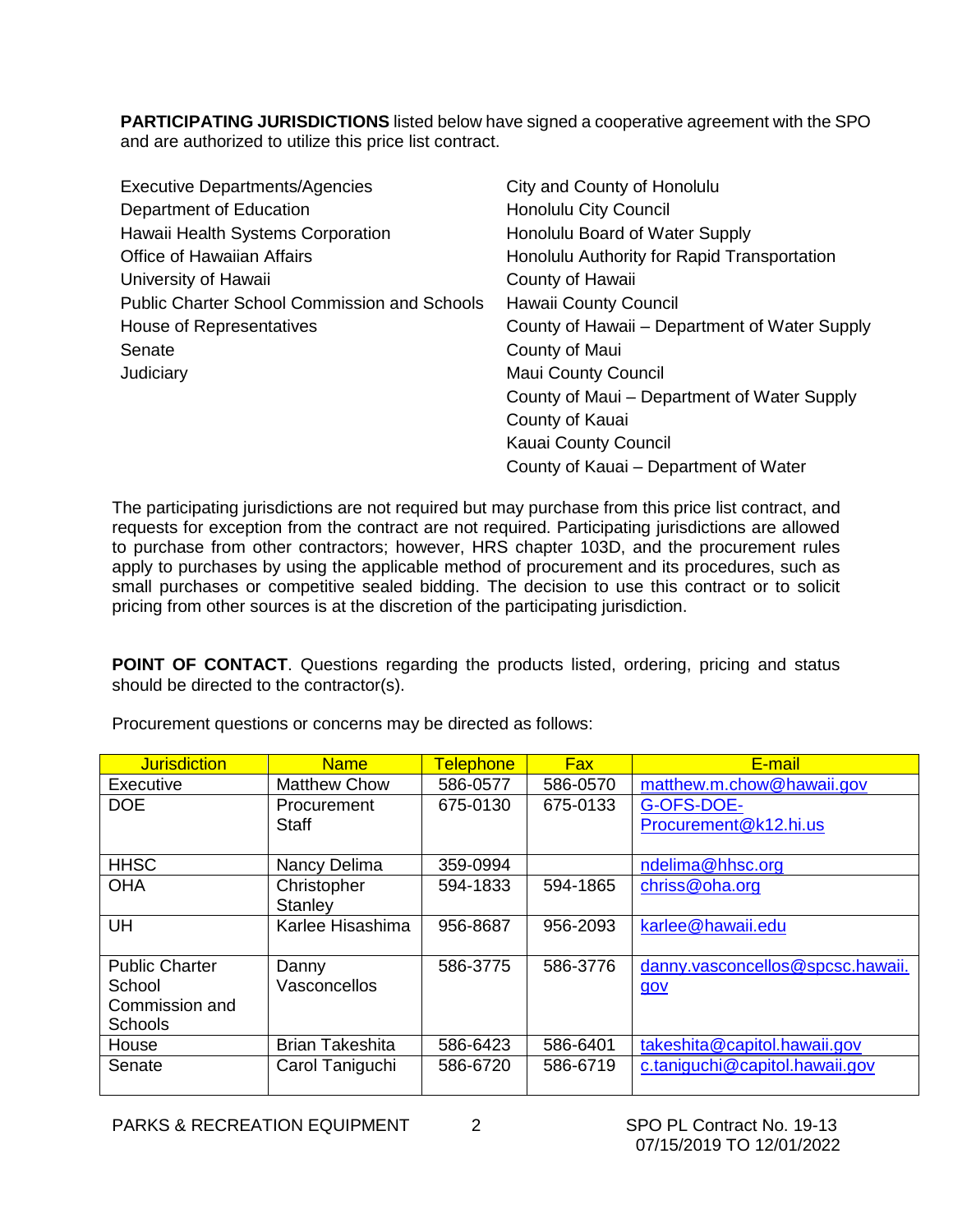| <b>Jurisdiction</b>                      | <b>Name</b>                      | <b>Telephone</b> | <b>Fax</b> | E-mail                          |
|------------------------------------------|----------------------------------|------------------|------------|---------------------------------|
| Judiciary                                | <b>Tritia Cruz</b>               | 538-5805         | 538-5802   | tritia.l.cruz@courts.hawaii.gov |
| C&C of Honolulu                          | Procurement<br><b>Specialist</b> | 768-5535         | 768-3299   | bfspurchasing@honolulu.gov      |
| Honolulu City                            | Kendall Amazaki,                 | 768-5084         | 768-5011   | kamazaki@honolulu.gov           |
| Council                                  | Jr. Nanette Saito                | 768-5085         |            | nsaito@honolulu.gov             |
| Honolulu Board of<br><b>Water Supply</b> | Procurement<br>Office            | 748-5151         |            | fn_procurement@hbws.org         |
| <b>HART</b>                              | Dean Matro                       | 768-6246         |            | dean.matro@honolulu.gov         |
| County of Hawaii                         | Diane Nakagawa                   | 961-8440         | 961-8248   | Diane.Nakagawa@hawaiicounty.g   |
|                                          |                                  |                  |            | $\overline{O}V$                 |
| Hawaii County                            | Diane Nakagawa                   | 961-8440         | 961-8248   | Diane.Nakagawa@hawaiicounty.q   |
| Council                                  |                                  |                  |            | OV                              |
| County of Hawaii-                        | Ka'iulani L.                     | 961-8050         | 961-8657   | kmatsumoto@hawaiidws.org        |
| Department of                            | Matsumoto                        | x224             |            |                                 |
| <b>Water Supply</b>                      |                                  |                  |            |                                 |
| County of Maui                           | Jared Masuda                     | 463-3816         |            | jared.masuda@co.maui.hi.us      |
| Maui County<br>Council                   | Marlene Rebugio                  | 270-7838         |            | marlene.rebugio@mauicounty.us   |
| County of Maui-                          | Kenneth L.                       | 270-7684         | 270-7136   | ken.bissen@co.maui.hi.us        |
| Department of                            | <b>Bissen</b>                    |                  |            |                                 |
| <b>Water Supply</b>                      |                                  |                  |            |                                 |
| County of Kauai                          | <b>Ernest Barreira</b>           | 241-4295         | 241-6297   | ebarreira@kauai.gov             |
| Kauai County                             | Codie Tabalba                    | 241-4193         | 241-6349   | ctabalba@kauai.gov              |
| Council                                  | <b>Scott Sato</b>                | 241-4810         | 241-6349   | ssato@kauai.gov                 |
| County of Kauai-                         | Marcelino Soliz                  | 245-5470         | 241-5813   | msoliz@kauaiwater.org           |
| Department of<br>Water                   |                                  |                  |            |                                 |

**USE OF PRICE & VENDOR LIST CONTRACTS BY NONPROFIT ORGANIZATIONS.** Pursuant to HRS §103D-804, nonprofit organizations with current purchase of service contracts (HRS chapter 103F) have been invited to participate in the SPO price & vendor lists contracts.

A listing of these nonprofit organizations is available at the SPO website: [http://spo.hawaii.gov.](http://spo.hawaii.gov/) Click on *For Vendors > Non-Profits > Cooperative Purchasing Program > View the list of qualifying nonprofits eligible to participate in cooperative purchasing.*

If a nonprofit wishes to purchase from a SPO price or vendor list contract, the nonprofit must obtain approval from each Contractor, i.e., participation must be mutually agreed upon. A Contractor may choose to deny participation by a nonprofit. Provided, however, if a nonprofit and Contractor mutually agree to this arrangement, it is understood that the nonprofit will retain its right to purchase from other than a SPO price or vendor list Contractor(s).

**CONTRACTORS.** The authorized contractors are listed in this price list contract. They have signed a Master Agreement with the State of Oregon and a Participating Addendum with the Hawaii State Procurement Office.

PARKS & RECREATION EQUIPMENT 3<br>**3 SPO PL Contract No. 19-13**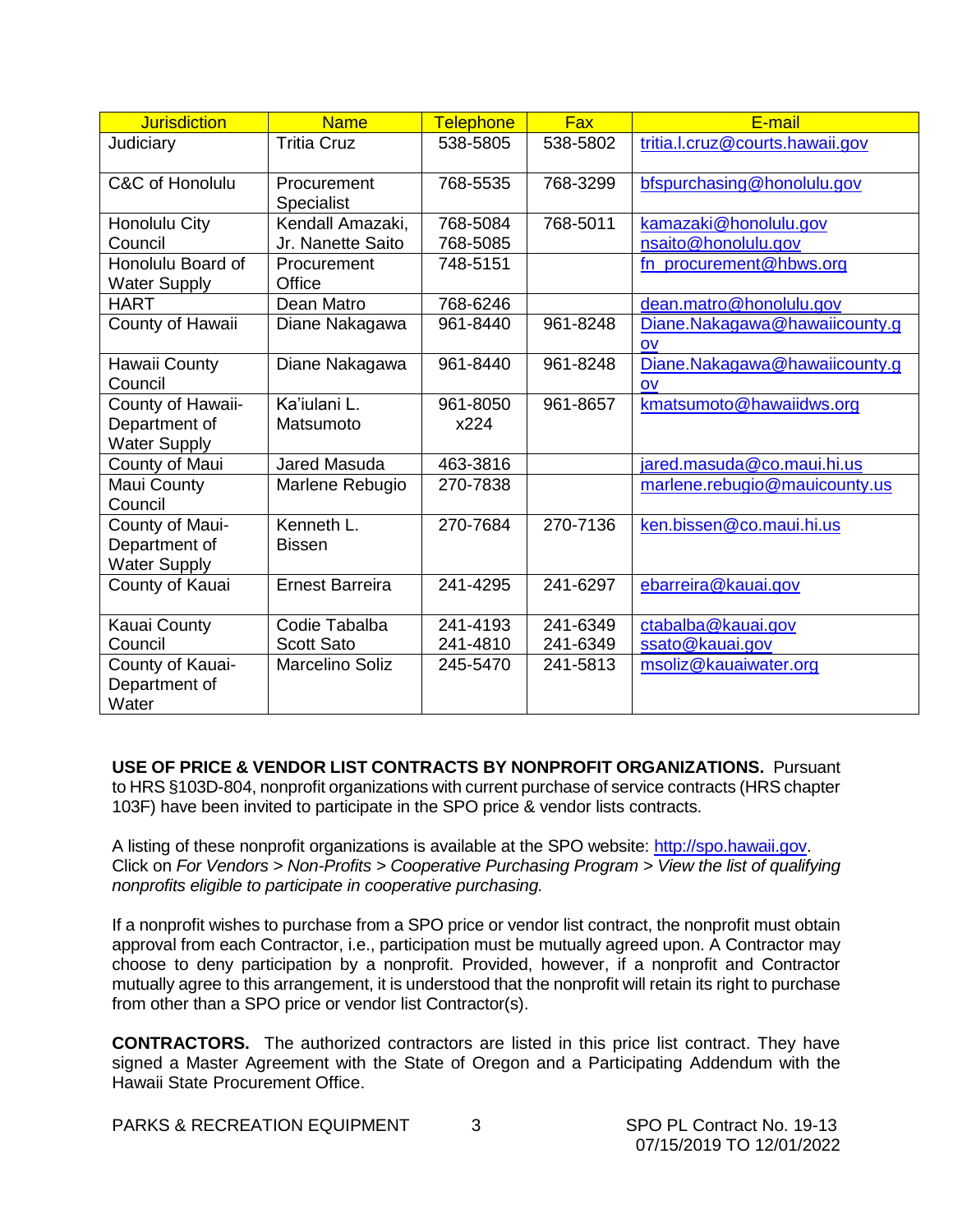| <b>Contractor Name</b>              | Master Agreement Number |
|-------------------------------------|-------------------------|
| <b>Allplay Systems LLC</b>          | 6479                    |
| Landscape Structures Inc            | 6484                    |
| Northwest Playground Equipment Inc. | 6480                    |
| Playpower dba Playworld Systems Inc | 6485                    |

**VENDOR CODES** for annotation on purchase orders are obtainable from the *Alphabetical Vendor Edit Table* available at your department's fiscal office. Agencies are cautioned that the remittance address on an invoice may be different from the address of the vendor code annotated on the purchase order.

**COMPLIANCE PURSUANT TO HRS §103D-310(c).** Prior to awarding this contract, the SPO verified compliance of the Contractor(s) named in the SPO Price List Contract No. 19-13. *No further compliance verification is required prior to issuing a contract, purchase order, or pCard payment when utilizing this contract.*

**PURCHASING CARD (pCard).** The State of Hawaii Purchasing Card (pCard) is required to be used by the Executive departments/agencies, excluding DOE, HHSC, OHA and UH for orders totaling less than \$2,500. For purchases of \$2,500 or more, agencies may use the pCard, subject to its credit limit, or issue a purchase order.

**PURCHASE ORDERS** may be issued for purchases \$2,500 or more, and for Contractors who either do not accept the pCard, set minimum order requirements before accepting the pCard for payment, or charge its customers a transaction fee for the usage.

**SPO PL CONTRACT NO. 19-13** & applicable **NASPO VALUEPOINT MASTER AGREEMENT NUMBER** shall be typed on purchase orders issued against this price list contract**.** For pCard purchases, the SPO PL Contract No. 19-13 and the applicable NASPO ValuePoint Master Agreement Number shall be notated on the appropriate transaction document.

|                                                                           |  |  | STATE GENERAL EXCISE TAX (GET) AND COUNTY SURCHARGE shall not exceed the |  |  |
|---------------------------------------------------------------------------|--|--|--------------------------------------------------------------------------|--|--|
| following rates if seller elects to pass on the charges to its customers. |  |  |                                                                          |  |  |

| <b>COUNTY</b>              | <b>COUNTY</b><br><b>SURCHARGE</b><br><b>TAX RATE</b> | <b>STATE</b><br><b>GET</b> | <b>TAX</b><br><b>ON</b><br><b>RATE</b> | <b>MAX PASS- EXPIRATION DATE</b><br><b>SURCHARGE</b><br><b>OF</b><br><b>TAX RATE</b> |
|----------------------------|------------------------------------------------------|----------------------------|----------------------------------------|--------------------------------------------------------------------------------------|
|                            |                                                      |                            |                                        |                                                                                      |
| <b>C&amp;C OF HONOLULU</b> | 0.50%                                                | 4.0%                       | 4.7120%                                | 12/31/2030                                                                           |
| <b>HAWAII</b>              | 0.50%                                                | 4.0%                       | 4.7120%                                | 12/31/2030                                                                           |
| COUNTY OF MAUI             | $0.0\%$                                              | 4.0%                       | 4.1666%                                | No county surcharge                                                                  |
| (including Molokai and     |                                                      |                            |                                        |                                                                                      |
| Lanai)                     |                                                      |                            |                                        |                                                                                      |
| <b>KAUAI</b>               | 0.50%                                                | 4.0%                       | 4.7120%                                | 12/31/2030                                                                           |

The GET or use tax and county surcharge may be added to the invoice as a separate line item and shall not exceed the current max pass-on tax rate(s) for each island.

County surcharges on state general excise (GE) tax or Use tax may be visibly passed on but is not required. For more information on county surcharges and the max pass-on tax rate, please visit the Department of Taxation's website at [http://tax.hawaii.gov/geninfo/countysurcharge.](http://tax.hawaii.gov/geninfo/countysurcharge)

PARKS & RECREATION EQUIPMENT 4SPO PL Contract No. 19-13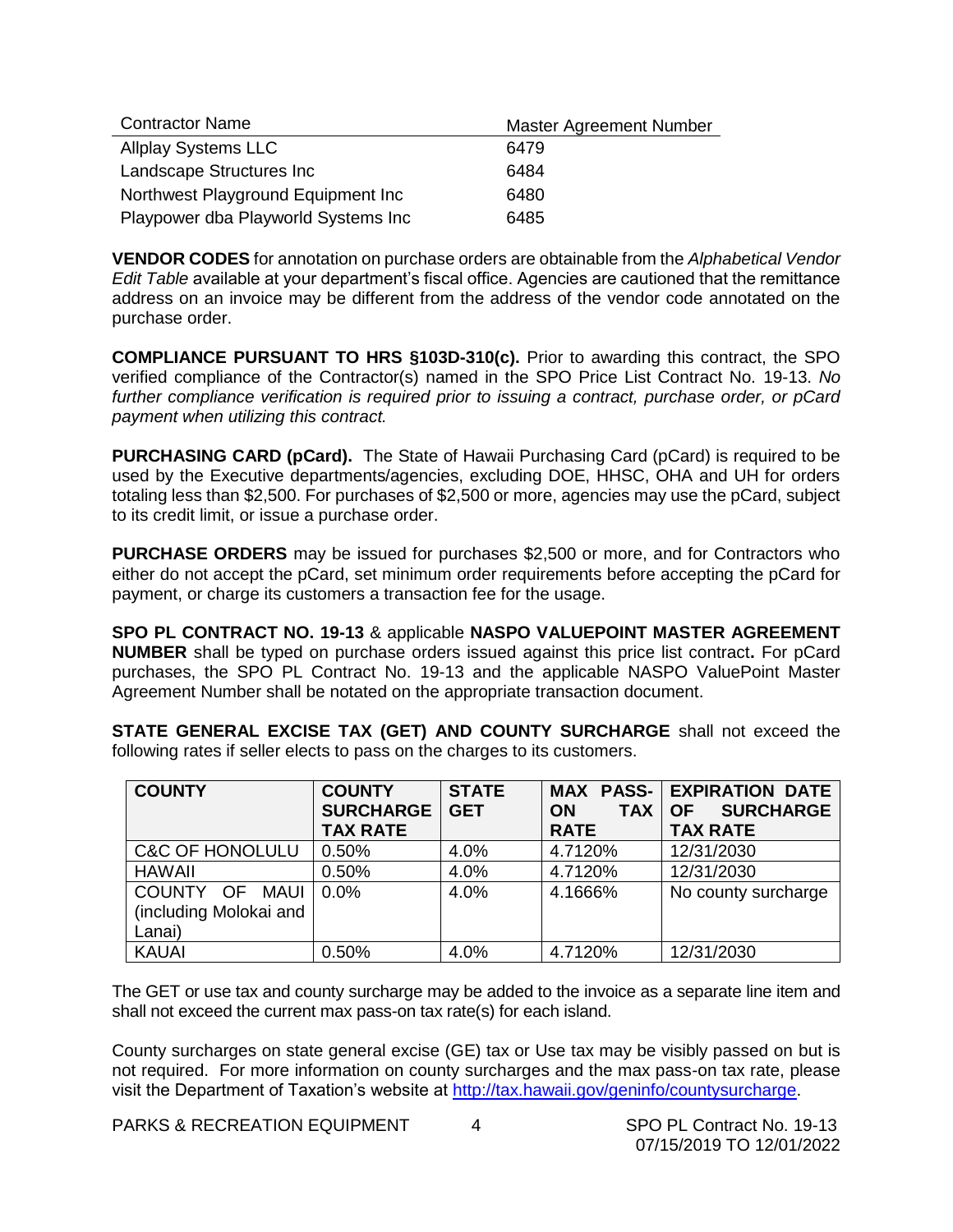**PAYMENTS** are to be made to the Contractor(s) remittance address. HRS §103-10 provides that the State shall have thirty (30) calendar days after receipt of invoice or satisfactory completion of contract to make payment. Payments may also be made via pCard.

**LEASE AGREEMENTS** are not allowed under this contract.

**DELIVERY.** All deliveries shall be F.O.B. destination with all transportation and handling charges paid by the Contractor. Responsibility and liability for loss or damage will remain with Contractor until final inspection and acceptance when responsibility will pass to the Buyer except as to latent defects, fraud, and Contractor's warranty obligations.

**WARRANTY.** The Contractor warrants for a period of one year from the date of Acceptance that: (a) the Product performs according to all specific claims that the Contractor made in its response to the solicitation, (b) the Product is suitable for the ordinary purposes for which such Product is used, (c) the Product is suitable for any special purposes identified in the solicitation or for which the Purchasing Entity has relied on the Contractor's skill or judgment, (d) the Product is designed and manufactured in a commercially reasonable manner, and (e) the Product is free of defects. Upon breach of the warranty, the Contractor will repair or replace (at no charge to the Purchasing Entity) the Product whose nonconformance is discovered and made known to the Contractor. If the repaired and/or replaced product proves to be inadequate, or fails of its essential purpose, the Contractor will refund the full amount of any payments that have been made.

**CANCELLATION**. Purchasing Entity may cancel an order in whole or in part before Goods or Services are delivered. Purchasing Entity has ten (10) calendar days from the date of delivery of the entire order within which to inspect and accept or reject the Goods or Services. If the Goods or Services are rejected, Purchasing Entity shall provide Contractor with written notice of rejection. Notice of rejection must include itemization of apparent defects, including but not limited to (i) discrepancies between the Goods or Services and the applicable specifications or warranties (including variance from demonstrations or sample characteristics where demonstrations or samples have been provided), or (ii) otherwise nonconforming Goods Services (including late delivery). Notice of rejection must also specify when the cure will be allowed.

**INITIAL TRAINING FOR OPERATION OF GOODS.** Upon delivery, Contractor shall train Purchasing Entity staff who are responsible for operation of this equipment to ensure safe operation. Training shall take place upon initial delivery and thereafter as ordered by a Purchasing Entity. The Purchasing Entity will issue separate Purchase Orders for additional training generally this training will occur with Capital Equipment purchases and will include the operation of this equipment.

**INSTALLATION**. The authorized contractor or their authorized installers who performs the installation must be properly licensed and capable of performing the work in the RFP, all licensing required to perform the work must be provided at the time of award, and in accordance with the Professional and Vocational licensing laws of the State. All work that requires a licensed contractor to perform the work will be subject to prevailing wage rates.

If installation services are requested by the Purchasing Entity, the contractor will also provide a price quote for installation services that include the hourly rate for these services. All installation service charges to the Participating Entity shall be identified and agreed upon before a purchase order is executed using this contract and included as a separate line item on the invoice.

PARKS & RECREATION EQUIPMENT 5 **5** SPO PL Contract No. 19-13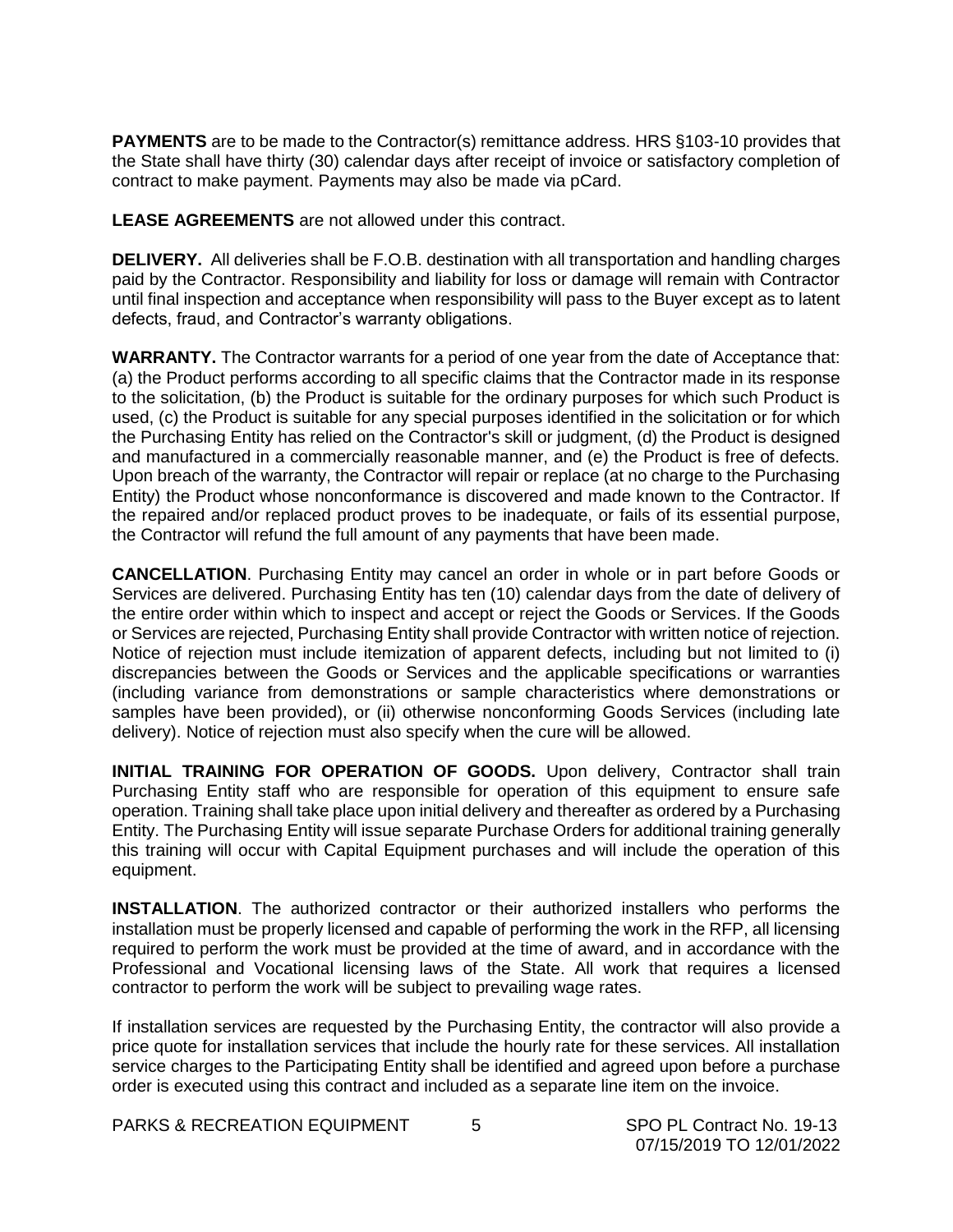The Purchasing Entity reserves the right to install items with their own personnel or other third party. The Purchasing Entity is not required to receive prior approval from the contractor before using an outside third party for installation. The contractor shall provide detailed installation instructions. Improper installations by others may void the manufacturer's warranty

**VENDOR AND PRODUCT EVALUATION** form, SPO-012, for the purpose of addressing concerns on this vendor list contract, is available to agencies at the SPO website: [http://spo.hawaii.gov.](http://spo.hawaii.gov/) Click on *Forms* on the home page.

**PRICE OR VENDOR LIST CONTRACT AVAILABLE ON THE INTERNET** at the SPO website: [http://spo.hawaii.gov.](http://spo.hawaii.gov/) Click on *Price & Vendor List Contracts* on the home page.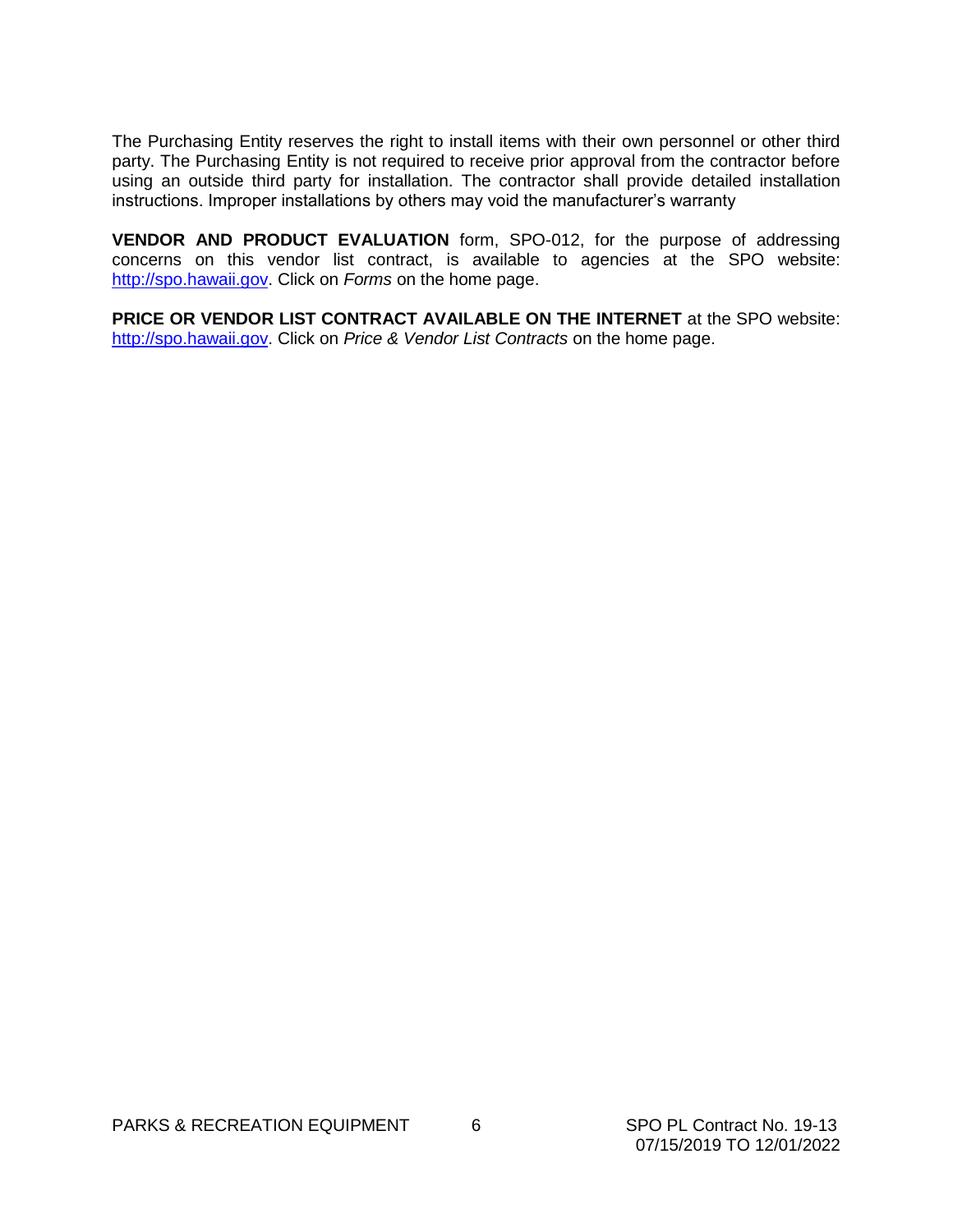#### **PRICE QUOTE INSTRUCTIONS**:

- 1. Obtain quotes from all authorized contractors that offer the same type of product from the Products Glossary. Agency may use the attached Uniform Request For Quotes.
- 2. Form SPO-010 is optional.
- 3. Award can be made on best value.

Personnel utilizing Price List Contract No. 19-13 may use form SPO-010, *Record of Procurement* for purchases.If unable to obtain the minimum number of price quotes, written justification is explained in Part C. If award is not made to the lowest bidder, written justification is explained in Part D. The approved Form SPO-010 is kept in the procurement/contract file.

**CONSIDERATION OF QUOTES.** Agencies shall consider all responsive and responsible quotes received. An award shall be made to the Contractor(s) offering the lowest price. If the lowest price does not meet the agencies specification requirement, the award may be made to the vendor(s) whose offer represents the best value to the agency. Best value means the most advantageous offer determined by evaluating and comparing all relevant criteria in addition to price so that the offer meeting the overall combination that best services the agency is selected. These criteria may include, in addition to others, the total cost of ownership, performance, history of the vendor, quality of goods, services, delivery and proposed technical performance.

Purchasing Entities are encouraged to purchase Sustainable (recycled) products. Please review products from the list of Recycled Material Equipment. Sustainable purchasing promotes economic growth, environmental protection and social/cultural equity.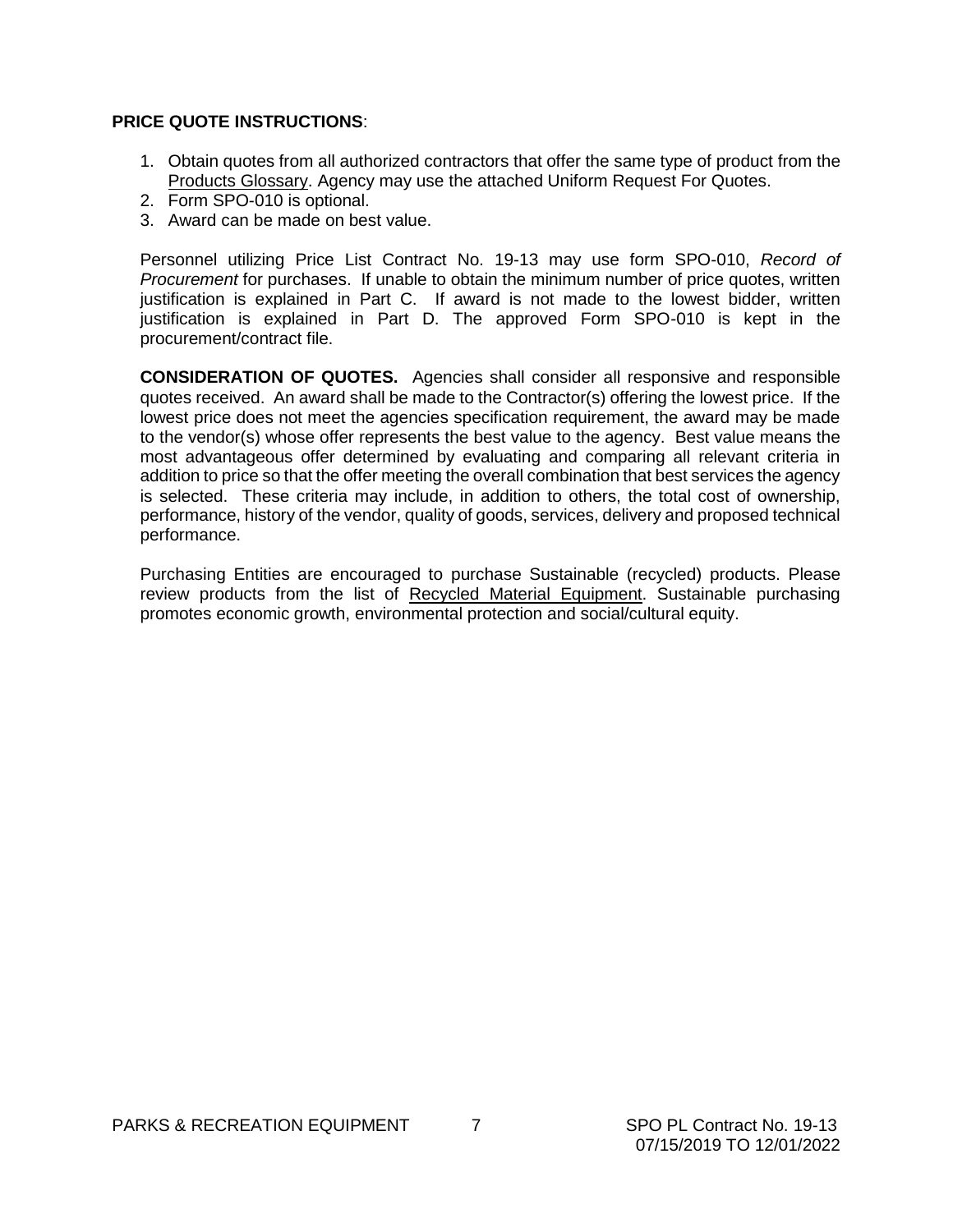| <b>Athletic Equipment</b><br>Allplay<br>Northwest<br><b>Banquet Tables</b><br>Northwest<br><b>Barbecue Grills</b><br>Allplay<br>Northwest |
|-------------------------------------------------------------------------------------------------------------------------------------------|
|                                                                                                                                           |
|                                                                                                                                           |
|                                                                                                                                           |
|                                                                                                                                           |
|                                                                                                                                           |
|                                                                                                                                           |
|                                                                                                                                           |
|                                                                                                                                           |
| <b>Benches</b>                                                                                                                            |
| Allplay                                                                                                                                   |
| Landscape                                                                                                                                 |
| Northwest                                                                                                                                 |
| Playworld                                                                                                                                 |
| <b>Bike Racks</b>                                                                                                                         |
| Allplay                                                                                                                                   |
| Landscape                                                                                                                                 |
| Northwest                                                                                                                                 |
| Playworld                                                                                                                                 |
| <b>Bleachers</b>                                                                                                                          |
| Allplay                                                                                                                                   |
| Northwest                                                                                                                                 |
| <b>Bundled Playgrounds</b>                                                                                                                |
| Allplay                                                                                                                                   |
| Landscape                                                                                                                                 |
| Northwest                                                                                                                                 |
| <b>Bus Stop Shelters</b>                                                                                                                  |
| Northwest                                                                                                                                 |
| <b>Camp Stoves</b>                                                                                                                        |
| Northwest                                                                                                                                 |
| <b>Canopy Tents</b>                                                                                                                       |
| Northwest                                                                                                                                 |
| <b>Cigarette Receptacles</b>                                                                                                              |
| Northwest                                                                                                                                 |
| <b>Commercial Play Equipment</b>                                                                                                          |
| Allplay                                                                                                                                   |
| Landscape                                                                                                                                 |
| Northwest                                                                                                                                 |
| Playworld                                                                                                                                 |
| <b>Dog Parks</b><br>PARKS & RECREATION EQUIPMENT<br>8                                                                                     |

SPO PL Contract No. 19-13 07/15/2019 TO 12/01/2022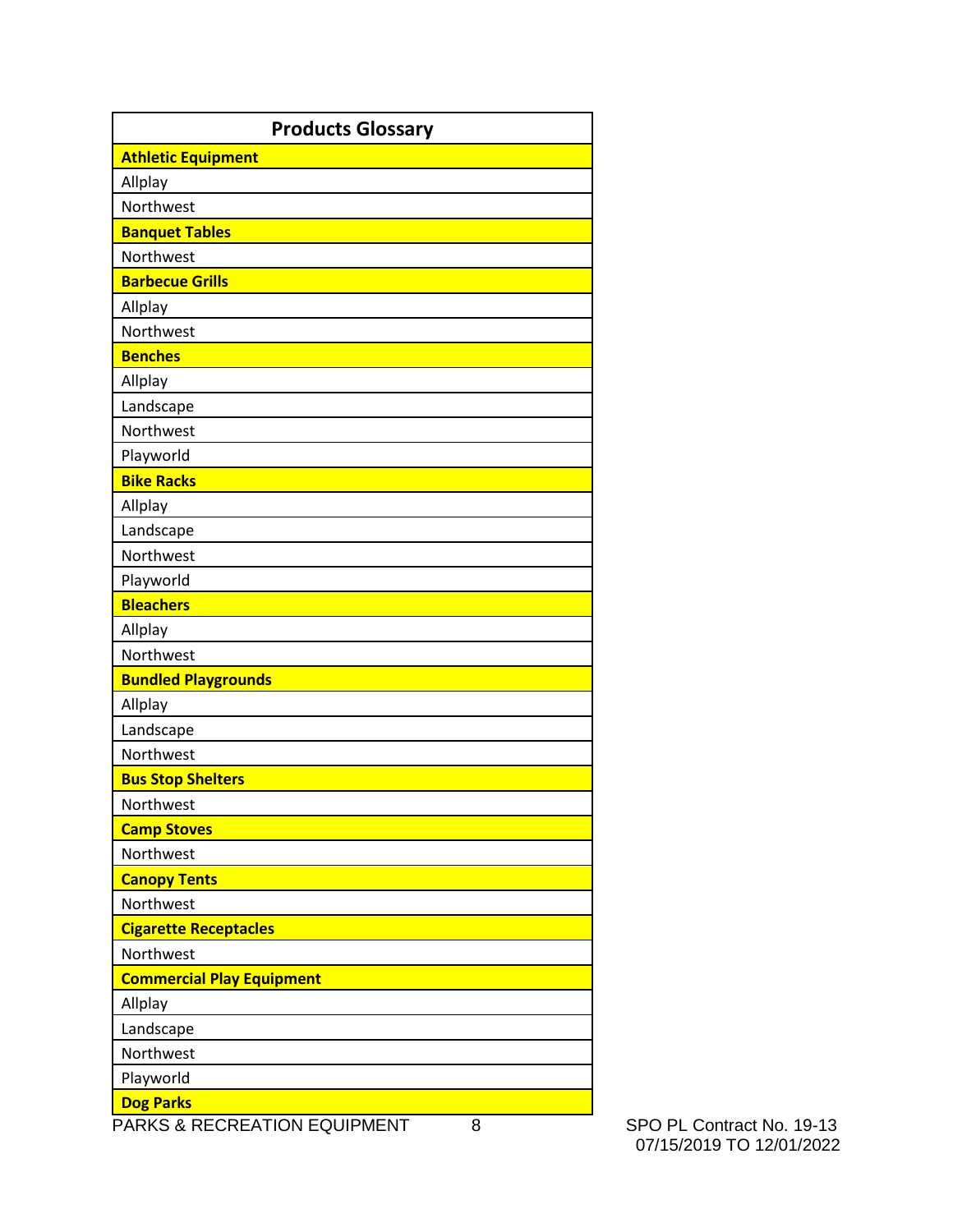| Northwest                        |
|----------------------------------|
| <b>Drinking Fountains</b>        |
| Northwest                        |
| <b>Exercise Equipment</b>        |
| Landscape                        |
| Northwest                        |
| <b>Fire Rings</b>                |
| Allplay                          |
| Northwest                        |
| <b>Flags</b>                     |
| Northwest                        |
| <b>Floor Matting</b>             |
| Allplay                          |
| <b>Grandstands</b>               |
| Allplay                          |
| Northwest                        |
| <b>Independent Play</b>          |
| Allplay                          |
| Landscape                        |
| Northwest                        |
| Playworld                        |
| <b>Message Centers</b>           |
| Northwest                        |
| <b>Outdoor Fitness Equipment</b> |
| Allplay                          |
| Landscape                        |
| Northwest                        |
| Playworld                        |
| <b>Park Benches</b>              |
| Allplay                          |
| Landscape                        |
| Northwest                        |
| Playworld                        |
| <b>Park Grills</b>               |
| Allplay                          |
| Northwest                        |
| Playworld                        |
| <b>Patio and Café Furniture</b>  |
| Allplay                          |
| Northwest                        |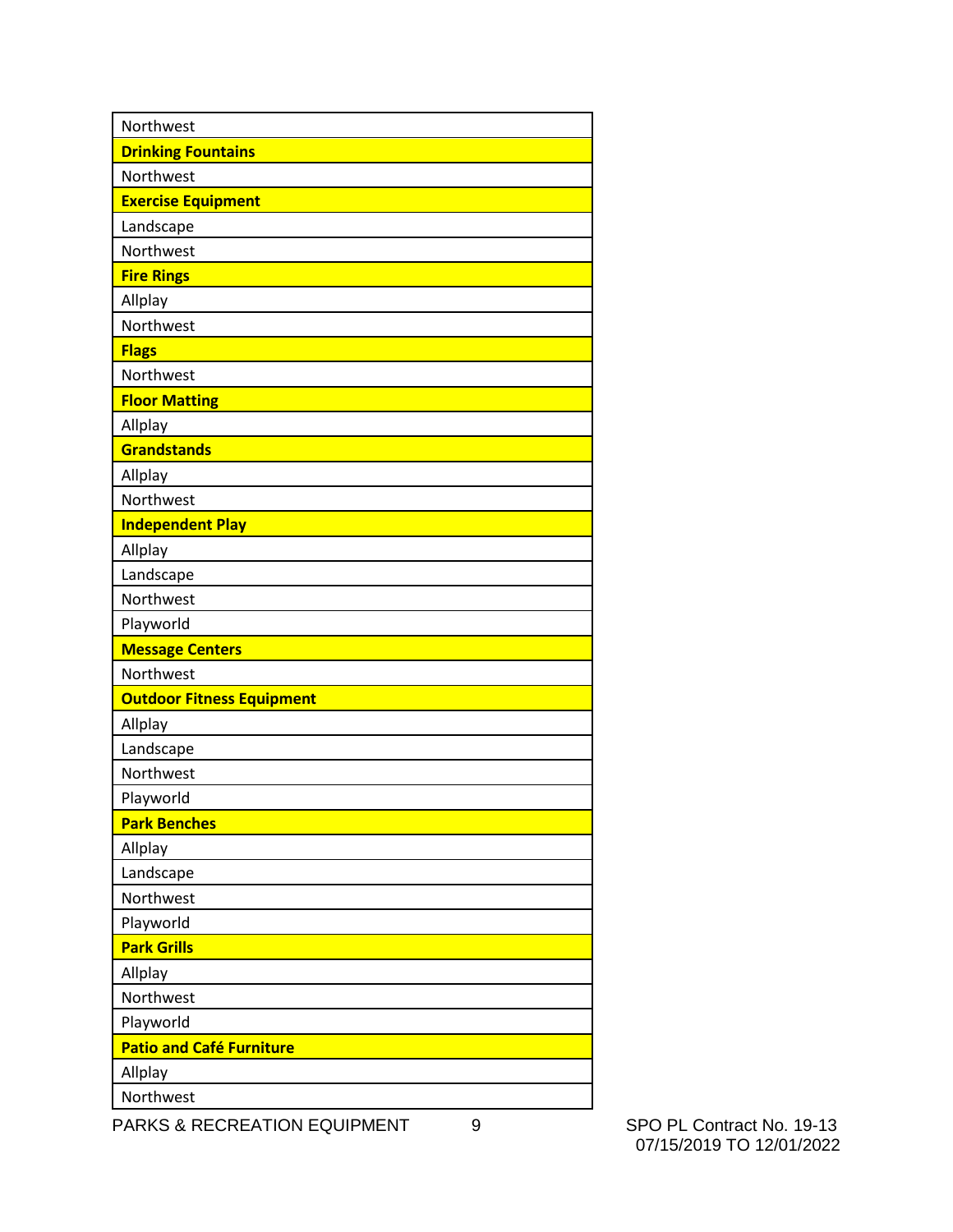| <b>Pet Products</b>                |
|------------------------------------|
| Northwest                          |
| <b>Picnic Tables</b>               |
| Allplay                            |
| Landscape                          |
| Northwest                          |
| Playworld                          |
| <b>Planters</b>                    |
| Northwest                          |
| <b>Playground Equipment</b>        |
| Allplay                            |
| Landscape                          |
| Northwest                          |
| Playworld                          |
| <b>Pool Furniture</b>              |
| Northwest                          |
| <b>Recycled Material Equipment</b> |
| Allplay                            |
| Landscape                          |
| Northwest                          |
| <b>Replacement Parts</b>           |
| Allplay                            |
| Landscape                          |
| Northwest                          |
| Playworld                          |
| <b>Sanitation Equipment</b>        |
| Northwest                          |
| <b>Shade and Shelter</b>           |
| Landscape                          |
| Northwest                          |
| Playworld                          |
| <b>Site Furnishings</b>            |
| Allplay                            |
| Landscape                          |
| Northwest                          |
| Playworld                          |
| <b>Sports Equipment</b>            |
| Allplay                            |
| Northwest                          |
| <b>Surfacing</b>                   |

07/15/2019 TO 12/01/2022

PARKS & RECREATION EQUIPMENT 10 SPO PL Contract No. 19-13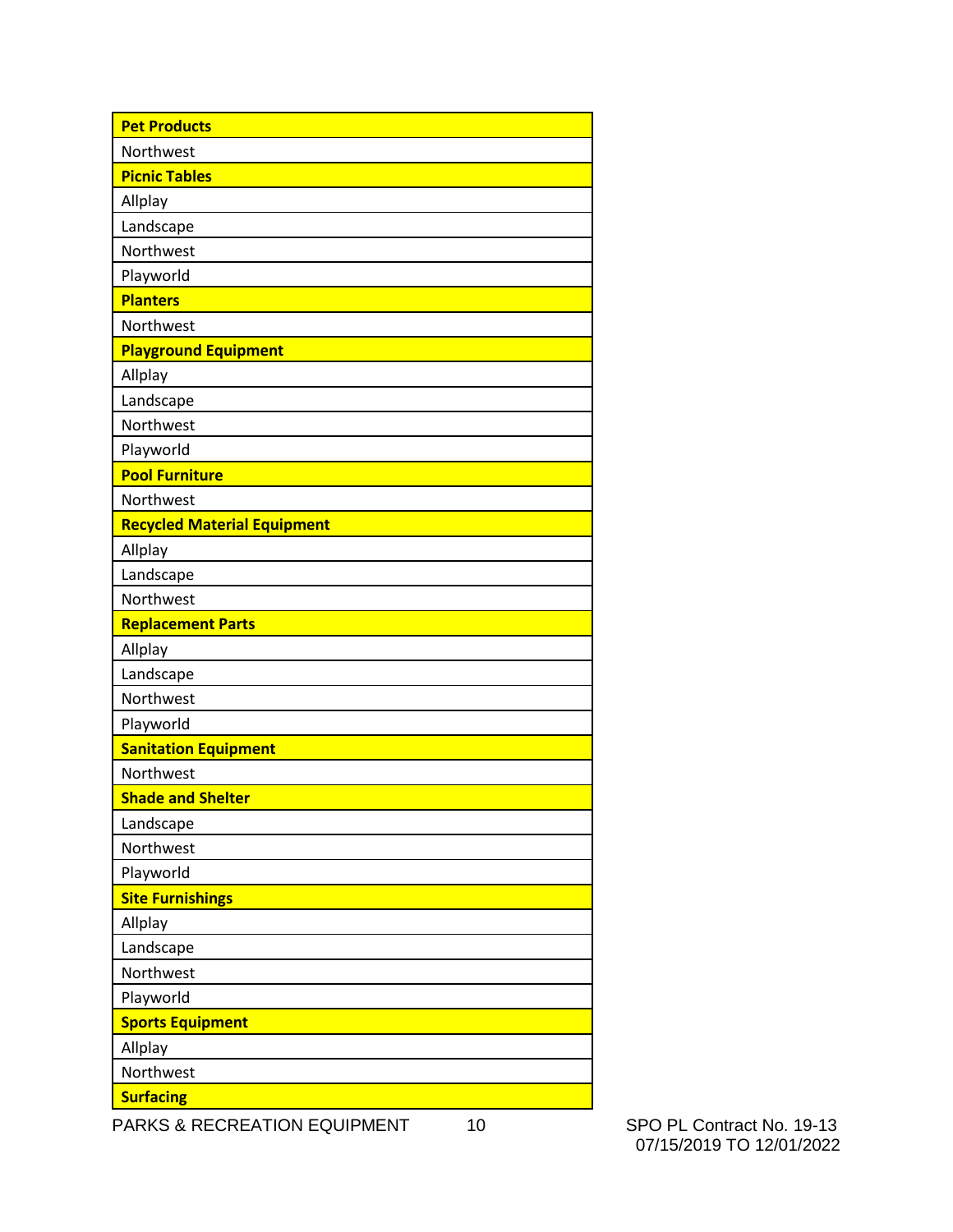| Allplay                       |
|-------------------------------|
| Northwest                     |
| <b>Swing Sets</b>             |
| Allplay                       |
| Landscape                     |
| Northwest                     |
| Playworld                     |
| <b>Tables</b>                 |
| Allplay                       |
| Landscape                     |
| Northwest                     |
| <b>Trash Receptacles</b>      |
| Allplay                       |
| Landscape                     |
| Northwest                     |
| Playworld                     |
| <b>Umbrellas</b>              |
| Northwest                     |
| <b>Universal Access (ADA)</b> |
| Allplay                       |
| Landscape                     |
| Northwest                     |
| Playworld                     |
| <b>Waterpark Equipment</b>    |
| Landscape                     |
| Northwest                     |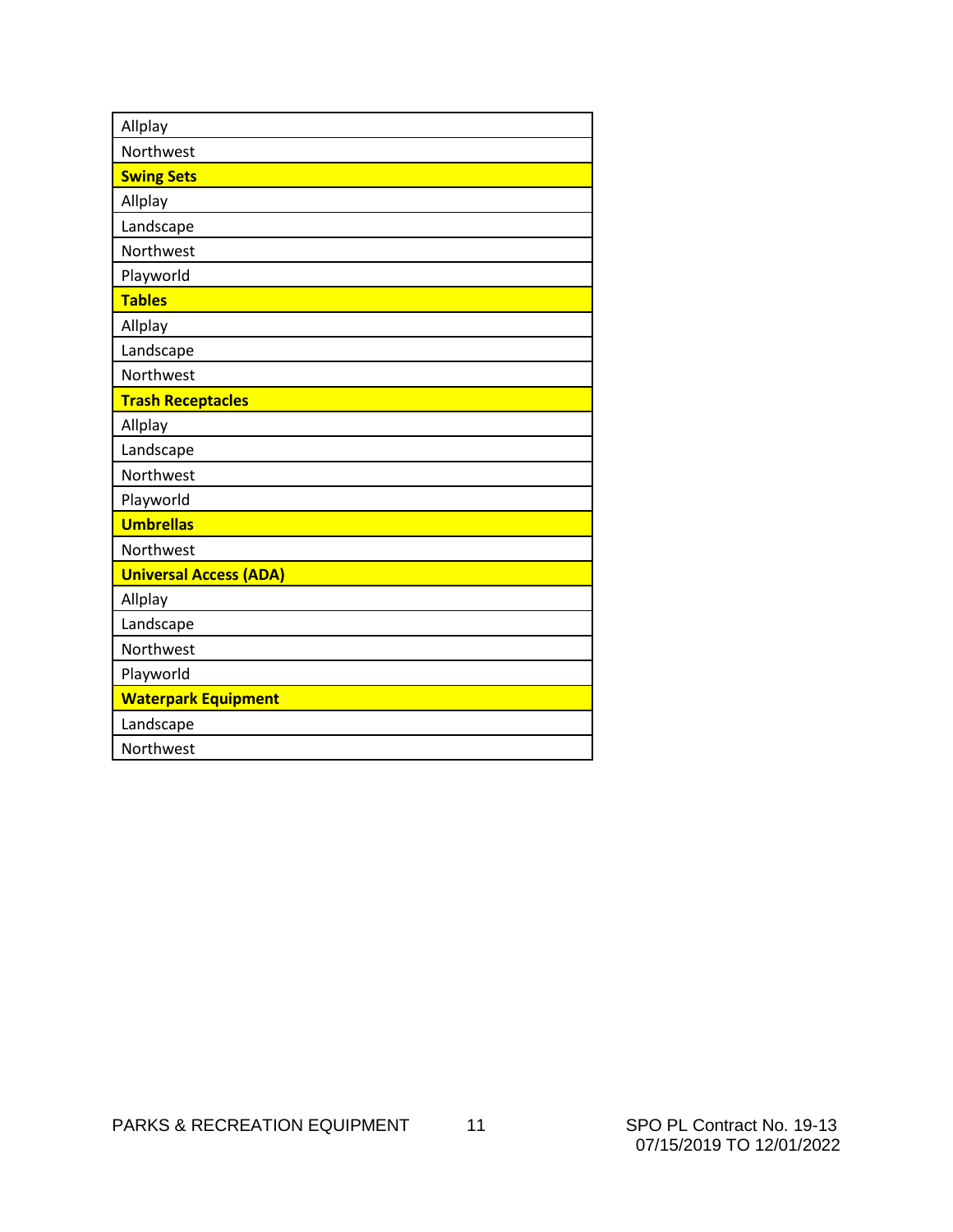## **CONTRACTORS**

# **AND**

## **AUTHORIZED**

# **RESELLERS**

## **CONTACT**

# **INFORMATION**

PARKS & RECREATION EQUIPMENT 12 SPO PL Contract No. 19-13

07/15/2019 TO 12/01/2022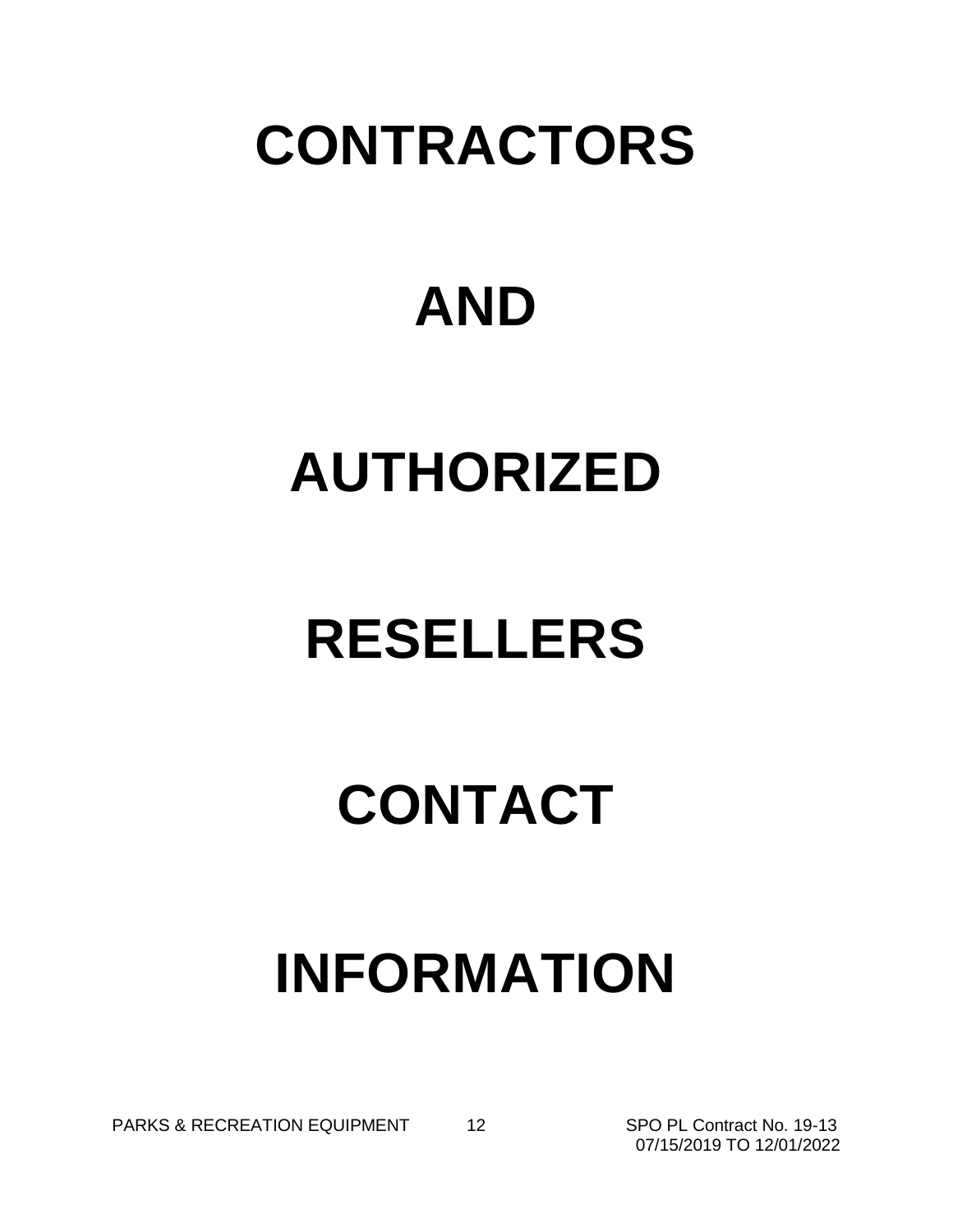### **Allplay Systems LLC**

Master Agreement Number 6479

[https://www.naspovaluepoint.org/portfolio/park-and-recreationplayground-equipment-2016-](https://www.naspovaluepoint.org/portfolio/park-and-recreationplayground-equipment-2016-2022/allplay-systems-llc/) [2022/allplay-systems-llc/](https://www.naspovaluepoint.org/portfolio/park-and-recreationplayground-equipment-2016-2022/allplay-systems-llc/)

#### **Payments are made to Allplay Systems LLC or to its Allplay Systems LLC Authorized Resellers.**

To view equipment: [www.allplaysystems.com](http://www.allplaysystems.com/)

For quotes and installation for the islands of Oahu, Maui, Kauai and Hawaii

#### **For Questions contact:**

Allplay Systems LLC Name: Danielle Patterson Phone: (360) 808-5925 Email: [Danielle@allplaysystems.com](mailto:Danielle@allplaysystems.com)

#### **Authorized Reseller:**

#### **Nylawn**

1187 Mikole St Honolulu, HI 96819 Vendor Code: 339361-00 Name: Kimmie Agena Phone: (808) 485-8885 Email: o[ffice@nylawn.com](mailto:office@nylawn.com)

**Remit To:** Allplay Systems LLC PO Box 1886 Sequim, WA 98382 Vendor Code: 352928-00

**South Pacific Contracting LLC** PO Box 30351 Honolulu, HI 96820 Vendor Code: 358696-00 Name: Alan Jacobsen Phone: (808) 203-3593 Email: [kaanapuj@southpachawaii.com](mailto:kaanapuj@southpachawaii.com)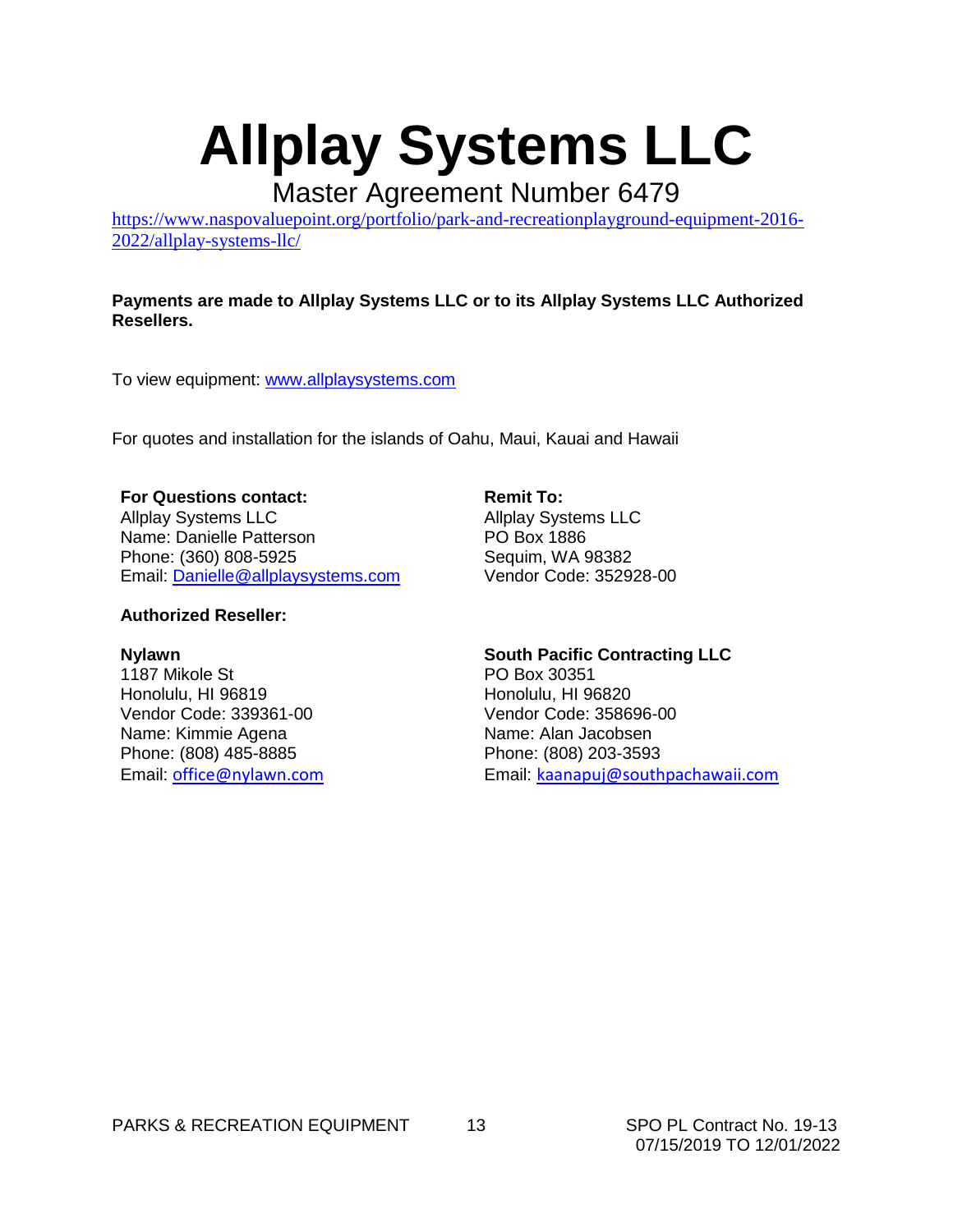| <b>Allplay Systems - Recycled Material Equipment</b> |                                                                |                    |  |  |  |
|------------------------------------------------------|----------------------------------------------------------------|--------------------|--|--|--|
| Category                                             | <b>Product Description</b>                                     | <b>Part Number</b> |  |  |  |
| Outdoor tables or picnic tables                      | 6' Recycled Plastic Table and Benches                          | 1126-06            |  |  |  |
| Outdoor tables or picnic tables                      | 8' Recycled Plastic Table and Benches                          | 1126-08            |  |  |  |
| Outdoor tables or picnic tables                      | 8' Table and 6' Benches of Recycled Plastic, powdercoated      | 1126-ADA           |  |  |  |
| Outdoor tables or picnic tables                      | 6' Picnic Table w/3" x 4" Recycled Plastic Planks, 2-3/8" O.D. | 1128-06P           |  |  |  |
|                                                      | powder coated frame                                            |                    |  |  |  |
| Outdoor tables or picnic tables                      | 8' Picnic Table w/3" x 4" Recycled Plastic Planks, 2-3/8" O.D. | 1128-08P           |  |  |  |
|                                                      | powder coated frame                                            |                    |  |  |  |
| Outdoor tables or picnic tables                      | 8' Top & 6' Seats of Recycled Plastic Planks, 2-3/8" O.D.      | 1128-ADAP          |  |  |  |
|                                                      | powder coated frame                                            |                    |  |  |  |
| Outdoor tables or picnic tables                      | 6' Table and Seats with 2" x 10" planks in Recycled Plastic    | 1143-06            |  |  |  |
|                                                      | Plank                                                          |                    |  |  |  |
| Outdoor tables or picnic tables                      | 4' Square Pedestal Table with 4 seats - 2" x 10" Recycled      | 1144-04            |  |  |  |
|                                                      | <b>Plastic Planks</b>                                          |                    |  |  |  |
| Outdoor tables or picnic tables                      | 4' Square Pedestal Table with 4 seats - 2" x 10" Recycled      | 1144-04SM          |  |  |  |
|                                                      | <b>Plastic Planks with Surface Mount</b>                       |                    |  |  |  |
| Outdoor tables or picnic tables                      | 4' Square ADA Pedestal Table with 3 seats - 2" x 10" Recycled  | 1144-04ADA         |  |  |  |
|                                                      | <b>Plastic Planks</b>                                          |                    |  |  |  |
| Outdoor tables or picnic tables                      | 4' Square ADA Pedestal Table with 3 seats - 2" x 10" Recycled  | 1144-              |  |  |  |
|                                                      | <b>Plastic Planks with Surface Mount</b>                       | 04ADASM            |  |  |  |
| Outdoor tables or picnic tables                      | 6-foot Recycled Plastic Table and Backless Benches             | 1302-06            |  |  |  |
| Outdoor tables or picnic tables                      | 6-foot Recycled Plastic Table and Bench with Back              | 1302-06B           |  |  |  |
| Outdoor tables or picnic tables                      | 8-foot Recycled Plastic Table and Backless Benches             | 1302-08            |  |  |  |
| Outdoor tables or picnic tables                      | 8-foot Recycled Plastic Table and Bench with Back              | 1302-08B           |  |  |  |
| Outdoor tables or picnic tables                      | ADA Recycled Plastic Picnic Table Set "DuPont"                 | 1302-ADA           |  |  |  |
| Outdoor tables or picnic tables                      | 6' Elan Table and Benches with Recycled plastic planks and     | 1420-06            |  |  |  |
|                                                      | tube edges.                                                    |                    |  |  |  |
| Outdoor tables or picnic tables                      | 8' Elan Table and Benches with Recycled plastic planks and     | 1420-08            |  |  |  |
|                                                      | tube edges.                                                    |                    |  |  |  |
| Outdoor tables or picnic tables                      | 8' Elan Table and 6' Benches with Recycled plastic planks and  | 1420-ADA           |  |  |  |
|                                                      | tube edges.                                                    |                    |  |  |  |
| Outdoor benches                                      | 6' Recycled Plastic Rainbow Bench                              | 1102-06            |  |  |  |
| Outdoor benches                                      | 8' Recycled Plastic Rainbow Bench                              | 1102-08            |  |  |  |
| Outdoor benches                                      | 6-foot 4" x 4" Fairmount Recycled Plastic Bench                | 1112-06            |  |  |  |
| Outdoor benches                                      | 8-foot 4" x 4" Fairmount Recycled Plastic Bench                | 1112-08            |  |  |  |
| Outdoor benches                                      | 4-foot 3" x 4" Recycled Plastic Bench with Back                | 1113-04            |  |  |  |
| Outdoor benches                                      | 6-foot 3" x 4" Recycled Plastic Bench with Back                | 1113-06            |  |  |  |
| Outdoor benches                                      | 8-foot 3" x 4" Recycled Plastic Bench with Back                | 1113-08            |  |  |  |
| Outdoor benches                                      | 6 ft Rainbow Bench with Back - 2" x 10" Recycled Plastic       | 1116-06            |  |  |  |
|                                                      | Planks                                                         |                    |  |  |  |
| Outdoor benches                                      | 8 ft Rainbow Bench with Back - 2" x 10" Recycled Plastic       | 1116-08            |  |  |  |
|                                                      | Planks                                                         |                    |  |  |  |
| Outdoor benches                                      | 6 ft Rainbow Bench with Back - 3" x 4" Recycled Plastic Planks | 1117-06            |  |  |  |
| Outdoor benches                                      | 8 ft Rainbow Bench with Back - 3" x 4" Recycled Plastic Planks | 1117-08            |  |  |  |

PARKS & RECREATION EQUIPMENT 14 SPO PL Contract No. 19-13

07/15/2019 TO 12/01/2022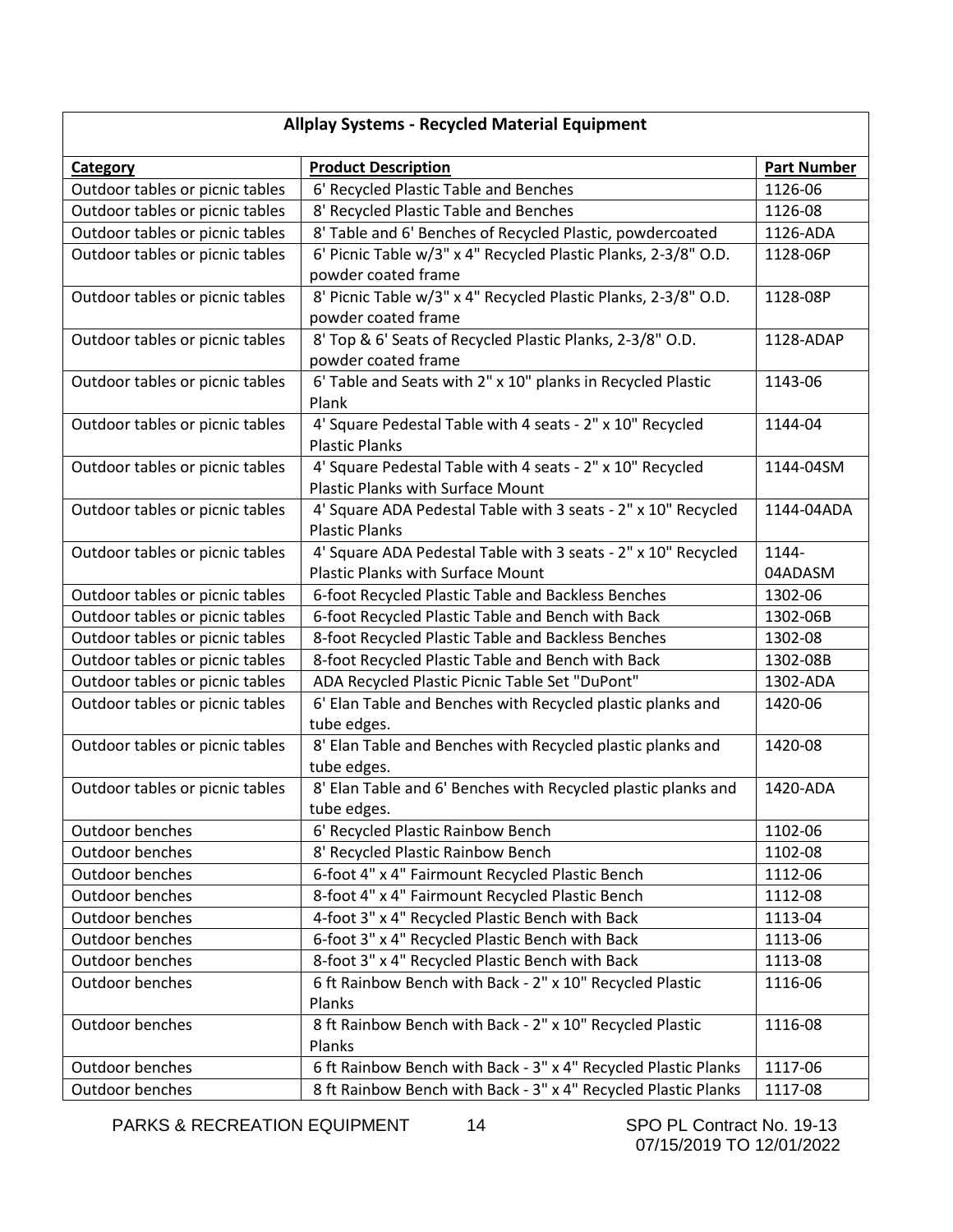| Outdoor benches          | 6' Riverview with 3" x 4" Recycled Plastic Planks                | 1118-06        |
|--------------------------|------------------------------------------------------------------|----------------|
| <b>Outdoor benches</b>   | 8' Riverview with 3" x 4" Recycled Plastic Planks                | 1118-08        |
| Outdoor benches          | 6' Riverview with 2" x 4" Recycled Plastic Planks                | 1118-16        |
| Outdoor benches          | 8' Riverview with 2" x 4" Recycled Plastic Planks                | 1118-18        |
| Outdoor benches          | 4-foot 3" x 4" Fairmount Backless Recycled Plastic Bench         | 1123-04        |
| Outdoor benches          | 6-foot 3" x 4" Fairmount Backless Recycled Plastic Bench         | 1123-06        |
| Outdoor benches          | 8-foot 3" x 4" Fairmount Backless Recycled Plastic Bench         | 1123-08        |
| Outdoor benches          | 6-foot 2" x 4" Recycled Plastic Bench with back, Galvanized      | 1400-06        |
|                          | Frame                                                            |                |
| Outdoor benches          | 6-foot 2" x 4' Recycled Plastic Bench with back, Aluminum        | 1400-06A       |
|                          | Frame                                                            |                |
| Outdoor benches          | 8-foot 2" x 4' Recycled Plastic Bench with back, Galvanized      | 1400-08        |
|                          | Frame                                                            |                |
| Outdoor benches          | 6' Matrix Bench with Recycled Plastic Planks - 2 legs            | 1405-06        |
| Outdoor benches          | 8' Matrix Bench with Recycled Plastic Planks - 2 legs            | 1405-08        |
| Outdoor benches          | 6' Matrix Bench with Recycled Plastic Planks - 4 legs            | 1406-06        |
| Outdoor benches          | 8' Matrix Bench with Recycled Plastic Planks - 4 legs            | 1406-08        |
| Outdoor benches          | 6' Mesa Backless Bench with 1" x 4" Recycled Plastic Planks      | 1470-06        |
| Outdoor benches          | 8' Mesa Backless Bench with 1" x 4" Recycled Plastic Planks      | 1470-08        |
| Outdoor benches          | Engrave plank on bench or table, Can be aluminum or              | <b>ENGRAVE</b> |
|                          | recycled plastic                                                 |                |
| Playground bleachers     | 6' Recycled Pastic Backless Players Bench w/ Powder Coated       | 1107-06P       |
|                          | frame                                                            |                |
| Playground bleachers     | 8' Recycled Pastic Backless Players Bench w/ Powder Coated       | 1107-08P       |
|                          | frame                                                            |                |
|                          |                                                                  |                |
| Playground bleachers     | 6' Recycled Plastic Bench with back w/powder coated frame        | 1108-06P       |
| Playground bleachers     | 8' Recycled Plastic Bench with back w/powder coated frame        | 1108-08P       |
| Playground bleachers     | 6' Recycled Plastic Bench w/Aluminum Frame                       | 1176-06R       |
| Playground bleachers     | 6' Recycled Plastic Bench w/Powder Coated Frame                  | 1176-06RP      |
| Playground bleachers     | 8' Recycled Plastic Bench w/Aluminum Frame                       | 1176-08R       |
| Playground bleachers     | 8' Recycled Plastic Bench w/Powder Coated Frame                  | 1176-08RP      |
| Playground bleachers     | 6' Recycled Plastic Scorer's Table with Aluminum Frame           | 1178-06RCA     |
| Playground bleachers     | 6' Recycled Plastic Scorer's Table with Powder Coated            | 1178-06RCAP    |
|                          | Aluminum Frame                                                   |                |
| <b>Waste Receptacles</b> | Litter Receptacle with 2" x 4" Recycled Plastic Planks, Flat Lid | 1150           |
| <b>Waste Receptacles</b> | Litter Receptacle with 2" x 4" Recycled Plastic Planks, Flat Lid | 1150-M1        |
| <b>Waste Receptacles</b> | Litter receptacle with Recycled Plastic Planks                   | 1450           |
| <b>Waste Receptacles</b> | Heavy-Duty Litter Receptacle with Recycled Plastic Boards,       | 1307-02RCP-    |
|                          | side opening                                                     | <b>SH</b>      |
| <b>Waste Receptacles</b> | Divided Recycling Receptacle with 1-1/2" x 1/4" heavy duty       | 1308-BAR       |
|                          | steel slat sides                                                 |                |
| <b>Waste Receptacles</b> | Divided Recycling Receptacle with 2" x 4" Recycled Plastic       | 1308-RCP       |
|                          | Plank sides                                                      |                |
| <b>Waste Receptacles</b> | DuPiont Circle Square Ash Receptacle with Recycled Plastic       | 1351-RCP       |
|                          | Plank Sides                                                      |                |

PARKS & RECREATION EQUIPMENT 15 SPO PL Contract No. 19-13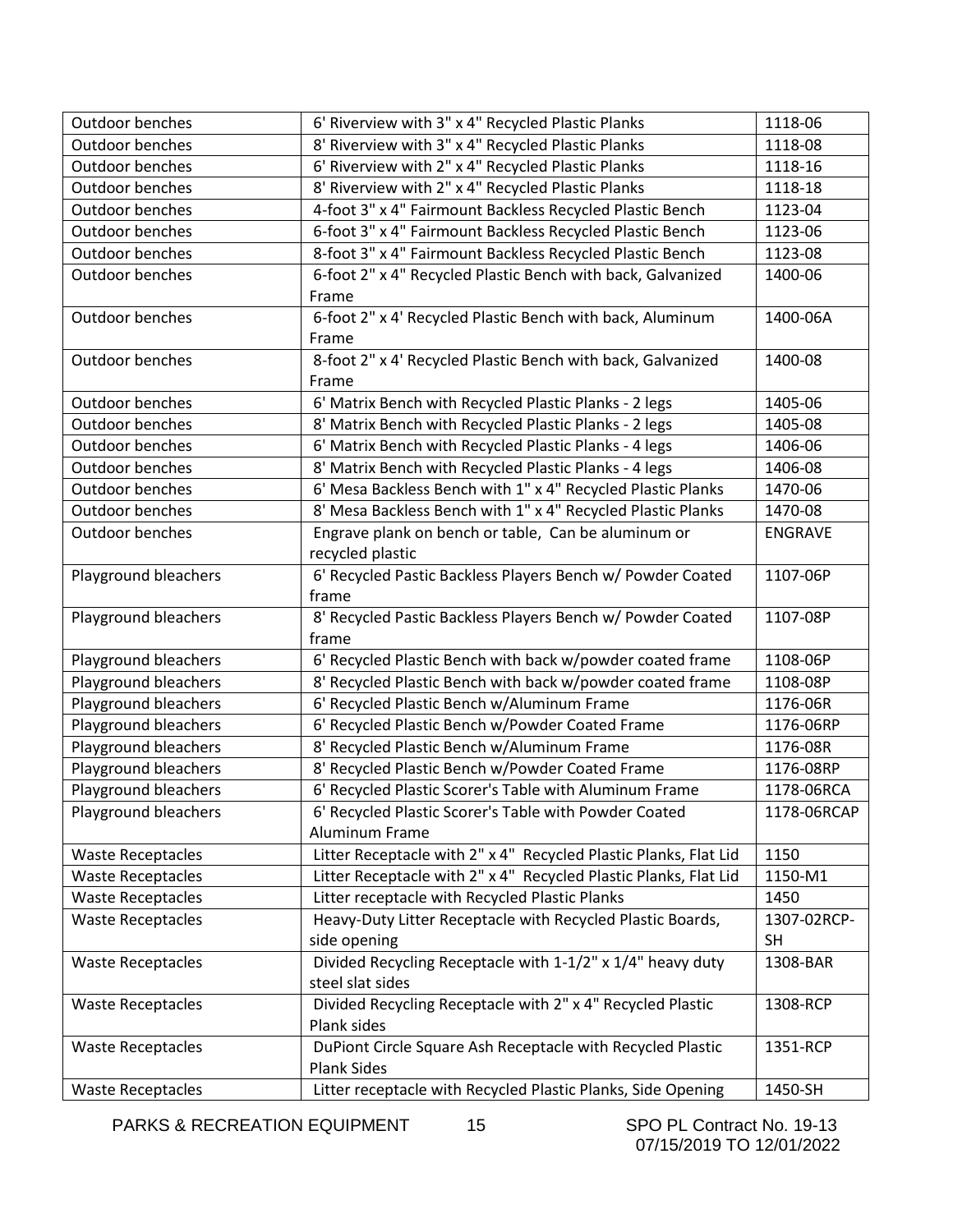### **Landscape Structures Inc**

Master Agreement Number 6484

[https://www.naspovaluepoint.org/portfolio/park-and-recreationplayground-equipment-2016-](https://www.naspovaluepoint.org/portfolio/park-and-recreationplayground-equipment-2016-2022/landscape-structures-inc/) [2022/landscape-structures-inc/](https://www.naspovaluepoint.org/portfolio/park-and-recreationplayground-equipment-2016-2022/landscape-structures-inc/)

#### **All payments (PO's and Invoices) are made to Landscape Structures.**

**For Questions contact:**  Landscape Structures: Name: Elaine Harkess Title: Contract Administrator Phone: (763) 972-5243 Email: [elaineharkess@playlsi.com](mailto:elaineharkess@playlsi.com)

**Remit To:** Landscape Structures Inc SDS 12-0395 PO Box 86 Minneapolis, MN 55486-0395 Vendor Code: 352672-00

To view equipment: [www.playlsi.com](http://www.playlsi.com/)

For quotes and installation please contact the authorized reseller for all islands.

#### **Authorized Reseller:**

#### **ExerPlay, Inc.**

Name: Travis McGaughy Title: Sales Representative Phone: (808) 542-6540 Email: [travis@exerplay.com](mailto:travis@exerplay.com)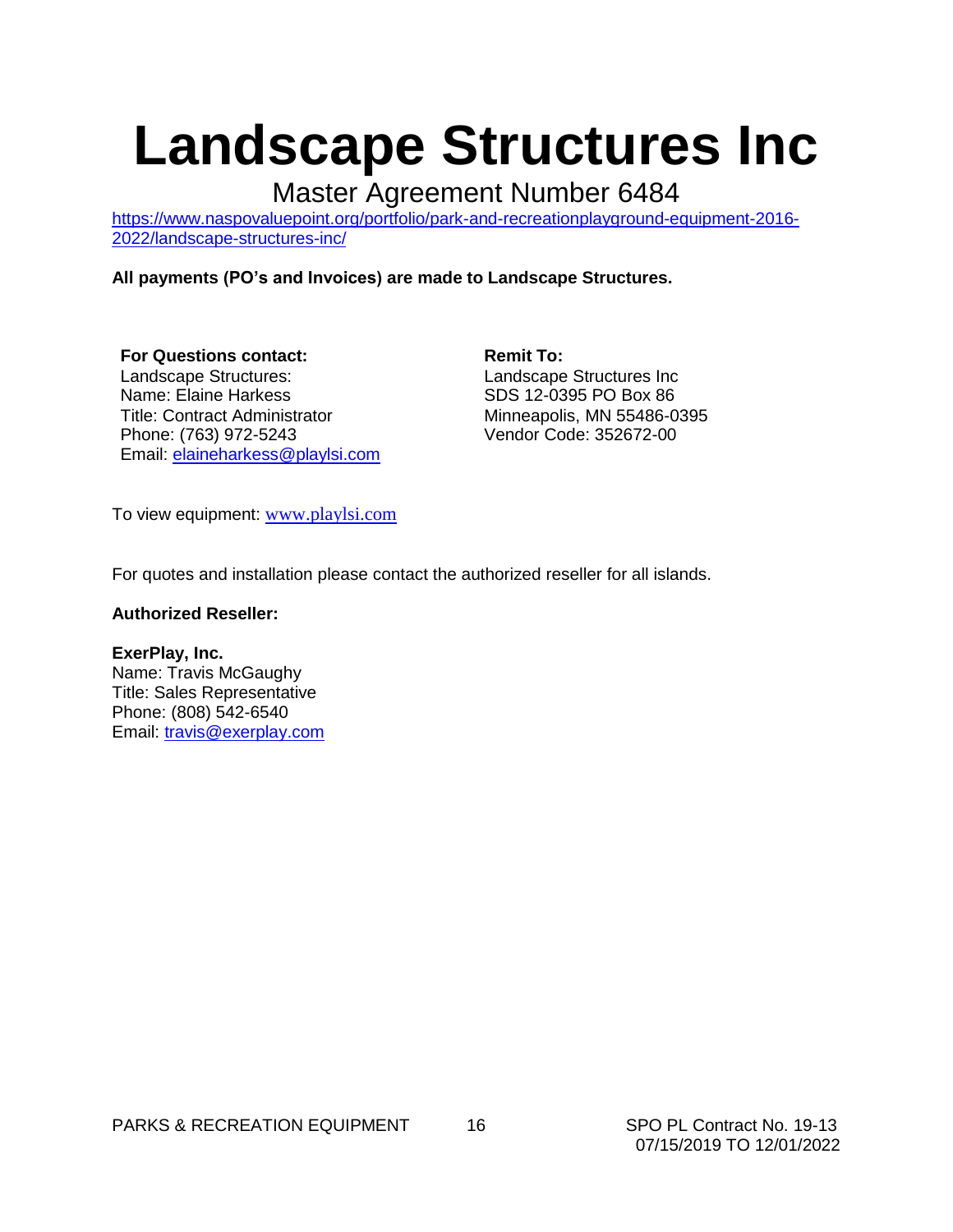### **Landscape Structures - Recycled Material Equipment**

#### To view equipment: [www.playlsi.com](http://www.playlsi.com/)

| Category             | <b>Product Description</b>                                      | Manufacturer<br><b>Part Number</b> |
|----------------------|-----------------------------------------------------------------|------------------------------------|
|                      |                                                                 |                                    |
| Outdoor furniture    | Litter Receptacle w/Recycled Poly Slats and Liner (DB Only)     | 100094A                            |
| Outdoor furniture    | Litter Receptacle Cover for Recycled Poly Receptacle            | 100095A                            |
| Outdoor benches      | Recycled Contour Series Bench 60" w/Back, w/o Armrests, 2" SM   | 111640A                            |
| Outdoor benches      | Recycled Contour Series Bench 60" w/o Back, w/o Armrests, 2" SM | 111640B                            |
| Outdoor benches      | Recycled Contour Series Bench 60" w/Back, w/o Armrests, DB      | 111640C                            |
| Outdoor benches      | Recycled Contour Series Bench 60" w/o Back, w/o Armrests, DB    | 111640D                            |
| Outdoor benches      | Recycled Contour Series Bench 96" w/Back, w/o Armrests, 2" SM   | 111640E                            |
| Outdoor benches      | Recycled Contour Series Bench 96" w/o Back, w/o Armrests, 2" SM | 111640F                            |
| Outdoor benches      | Recycled Contour Series Bench 96" w/Back, w/o Armrests, DB      | 111640G                            |
| Outdoor benches      | Recycled Contour Series Bench 96" w/o Back, w/o Armrests, DB    | 111640H                            |
| Outdoor benches      | Recycled Contour Series Bench 60" w/Back, w/1 Armrest, DB       | 1116401                            |
| Outdoor benches      | Recycled Contour Series Bench 60" w/Back, w/1 Armrest, 2" SM    | 111640J                            |
| Outdoor benches      | Recycled Contour Series Bench 60" w/Back, w/2 Armrests, DB      | 111640K                            |
| Outdoor benches      | Recycled Contour Series Bench 60" w/Back, w/2 Armrests, 2" SM   | 111640L                            |
| Outdoor benches      | Recycled Contour Series Bench 60" w/Back, w/3 Armrests, DB      | 111640M                            |
| Outdoor benches      | Recycled Contour Series Bench 60" w/Back, w/3 Armrests, 2" SM   | 111640N                            |
| Outdoor benches      | Recycled Contour Series Bench 96" w/Back, w/1 Armrest, DB       | 1116400                            |
| Outdoor benches      | Recycled Contour Series Bench 96" w/Back, w/1 Armrest, 2" SM    | 111640P                            |
| Outdoor benches      | Recycled Contour Series Bench 96" w/Back, w/2 Armrests, DB      | 111640Q                            |
| Outdoor benches      | Recycled Contour Series Bench 96" w/Back, w/2 Armrests, 2" SM   | 111640R                            |
| Outdoor benches      | Recycled Contour Series Bench 96" w/Back, w/3 Armrests, DB      | 111640S                            |
| Outdoor benches      | Recycled Contour Series Bench 96" w/Back, w/3 Armrests, 2" SM   | 111640T                            |
| Playground equipment | <b>Recycled Peak Roof</b>                                       | 111408A                            |
| Playground equipment | Recycled Wood-Grain Lumber Panel                                | 169319A                            |
| Playground equipment | Recycled Wood-Grain Lumber Panel                                | 173586A                            |
| Playground equipment | Recycled Tree House Roof w/Stack and w/"Kids Only" sign         | 211190A                            |
| Playground equipment | Recycled Tree House Roof w/Stack and w/o "Kids Only" sign       | 211190B                            |
| Playground equipment | Recycled Tree House Roof w/o Stack and w/"Kids Only" sign       | 211190C                            |
| Playground equipment | Recycled Tree House Roof w/o Stack and w/o "Kids Only" sign     | 211190D                            |
| Playground equipment | Recycled Tree House Roof w/Stack and w/"Kids Only" sign         | 211191A                            |
| Playground equipment | Recycled Tree House Roof w/Stack and w/o "Kids Only" sign       | 211191B                            |
| Playground equipment | Recycled Tree House Roof w/o Stack and w/"Kids Only" sign       | 211191C                            |
| Playground equipment | Recycled Tree House Roof w/o Stack and w/o "Kids Only" sign     | 211191D                            |
| Playground climbing  | Wood Plank Wiggle Ladder 32"Deck w/Recycled Wood-Grain          |                                    |
| apparatus            | Handholds                                                       | 169318A                            |
| Playground climbing  | Wood Plank Wiggle Ladder 40"Deck w/Recycled Wood-Grain          |                                    |
| apparatus            | Handholds                                                       | 169318B                            |
| Playground climbing  | Wood Plank Wiggle Ladder 48"Deck w/Recycled Wood-Grain          |                                    |
| apparatus            | Handholds                                                       | 169318C                            |

PARKS & RECREATION EQUIPMENT 17 SPO PL Contract No. 19-13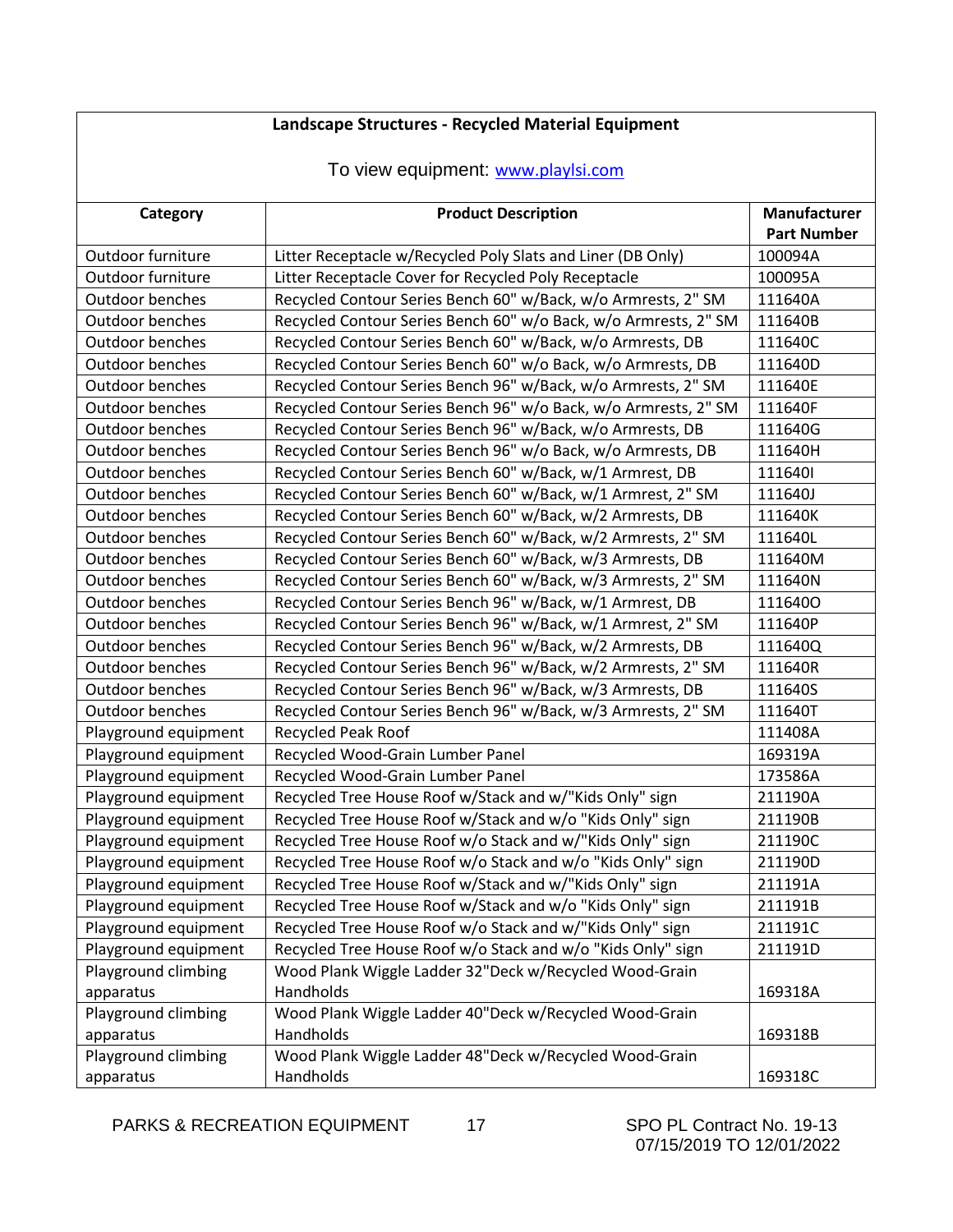| Playground climbing | Wood Plank Wiggle Ladder 56"Deck w/Recycled Wood-Grain        |         |
|---------------------|---------------------------------------------------------------|---------|
| apparatus           | Handholds                                                     | 169318D |
| Playground climbing | Wood Plank Wiggle Ladder 64"Deck w/Recycled Wood-Grain        |         |
| apparatus           | Handholds                                                     | 169318E |
| Playground climbing | Wood Plank Wiggle Ladder 72"Deck w/Recycled Wood-Grain        |         |
| apparatus           | Handholds                                                     | 169318F |
| Playground climbing | Log Stepper 40"-48" Deck w/2 Recycled Wood-Grain Handholds, 1 |         |
| apparatus           | Handloop (DB Only)                                            | 169320B |
| Playground climbing | Log Stepper 40"-48" Deck w/2 Recycled Wood-Grain Handholds, 1 |         |
| apparatus           | Handrail (DB Only)                                            | 169320C |
| Playground climbing | Log Stepper 40"-48" Deck w/2 Recycled Wood-Grain Handholds, 1 |         |
| apparatus           | Handloop and 1 Handrail                                       | 169320D |
| Playground climbing | Wood Plank Wiggle Ladder EN 32"Deck w/Recycled Wood-Grain     |         |
| apparatus           | Handholds                                                     | 170354A |
| Playground climbing | Wood Plank Wiggle Ladder EN 40"Deck w/Recycled Wood-Grain     |         |
| apparatus           | Handholds                                                     | 170354B |
| Playground climbing | Wood Plank Wiggle Ladder EN 48"Deck w/Recycled Wood-Grain     |         |
| apparatus           | Handholds                                                     | 170354C |
| Playground climbing | Wood Plank Wiggle Ladder EN 56"Deck w/Recycled Wood-Grain     |         |
| apparatus           | Handholds                                                     | 170354D |
| Playground climbing | Wood Plank Wiggle Ladder EN 64"Deck w/Recycled Wood-Grain     |         |
| apparatus           | Handholds                                                     | 170354E |
| Playground climbing | Wood Plank Wiggle Ladder EN 72"Deck w/Recycled Wood-Grain     |         |
| apparatus           | Handholds                                                     | 170354F |
| Playground climbing | Loop Pole w/Recycled Wood-Grain Handholds 32"-48" Deck        |         |
| apparatus           |                                                               | 172665A |
| Playground climbing | Loop Pole w/Recycled Wood-Grain Handholds 56"-72" Deck        |         |
| apparatus           |                                                               | 172665B |
| Playground climbing | Corkscrew Climber w/Recycled Wood-Grain Handholds 32"- 48"    |         |
| apparatus           | Deck                                                          | 172666A |
| Playground climbing | Corkscrew Climber w/Recycled Wood-Grain Handholds 56"-72"     |         |
| apparatus           | <b>Deck</b>                                                   | 172666B |
| Playground climbing | Mushroom Stepper 16" Deck w/Recycled Wood-Grain w/Recycled    |         |
| apparatus           | Wood-Grain Handhold                                           | 175179A |
| Playground climbing | Mushroom Stepper 24" Deck w/Recycled Wood-Grain w/Recycled    |         |
| apparatus           | Wood-Grain Handhold                                           | 175180A |
| Playground climbing | Mushroom Stepper 24" Deck w/Recycled Wood-Grain w/Recycled    |         |
| apparatus           | Wood-Grain Handhold, 1 Handloop                               | 175180B |
| Playground climbing | Mushroom Stepper 32"-40" Deck w/Recycled Wood-Grain w/2       |         |
| apparatus           | Recycled Wood-Grain Handholds                                 | 175181A |
| Playground climbing | Mushroom Stepper 32"-40" Deck w/Recycled Wood-Grain w/2       |         |
| apparatus           | Recycled Wood-Grain Handholds, 1 Handloop                     | 175181B |
| Playground climbing | Mushroom Stepper 32"-40" Deck w/Recycled Wood-Grain w/2       |         |
| apparatus           | Recycled Wood-Grain Handholds, 1 Handrail                     | 175181C |
| Playground climbing | Mushroom Stepper 32"-40" Deck w/Recycled Wood-Grain w/2       |         |
| apparatus           | Recycled Wood-Grain Handholds, 1 Handloop and 1 Handrail      | 175181D |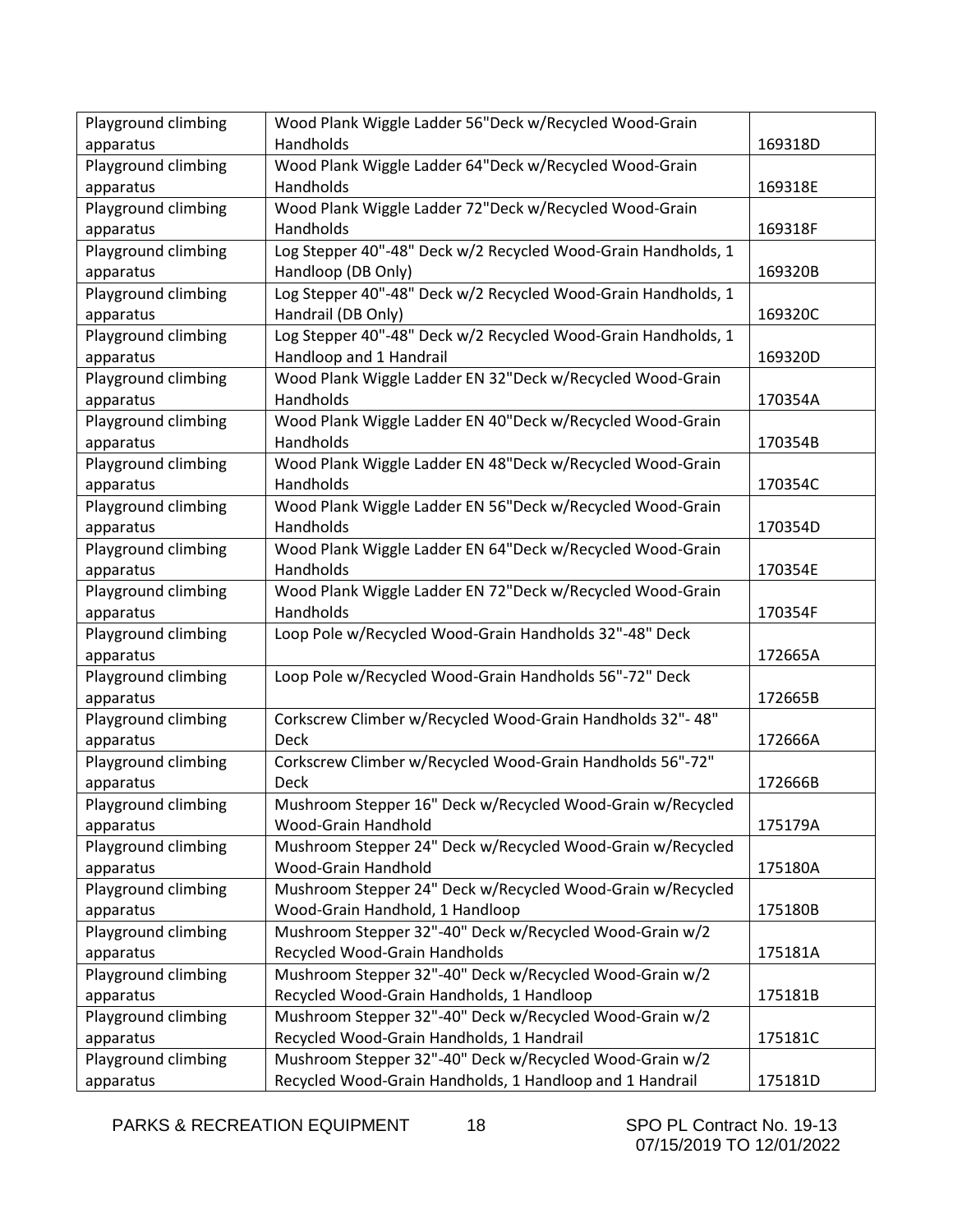| Playground climbing       | Log Stepper 16" Deck w/1 Recycled Wood-Grain Handhold                     |         |
|---------------------------|---------------------------------------------------------------------------|---------|
| apparatus                 |                                                                           | 175572A |
| Playground climbing       | Log Stepper 24" Deck w/1 Recycled Wood-Grain Handhold                     |         |
| apparatus                 |                                                                           | 175573A |
| Playground climbing       | Log Stepper 24" Deck w/1 Recycled Wood-Grain Handhold, 1                  |         |
| apparatus                 | Handloop                                                                  | 175573B |
| Playground climbing       | Log Stepper 32" Deck w/2 Recycled Wood-Grain Handholds                    |         |
| apparatus                 |                                                                           | 175574A |
| Playground climbing       | Log Stepper 32" Deck w/2 Recycled Wood-Grain Handholds, 1                 |         |
| apparatus                 | Handloop                                                                  | 175574B |
| Playground climbing       | Log Stepper 32" Deck w/2 Recycled Wood-Grain Handholds, 1                 |         |
| apparatus                 | Handrail                                                                  | 175574C |
| Playground climbing       | Log Stepper 32" Deck w/2 Recycled Wood-Grain Handholds, 1                 |         |
| apparatus                 | Handloop and 1 Handrail                                                   | 175574D |
| Playground climbing       | Log Stepper 16" Deck w/1 Recycled Wood-Grain Handhold                     |         |
| apparatus                 |                                                                           | 185861A |
| Playground climbing       | Log Stepper 24" Deck w/2 Recycled Wood-Grain Handholds, 1                 |         |
| apparatus                 | Handloop                                                                  | 185861B |
| Playground climbing       | Log Stepper 32" Deck w/2 Recycled Wood-Grain Handholds, 1                 |         |
| apparatus                 | Handloop and 1 Handrail                                                   | 185861C |
| Playground climbing       | Log Stepper 40 "Deck w/2 Recycled Wood-Grain Handholds, 1                 |         |
| apparatus                 | Handloop and 1 Handrail                                                   | 185861D |
| Playground climbing       | Mushroom Stepper w/Recycled Wood-Grain 16" Deck w/Recycled                |         |
| apparatus                 | Wood-Grain Handhold                                                       | 185863A |
| Playground climbing       | Mushroom Stepper w/Recycled Wood-Grain 24" Deck w/2                       |         |
| apparatus                 | Recycled Wood-Grain Handholds, 1 Handloop                                 | 185863B |
| Playground climbing       | Mushroom Stepper w/Recycled Wood-Grain 32" Deck w/2                       |         |
| apparatus                 | Recycled Wood-Grain Handholds, 1 Handloop and 1 Handrail                  | 185863C |
| Playground climbing       | Mushroom Stepper w/Recycled Wood-Grain 40" Deck w/2                       |         |
| apparatus                 | Recycled Wood-Grain Handholds, 1 Handloop and 1 Handrail                  | 185863D |
| Playground climbing       | Facet™ Stepper w/Recycled Wood-Grain Handholds 16" Deck (DB               |         |
| apparatus                 | Only)                                                                     | 237938A |
| Playground climbing       | Facet™ Stepper w/Recycled Wood-Grain Handholds 24" Deck (DB               |         |
| apparatus                 | Only)                                                                     | 237938B |
| Playground climbing       | Facet™ Stepper w/Recycled Wood-Grain Handholds 32" Deck (DB               |         |
| apparatus                 | Only)                                                                     | 237938C |
| Playground slides         | Firepole w/Recycled Wood-Grain Handholds 32"-48" Deck                     | 169317A |
| Playground slides         | Firepole w/Recycled Wood-Grain Handholds 56"-72" Deck                     | 169317B |
| Playground Rocking        | TuffRiders® Motorcycle w/Coil Spring Recycled Permalene, 2" SM 4          |         |
| Equipment                 |                                                                           | 100013C |
| <b>Playground Rocking</b> | TuffRiders <sup>®</sup> Motorcycle w/Coil Spring Recycled Permalene, DB 4 |         |
| Equipment                 |                                                                           | 100013D |
| Playground Rocking        | TuffRiders® Turtle w/Coil Spring Recycled Permalene, 2" SM 4              |         |
| Equipment                 |                                                                           | 100014C |
| Playground Rocking        | TuffRiders® Turtle w/Coil Spring Recycled Permalene, DB 4                 |         |
| Equipment                 |                                                                           | 100014D |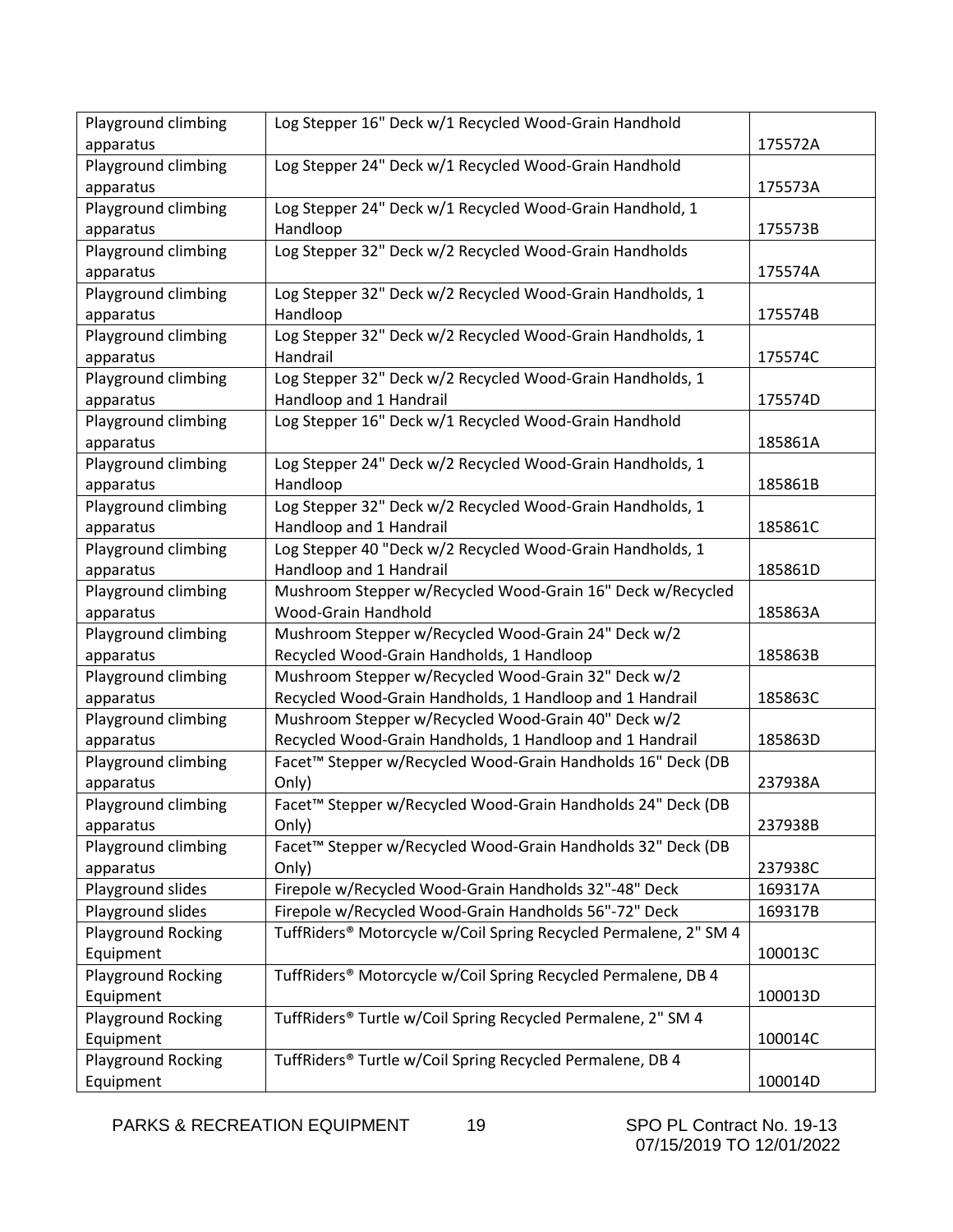| Playground Rocking        | TuffRiders® Bird w/Coil Spring Recycled Permalene, 2" SM 4                   |         |
|---------------------------|------------------------------------------------------------------------------|---------|
| Equipment                 |                                                                              | 100015C |
| <b>Playground Rocking</b> | TuffRiders® Bird w/Coil Spring Recycled Permalene, DB 4                      |         |
| Equipment                 |                                                                              | 100015D |
| Playground Rocking        | TuffRiders® Horse w/Coil Spring Recycled Permalene, 2" SM 4                  |         |
| Equipment                 |                                                                              | 100016C |
| Playground Rocking        | TuffRiders® Horse w/Coil Spring Recycled Permalene, DB 4                     |         |
| Equipment                 |                                                                              | 100016D |
| Playground Rocking        | TuffRiders® Car w/Coil Spring Recycled Permalene, 2" SM 4                    |         |
| Equipment                 |                                                                              | 100017C |
| Playground Rocking        | TuffRiders® Car w/Coil Spring Recycled Permalene, DB 4                       |         |
| Equipment                 |                                                                              | 100017D |
| <b>Playground Rocking</b> | TuffRiders® Rhino-Dino w/Coil Spring Recycled Permalene, 2" SM 4             |         |
| Equipment                 |                                                                              | 100123C |
| <b>Playground Rocking</b> | TuffRiders® Rhino-Dino w/Coil Spring Recycled Permalene, DB 4                |         |
| Equipment                 |                                                                              | 100123D |
| <b>Playground Rocking</b> | TuffRiders® T-Rex w/Coil Spring Recycled Permalene, 2" SM 4                  |         |
| Equipment                 |                                                                              | 100124C |
| <b>Playground Rocking</b> | TuffRiders® T-Rex w/Coil Spring Recycled Permalene, DB 4                     |         |
| Equipment                 |                                                                              | 100124D |
| <b>Playground Rocking</b> | TuffRiders <sup>®</sup> Airplane 2-Seat w/Coil Spring Recycled Permalene, 2" |         |
| Equipment                 | SM <sub>4</sub>                                                              | 120871C |
| <b>Playground Rocking</b> | TuffRiders <sup>®</sup> Airplane 2-Seat w/Coil Spring Recycled Permalene, DB |         |
| Equipment                 | 4                                                                            | 120871D |
| Playground Rocking        | Motorcycle Back Rest w/Seat Strap, Recycled Permalene 2                      |         |
| Equipment                 |                                                                              | 123711C |
| <b>Playground Rocking</b> | Motorcycle Back Rest w/o Seat Strap, Recycled Permalene 2                    |         |
| Equipment                 |                                                                              | 123711D |
| <b>Playground Rocking</b> | TuffRiders® Fire Engine w/Coil Spring Recycled Permalene, 2" SM 4            |         |
| Equipment                 |                                                                              | 126378C |
| Playground Rocking        | TuffRiders® Fire Engine w/Coil Spring Recycled Permalene, DB 4               |         |
| Equipment                 |                                                                              | 126378D |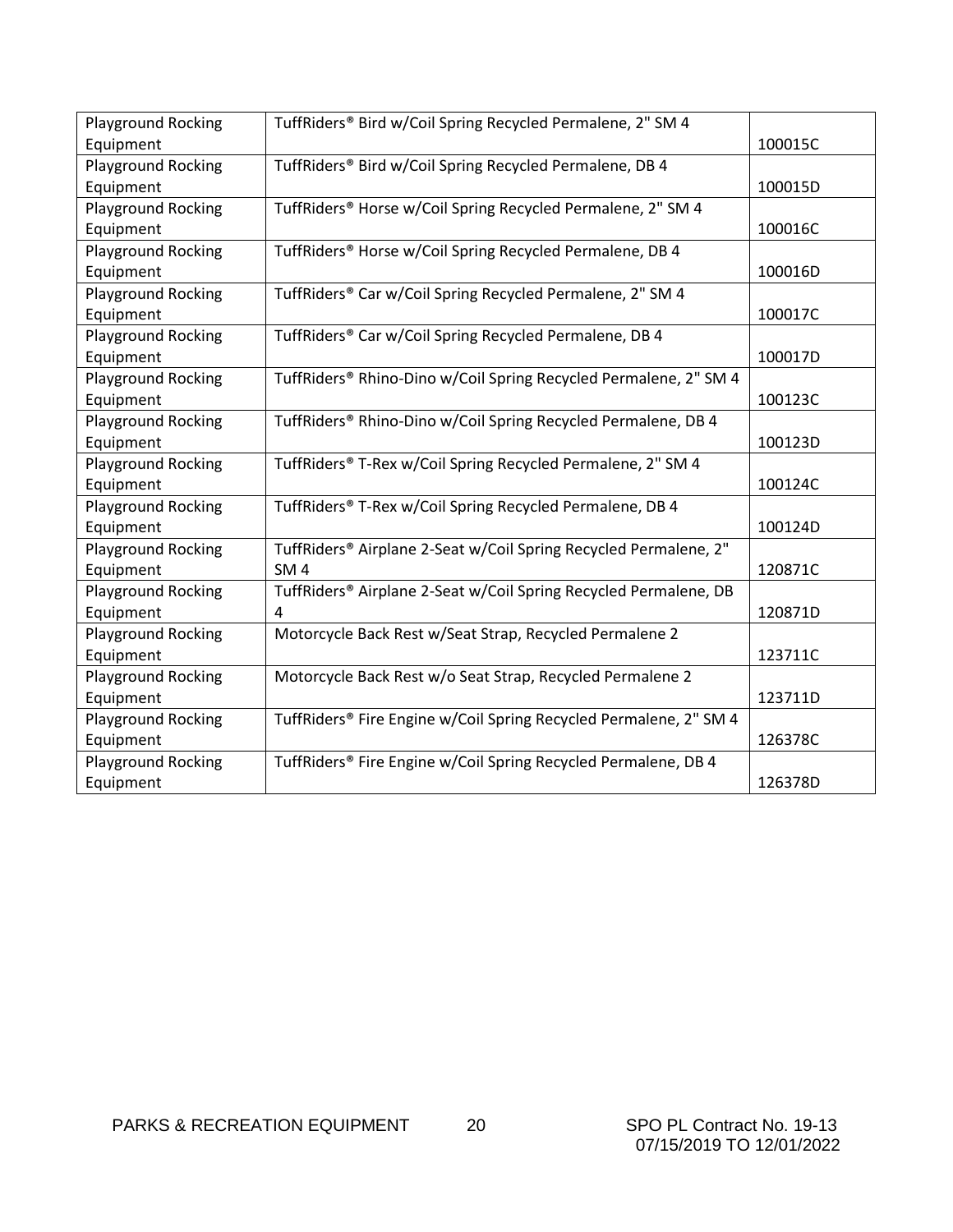# **Northwest Playground Equipment, Inc.**

Master Agreement Number 6480

[https://www.naspovaluepoint.org/portfolio/park-and-recreationplayground-equipment-2016-](https://www.naspovaluepoint.org/portfolio/park-and-recreationplayground-equipment-2016-2022/northwest-playground-equipment-inc/) [2022/northwest-playground-equipment-inc/](https://www.naspovaluepoint.org/portfolio/park-and-recreationplayground-equipment-2016-2022/northwest-playground-equipment-inc/)

#### **All payments are made to Northwest Playground Equipment Inc.**

#### **For Questions contact:**

Northwest Playground Equipment, Inc.

Name: Robert McGarvey

Phone: (425) 313-9161 Email: [bob@nwplayground.com](mailto:bob@nwplayground.com) **Remit To:**

Northwest Playground Equipment, Inc PO Box 2410 Issaquah, WA 98027 Vendor Code: 355265-00

To view equipment: [www.nwplayground.com](http://www.nwplayground.com/)

#### **Authorized Reseller:**

#### **Nylawn**

1187 Mikole St Honolulu, HI 96819 Vendor Code: 339361-00 Name: Kimmie Agena Phone: (808) 485-8885 Email: o[ffice@nylawn.com](mailto:office@nylawn.com)

**South Pacific Contracting LLC** PO Box 30351 Honolulu, HI 96820 Vendor Code: 358696-00 Name: Alan Jacobsen Phone: (808) 203-3593 Email: [kaanapuj@southpachawaii.com](mailto:kaanapuj@southpachawaii.com)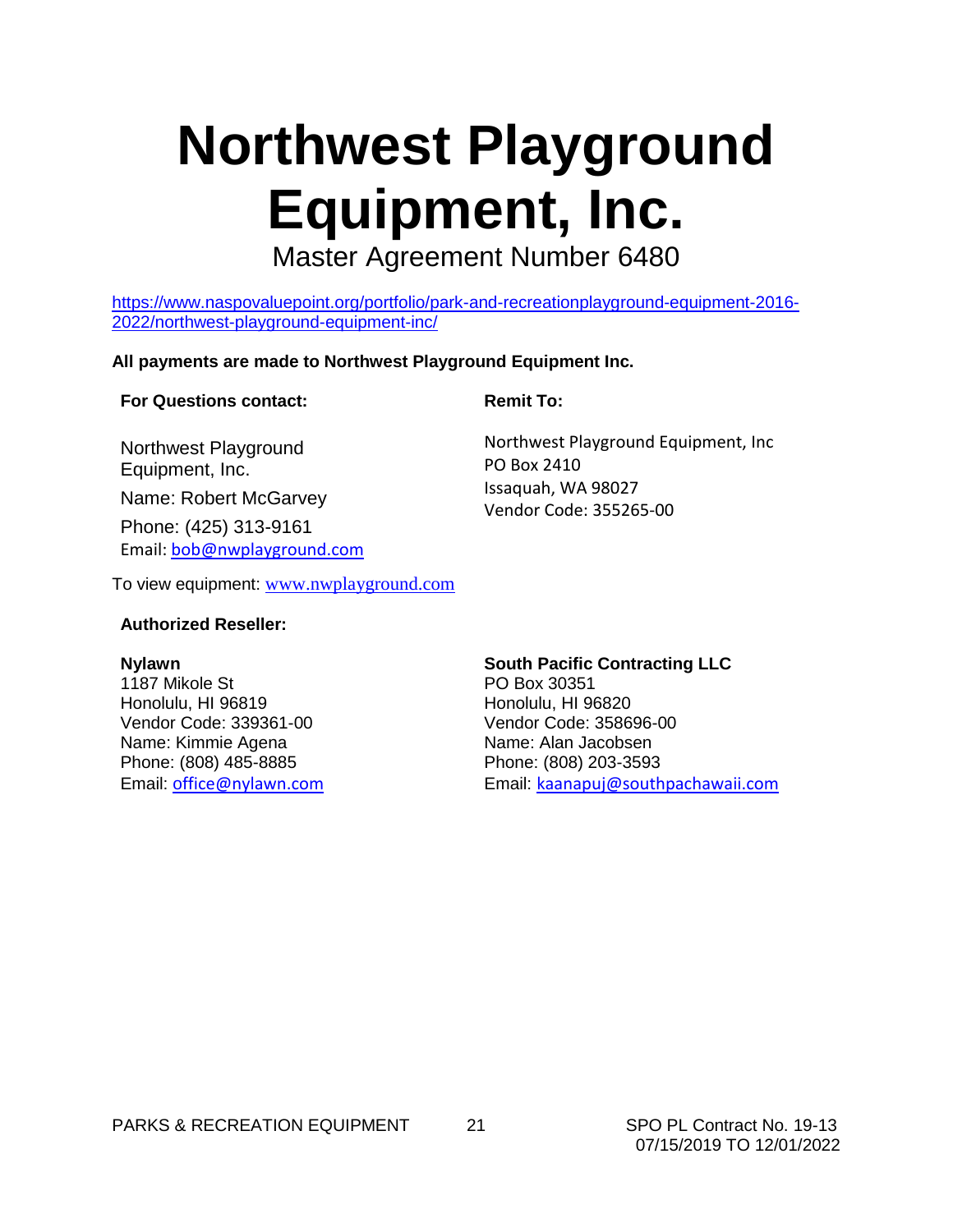| Northwest Playground - Recycled Material Equipment |                                                                                    |                     |
|----------------------------------------------------|------------------------------------------------------------------------------------|---------------------|
| To view equipment: www.nwplayground.com            |                                                                                    |                     |
|                                                    |                                                                                    |                     |
| Category                                           | <b>Product Description</b>                                                         | <b>Manufacturer</b> |
|                                                    |                                                                                    | <b>Part Number</b>  |
| Outdoor tables or picnic tables                    | J2 COATED TABLE WITH 6' REINFORCED RECYCLED PLASTIC (2<br>FRAMES) CHOOSE COLOR     | 6J2CRRP             |
|                                                    | J2G TABLE WITH 6' RECYCLED PLASTIC TOP AND SEATS, FRAME                            |                     |
| Outdoor tables or picnic tables                    | <b>GALV STEEL</b>                                                                  | 6J2GRRP             |
|                                                    | J2G TABLE WITH 8' RIENFORCED RECYCLED PLASTIC (2 FRAMES)                           |                     |
| Outdoor tables or picnic tables                    | <b>CHOOSE COLOR</b>                                                                | 8J2GRRP             |
|                                                    | J2G HANDICAP COATED TABLE WITH 8' TOPS & 6' SEATS                                  |                     |
| Outdoor tables or picnic tables                    | RECYCLED PLANK CHOOSE COLOR                                                        | 8J2CRRPHC           |
|                                                    | J2G TABLE WITH 8' RIENFORCED RECYCLED PLASTIC (2 FRAMES)                           |                     |
| Outdoor tables or picnic tables                    | <b>HANDICAP CHOOSE COLOR</b>                                                       | 8J2GRRPHC           |
|                                                    | CJG TABLE WITH 8' RECYCLED PLASTIC (REINFORCED W/ 2                                |                     |
| Outdoor tables or picnic tables                    | FRAMES) CHOOSE COLOR                                                               | 8CJGRRP             |
| Outdoor tables or picnic tables                    | CJG COATED TABLE WITH 8' RECYCLED PLASTIC (REINFORCED W/<br>2 FRAMES) CHOOSE COLOR | <b>8CJCRRPHC</b>    |
|                                                    | CJG TABLE WITH 8' RECYCLED PLASTIC (REINFORCED W/2                                 |                     |
| Outdoor tables or picnic tables                    | FRAMES) CHOOSE COLOR                                                               | 8CJGRRPHC           |
|                                                    | CJG TABLE WITH 8' RECYCLED PLASTIC (REINFORCED W/ 2                                |                     |
| Outdoor tables or picnic tables                    | FRAMES) CHOOSE COLOR                                                               | 8CJGRRP             |
|                                                    | CJG COATED TABLE WITH 8' RECYCLED PLASTIC (REINFORCED W/                           |                     |
| Outdoor tables or picnic tables                    | 2 FRAMES) CHOOSE COLOR                                                             | <b>8CJCRRPHC</b>    |
|                                                    | CJG TABLE WITH 8' RECYCLED PLASTIC (REINFORCED W/ 2                                |                     |
| Outdoor tables or picnic tables                    | FRAMES) CHOOSE COLOR                                                               | 8CJGRRPHC           |
|                                                    | 2BG TABLE WITH 6' RECYCLED PLASTIC (REINFORCED W/2                                 |                     |
| Outdoor tables or picnic tables                    | FRAMES) CHOOSE COLOR                                                               | 62BGRRP             |
|                                                    | 2BG TABLE WITH 8' RECYCLED PLASTIC (REINFORCED W/ 2                                |                     |
| Outdoor tables or picnic tables                    | FRAMES) CHOOSE COLOR<br>QUOTE 2 3/8 COATED FRAME TABLE W/ 6' RECYCLED PLASTIC      | 82BGRRP             |
| Outdoor tables or picnic tables                    | (REINFORCED) CHOOSE COLOR                                                          | 62BCRRP             |
|                                                    | 2BG TABLE WITH 8' RECYCLED PLASTIC (REINFORCED W/ 2                                |                     |
| Outdoor tables or picnic tables                    | FRAMES) HANDICAPCHOOSE COLOR                                                       | 82BGRRPHC           |
|                                                    | J2G TABLE WITH 8' RIENFORCED RECYCLED PLASTIC (2 FRAMES)                           |                     |
| Outdoor tables or picnic tables                    | WC ACCESS CHOOSE COLOR                                                             | 8J2GRRPEWC          |
|                                                    | J2G TABLE WITH 8' RIENFORCED RECYCLED PLASTIC (2 FRAMES)                           |                     |
| Outdoor tables or picnic tables                    | WC ACCESS CHOOSE COLOR                                                             | 8J2GRRPSEWC         |
|                                                    | J2G TABLE WITH 8' RIENFORCED RECYCLED PLASTIC (2 FRAMES)                           |                     |
| Outdoor tables or picnic tables                    | WC ACCESS CHOOSE COLOR                                                             | 8J2GRRPSWC          |
|                                                    | ONE SET OF BACKRESTS WITH RECYCLED PLASTIC PLANK 3'                                |                     |
| Outdoor tables or picnic tables                    | CHOOSE COLOR<br>SQUARE TABLE 1 5/8" FRAME GALVANIZED W/ RECYCLED PLASTIC           | <b>BACKRESTRP</b>   |
| Outdoor tables or picnic tables                    | PLANK CHOOSE COLOR                                                                 | 4SJGRP              |
| Outdoor tables or picnic tables                    | RECYCLED PLASTIC ADIRONDACK STYLE SIDE TABLE                                       | <b>JPST</b>         |
| Outdoor tables or picnic tables                    | RECYCLED PLASTIC ADIRONDACK STYLE SIDE TABLE                                       | <b>SPST</b>         |
| Outdoor tables or picnic tables                    | 6' "A" FRAME TABLE ON 2 LEGS RECYCLED PLASTIC                                      | JPAF6               |

PARKS & RECREATION EQUIPMENT 22 SPO PL Contract No. 19-13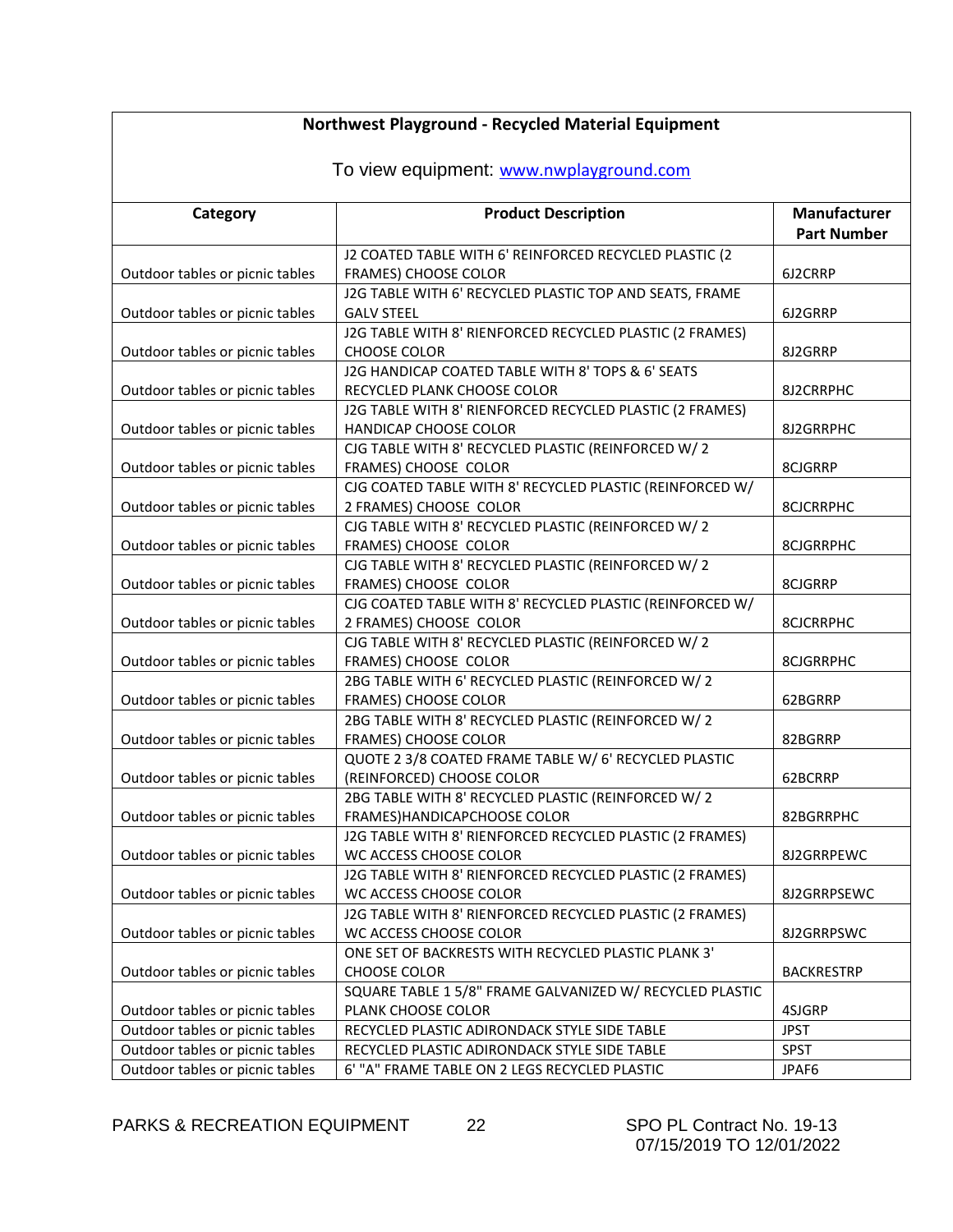|                                 | 6' "A" FRAME TABLE ON 2 LEGS RECYCLED PLASTIC ADA        |                |
|---------------------------------|----------------------------------------------------------|----------------|
| Outdoor tables or picnic tables | <b>HANDICAP</b>                                          | JPAF6ADA       |
| Outdoor tables or picnic tables | CHILD'S SIZE 4' TABLE ON 2 LEGS RECYCLED PLASTIC         | JPAFCS4        |
| Outdoor tables or picnic tables | 6' HEXAGON TABLE W/ UMBRELLA HOLE RECYCLED PLASTIC       | <b>JPHT</b>    |
|                                 | 6' HEXAGON TABLE ADA CODE WITH UMBRELLA HOLE RECYCLED    |                |
| Outdoor tables or picnic tables | <b>PLASTIC</b>                                           | <b>JPHTADA</b> |
| Outdoor tables or picnic tables | TABLE 6 6' TABLE ON 3 LEGS RECYCLED PLASTIC              | JPPT63         |
| Outdoor tables or picnic tables | TABLE 8 8' TABLE ON 3 LEGS RECYCLED PLASTIC              | JPPT83         |
| Outdoor tables or picnic tables | 8' RECYCLED PLASTIC TABLE ADA 3 LEGS                     | JPPT83ADA      |
| Outdoor tables or picnic tables | ZIG ZAG RECYCLED PLASTIC MESSAGE BOARD. 6 SIDES, 4 POSTS | <b>JPMCZZ</b>  |
|                                 | RENAISSANCE LONG FELLOW 80" BENCH 3 LEGS RECYCLED        |                |
| Outdoor swings                  | <b>PLASTIC</b>                                           | RBLF80RP       |
|                                 | 80" RENAISSANCE BENCH WITH RECYCLED SLATS SURFACE        |                |
| Outdoor swings                  | <b>MOUNT</b>                                             | RBLF80RPSM     |
|                                 | RECYCLED PLASTIC RENAISSANCE PLANTATION 60" BENCH 2 LEGS |                |
| Outdoor swings                  | W/U BAR                                                  | RBP60RP        |
|                                 | RENAISSANCE STANDARD 48" BENCH 2 LEGS RECYCLED PLASTIC   |                |
| Outdoor swings                  | <b>SLATS</b>                                             | RBS48RP        |
|                                 | RENAISSANCE 48" BENCH RECYCLED PLASTIC SLATS DRILLED FOR |                |
| Outdoor swings                  | <b>SURFACE MT</b>                                        | RBS48RPSM      |
| Outdoor swings                  | BACKLESS RENAISSANCE RECYCLED PLASTIC 80" BENCH 3 LEGS   | RBBLF80RP      |
|                                 | BACKLESS RENAISSANCE RECYCLED PLASTIC 80" BENCH 3 LEGS   |                |
| Outdoor swings                  | DRILL FOR SURF MOUNT                                     | RBBLF80RPSM    |
| Outdoor swings                  | BACKLESS RENAISSANCE RECYCLED PLASTIC 60" BENCH 3 LEGS   | RBBP60RP       |
|                                 | BACKLESS RENAISSANCE RECYCLED PLASTIC 60" BENCH 3 LEGS   |                |
| Outdoor swings                  | DRILL FOR SURF MOUNT                                     | RBBP60RPSM     |
| Outdoor swings                  | BACKLESS RENAISSANCE RECYCLED PLASTIC 48" BENCH 2 LEGS   | RBBS48RP       |
|                                 | BACKLESS RENAISSANCE RECYCLED PLASTIC 48" BENCH 2 LEGS   |                |
| Outdoor swings                  | DRILL FOR SURF MOUNT                                     | RBBS48RPSM     |
| Outdoor swings                  | VICTORIAN BENCH 80" WITH RECYCLED PLASTIC                | VBLF80RP       |
|                                 | 80" VICTORIAN STYLE BENCH W/ RECYCLED PLASTIC SLATS      |                |
| Outdoor swings                  | <b>SURFACE MT</b>                                        | VBLF80RPSM     |
| Outdoor swings                  | 60" VICTORIAN STYLE BENCH WITH RECYCLED PLASTIC SLATS    | VBP60RP        |
|                                 | 60" VICTORIAN STYLE BENCH WITH RECYCLED PLASTIC SLATS    |                |
| Outdoor swings                  | DRILL FOR SURF MOUNT                                     | VBP60RPSM      |
| Outdoor swings                  | 48" VICTORIAN STYLE BENCH W/ RECYCLED PLASTIC SLATS      | VBS48RP        |
|                                 | 48" VICTORIAN STYLE BENCH W/ RECYCLED PLASTIC SLATS      |                |
| Outdoor swings                  | <b>SURFACE MOUNT</b>                                     | VBS48RPSM      |
| Outdoor swings                  | RECYCLED PLATIC SLATS 80" WOODLAND BENCH 3 LEG           | WBLF80RP       |
|                                 | RECYCLED PLATIC SLATS 80" WOODLAND BENCH 3 LEG DRILLED   |                |
| Outdoor swings                  | FOR SURF MOUNT                                           | WBLF80RPSM     |
|                                 | WOODLAND PLANTATION 60" BENCH W/ 3 LEGS RECYCLED         |                |
| Outdoor swings                  | <b>PLASTIC</b>                                           | WBP60RP        |
|                                 | WOODLAND PLANTATION 60" BENCH W/ 3 LEGS RECYCLED         |                |
| Outdoor swings                  | PLASTIC DRILLED FOR SURF MOUNT                           | WBP60RPSM      |
| Outdoor swings                  | RECYCLED PLATIC SLATS 48" WOODLAND BENCH                 | WBS48RP        |
|                                 | RECYCLED PLATIC SLATS 48" WOODLAND BENCH DRILLED FOR     |                |
| Outdoor swings                  | <b>SURF MOUNT</b>                                        | WBS48RPSM      |
| Outdoor swings                  | 4' WINDSOR RECYCLED PLASTIC BENCH NO BACK CHOOSE COLOR   | WS4FCBRP       |
|                                 | 6' WINDSOR RECYCLED PLASTIC BENCH NO BACK IN GROUND      |                |
| Outdoor swings                  | REDWOOD                                                  | WS4FCBRPIGRD   |
|                                 |                                                          |                |

PARKS & RECREATION EQUIPMENT 23 SPO PL Contract No. 19-13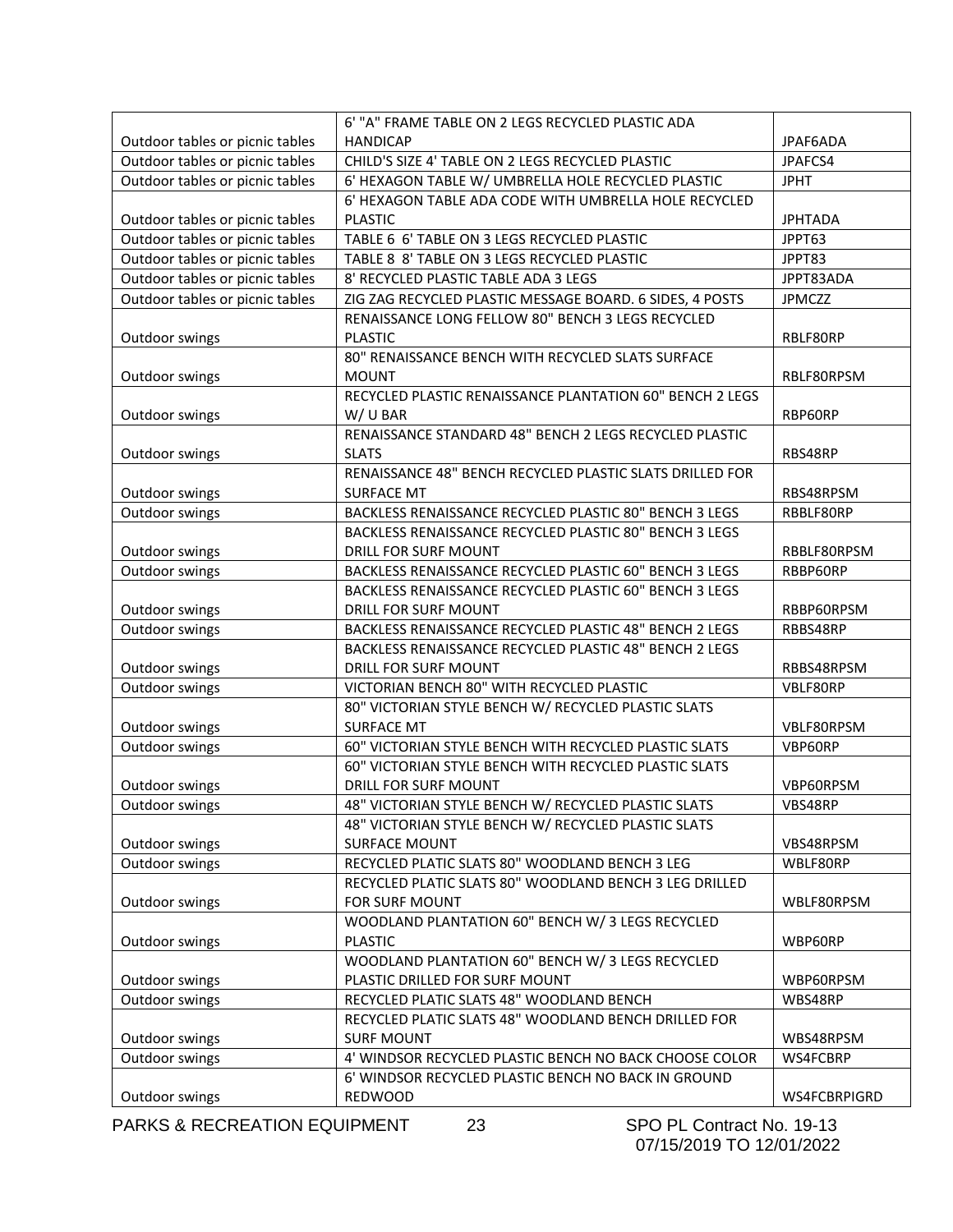| Outdoor swings  | 6' WINDSOR RECYCLED PLASTIC BENCH NO BACK CHOOSE COLOR    | WS6FCBRP          |
|-----------------|-----------------------------------------------------------|-------------------|
|                 | 6' WINDSOR RECYCLED PLASTIC BENCH NO BACK IN GROUND       |                   |
| Outdoor swings  | <b>CHOOSE COLOR</b>                                       | WS6FCBRPIG        |
|                 | 4' WINDSOR RECYCLED PLASTIC BENCH W/ BACK LUMBAR          |                   |
| Outdoor swings  | SUPPORT CHOOSE COLOR                                      | WS4LCBRP          |
|                 | QUOTE 4'WINDSOR RECYCLED PLSTC BENCH W/LUMBAR BACK        |                   |
| Outdoor swings  | <b>INGROUND MOUNT</b>                                     | WS4LCBRPIG        |
|                 | 6' WINDSOR RECYCLED PLASTIC BENCH W/ BACK LUMBAR          |                   |
| Outdoor swings  | SUPPORT CHOOSE COLOR                                      | WS6LCBRP          |
|                 | 6' WINDSOR RECYCLED PLASTIC BENCH W/ BACK IN GROUND       |                   |
| Outdoor swings  | LUMBAR SUPP CHOOSE COLOR                                  | <b>WS6LCBRPIG</b> |
|                 | CONTOUR BENCH FRAMES W/ RECYCLED PLASTIC 4" x 4" 4'       |                   |
| Outdoor benches | CHOOSE COLOR                                              | 4CB4RP            |
|                 | CONTOUR BENCH FRAMES W/ RECYCLED PLASTIC 4" x 4" 4'       |                   |
| Outdoor benches | CHOOSE COLOR IN GROUND                                    | 4CB4RPIG          |
|                 | CONTOUR BENCH FRAMES W/ RECYCLED PLASTIC 3"x4"x6' IN      |                   |
| Outdoor benches | <b>GROUND CHOOSE COLOR</b>                                | 6CB3RPIG          |
|                 | CONTOUR BENCH FRAMES W/ RECYCLED PLASTIC 4" x 4" 6'       |                   |
| Outdoor benches | CHOOSE COLOR                                              | 6CB4RP            |
|                 | CONTOUR BENCH FRAMES W/ RECYCLED PLASTIC 4" x 4" 6' IN    |                   |
| Outdoor benches | <b>GROUND CHOOSE COLOR</b>                                | 6CB4RPIG          |
|                 | QUOTE 8 FT CONTOUR BENCH WITH RECYCLED PLASTIC SLAT, 3    |                   |
| Outdoor benches | <b>SURF MT LEGS</b>                                       | 8CB3RP            |
|                 | CONTOUR BENCH (3 FRAMES) W/ RECYCLED PLASTIC 4" x 4" 8'   |                   |
| Outdoor benches | CHOOSE COLOR                                              | 8CB4RP            |
|                 | FLAT BENCH FRAMES W/ RECYCLED PLASTIC 3" x 4" 4' CHOOSE   |                   |
| Outdoor benches | <b>COLOR</b>                                              | 4FB3RP            |
|                 | QUOTE FLAT BENCH FRAMES W/ RECYCLED PLASTIC 3" x 4" 4'    |                   |
| Outdoor benches | CHOOSE COLOR IN GROUND                                    | 4FB3RPIG          |
|                 | FLAT BENCH FRAMES W/ RECYCLED PLASTIC 4" x 4" 4' CHOOSE   |                   |
| Outdoor benches | COLOR                                                     | 4FB4RP            |
|                 | QUOTE FLAT BENCH FRAMES W/ RECYCLED PLASTIC 4" x 4" 4' IN |                   |
| Outdoor benches | <b>GROUND CHOOSE COLOR</b>                                | 4FB4RPIG          |
|                 | FLAT BENCH FRAMES W/ RECYCLED PLASTIC 3" x 4" 6' CHOOSE   |                   |
| Outdoor benches | COLOR                                                     | 6FB3RP            |
|                 | QUOTE FLAT BENCH FRAMES W/ RECYCLED PLASTIC 3" x 4" 6' IN |                   |
| Outdoor benches | <b>GROUND CHOOSE COLOR</b>                                | 6FB3RPIG          |
|                 | FLAT BENCH FRAMES W/ RECYCLED PLASTIC 4" x 4" 6' CHOOSE   |                   |
| Outdoor benches | <b>COLOR</b>                                              | 6FB4RP            |
|                 | FLAT BENCH FRAMES W/ RECYCLED PLASTIC 4" x 4" 6' IN       |                   |
| Outdoor benches | <b>GROUND CHOOSE COLOR</b>                                | 6FB4RPIG          |
|                 | FLAT BENCH FRAMES W/ RECYCLED PLASTIC 4" x 4" 8' (3 LEGS) |                   |
|                 |                                                           |                   |
| Outdoor benches | CHOOSE COLOR                                              | 8FB4RP            |
|                 | FLAT BENCH FRAMES W/ RECYCLED PLASTIC 4" x 4" 8' IN       |                   |
| Outdoor benches | <b>GROUND CHOOSE COLOR</b>                                | 8FB4RPIG          |
| Outdoor benches | 4' ALUM CAST BENCH LEGS W/ RECYCLED PLASTIC SLATS         | JPAB4             |
| Outdoor benches | 5' CAST ALUM BENCH LEGS W/ RECYCLED PLASTIC SLATS         | JPAB5             |
| Outdoor benches | 6' CAST BENCH LEGS W/ RECYCLED PLASTIC SLATS              | JPAB6             |
| Outdoor benches | 4' RECYCLED PLASTIC BACKLESS BENCH                        | JPABL4            |
| Outdoor benches | 5' RECYCLED PLASTIC BACKLESS BENCH                        | JPABL5            |

PARKS & RECREATION EQUIPMENT 24 SPO PL Contract No. 19-13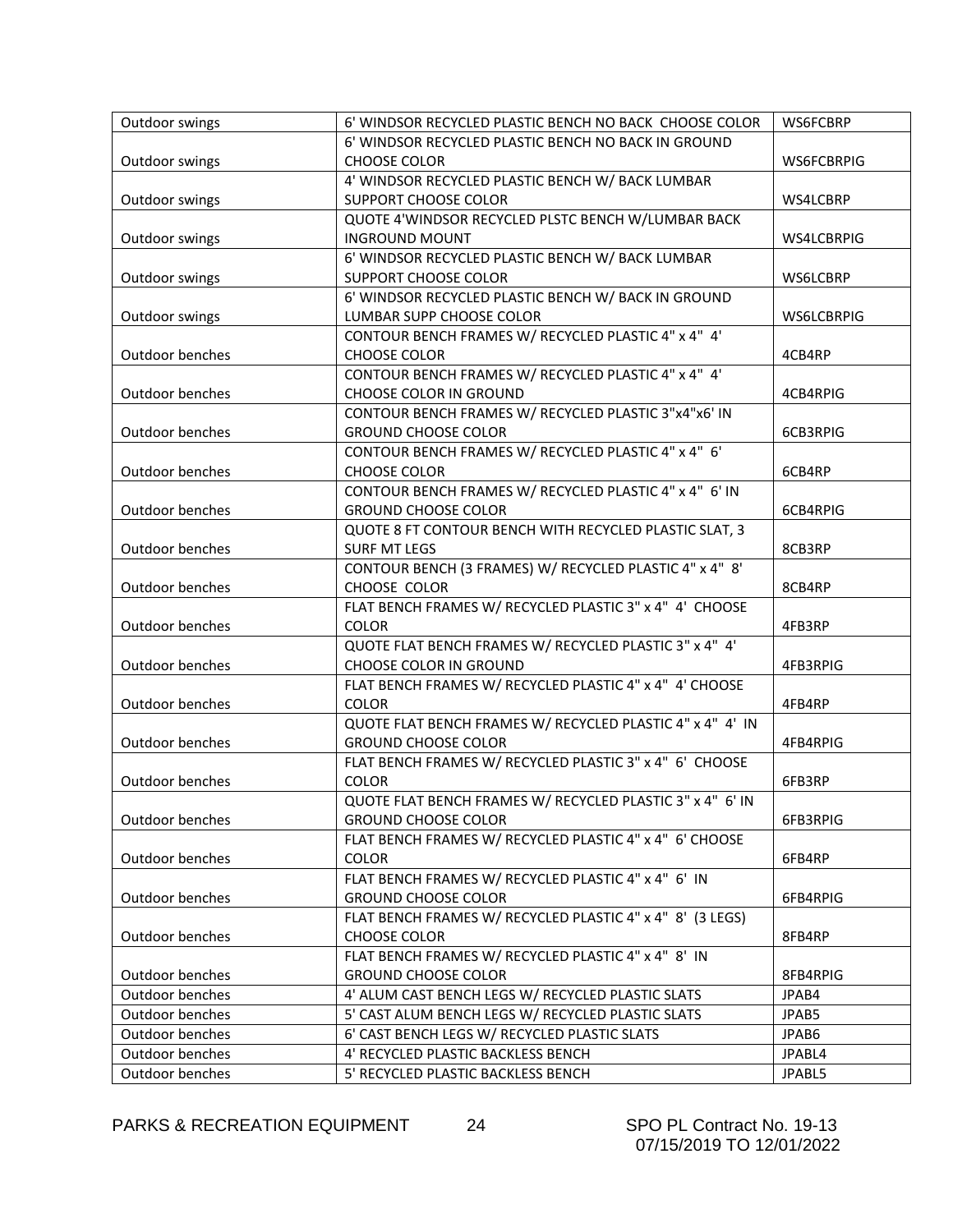|                        | 6' RECYCLED PLASTIC TABLE W/ BACKLESS BENCHES COMPLETE    |                |
|------------------------|-----------------------------------------------------------|----------------|
| Outdoor benches        | <b>SET</b>                                                | JPAPT6         |
| <b>Outdoor benches</b> | 4' COLONIAL BENCH 2 LEGS W/ 2 x 6 RECYCLED PLASTIC PLANK  | JPCB4          |
| Outdoor benches        | COMFORT 4 4' BENCH W/ BACK ON 2 LEGS RECYCLED PLASTIC     | JPCB42         |
| Outdoor benches        | 6' COLONIAL BENCH 3 LEGS W/ 2 x 6 RECYCLED PLASTIC PLANK  | JPCB6          |
| Outdoor benches        | COMFORT 6 6' BENCH W/ BACK ON 3 LEGS RECYCLED PLASTIC     | JPCB63         |
| Outdoor benches        | 8' COLONIAL BENCH 3 LEGS W/ 2 x 6 RECYCLED PLASTIC PLANK  | JPCB8          |
| Outdoor benches        | COMFORT 8 8' BENCH W/ BACK ON 4 LEGS RECYCLED PLASTIC     | JPCB83         |
| Outdoor benches        | RECYCLED PLASTIC ADIRONDACK STYLE OTTOMAN                 | <b>JPOT</b>    |
| Outdoor benches        | RECYCLED PLASTIC ADIRONDACK STYLE CHAIR                   | <b>JPSAC</b>   |
| Outdoor benches        | 4' BENCH NO BACK ON 2 LEGS 2X4" SLATS RECYCLED PLASTIC    | JPSB42         |
| Outdoor benches        | 6' BENCH NO BACK ON 3 LEGS 2X4" SLATS RECYCLED PLASTIC    | JPSB63         |
| Outdoor benches        | 8' BENCH NO BACK ON 4 LEGS 2X4" SLATS RECYCLED PLASTIC    | JPSB83         |
| Outdoor benches        | SURFACE MOUNT KIT FOR JP RECYCLED PLASTIC BENCHES         | <b>JPSMKIT</b> |
| Outdoor benches        | 4' HIGH BACK BENCH RECYCLED PLASTIC                       | PR4HBB         |
| Outdoor benches        | 4' ROCK ISLAND BENCH RECYCLED PLASTIC                     | PR4RIB         |
| Outdoor benches        | 5' HIGH BACK BENCH RECYCLED PLASTIC                       | PR5HBB         |
| <b>Outdoor benches</b> | 6' HIGH BACK BENCH RECYCLED PLASTIC                       | PR6HBB         |
| Outdoor benches        | 6' ROCK ISLAND BENCH RECYCLED PLASTIC                     | PR6RIB         |
| Outdoor benches        | 8' ROCK ISLAND BENCH RECYCLED PLASTIC                     | PR8RIB         |
| Outdoor benches        | ROCK ISLAND ARM RECYCLED PLASTIC                          | PRRIARM        |
| Outdoor benches        | ADA HEXAGON TABLE RECYCLED PLASTIC                        | PRADAHT        |
| Outdoor benches        | STANDARD HEXAGON TABLE RECYCLED PLASTIC                   | PRSHT          |
|                        | 3 LEG PORT BENCH 2 3/8" FRAME WITH BACK & RECYCLED        |                |
| Outdoor benches        | PLASTIC PLANK 8' CHOOSE COLOR                             | 82PGRPS        |
|                        | 2 LEG PORTABLE BENCH 2 3/8" FRAME WITH RECYCLED PLASTIC   |                |
| Outdoor benches        | PLANK 6' CHOOSE COLOR                                     | 62PGLRRP       |
|                        | 3 LEG PORT BENCH 2 3/8" FRAME WITH RECYCLED PLASTIC PLANK |                |
| Outdoor benches        | 8' CHOOSE COLOR                                           | 82PGLRRP       |
|                        | 2 LEG STAT BENCH 2 3/8" FRAME NO BACK W/ RECYCLED PLASTIC |                |
| Outdoor benches        | PLANK 6' CHOOSE COLOR                                     | 62SGLRRP       |
|                        | 3 LEG STAT BENCH 2 3/8" FRAME NO BACK W/ RECYCLED PLASTIC |                |
| Outdoor benches        | PLANK 8' CHOOSE COLOR                                     | 82SGLRRP       |
|                        | 2 LEG STAT BENCH 2 3/8" FRAME W/ BACK, RECYCLED PLASTIC   |                |
| Outdoor benches        | PLANK 6' CHOOSE COLOR                                     | 62SGRPS        |
|                        | 2 LEG STAT BENCH 2 3/8" FRAME W/ BACK & 6' RECYCLED       |                |
| Outdoor benches        | PLASTIC PLANK CHOOSE COLOR                                | 62SGRPSSM      |
|                        | 3 LEG STAT BENCH 2 3/8" FRAME W/ BACK & RECYCLED PLASTIC  |                |
| Outdoor benches        | PLANK 8' CHOOSE COLOR                                     | 82SGRPS        |
|                        | 2 LEG STAT BENCH 2 3/8" FRAME W/ BACK & RECYCLED PLASTIC  |                |
| Outdoor benches        | PLANK 8' CHOOSE COLOR                                     | 82SGRRP        |
|                        | 18" HIGH ROUND WINDSOR RECYCLED PLASTIC ROUND PLANTER     |                |
| Flower stands          | CHOOSE COLOR                                              | WSRP2618RP     |
|                        | 24" HIGH ROUND WINDSOR RECYCLED PLASTIC ROUND PLANTER     |                |
| Flower stands          | CHOOSE COLOR                                              | WSRP2624RP     |
|                        | 30" HIGH ROUND WINDSOR RECYCLED PLASTIC ROUND PLANTER     |                |
| Flower stands          | CHOOSE COLOR                                              | WSRP2630RP     |
|                        | 18" HIGH SQUARE WINDSOR RECYCLED PLASTIC GREY PLANTER     |                |
| Flower stands          | CHOOSE COLOR                                              | WSSP2618RP     |
|                        | 24" HIGH SQUARE WINDSOR RECYCLED PLASTIC GREY PLANTER     |                |
| Flower stands          | CHOOSE COLOR                                              | WSSP2624RP     |
|                        |                                                           |                |

PARKS & RECREATION EQUIPMENT 25 SPO PL Contract No. 19-13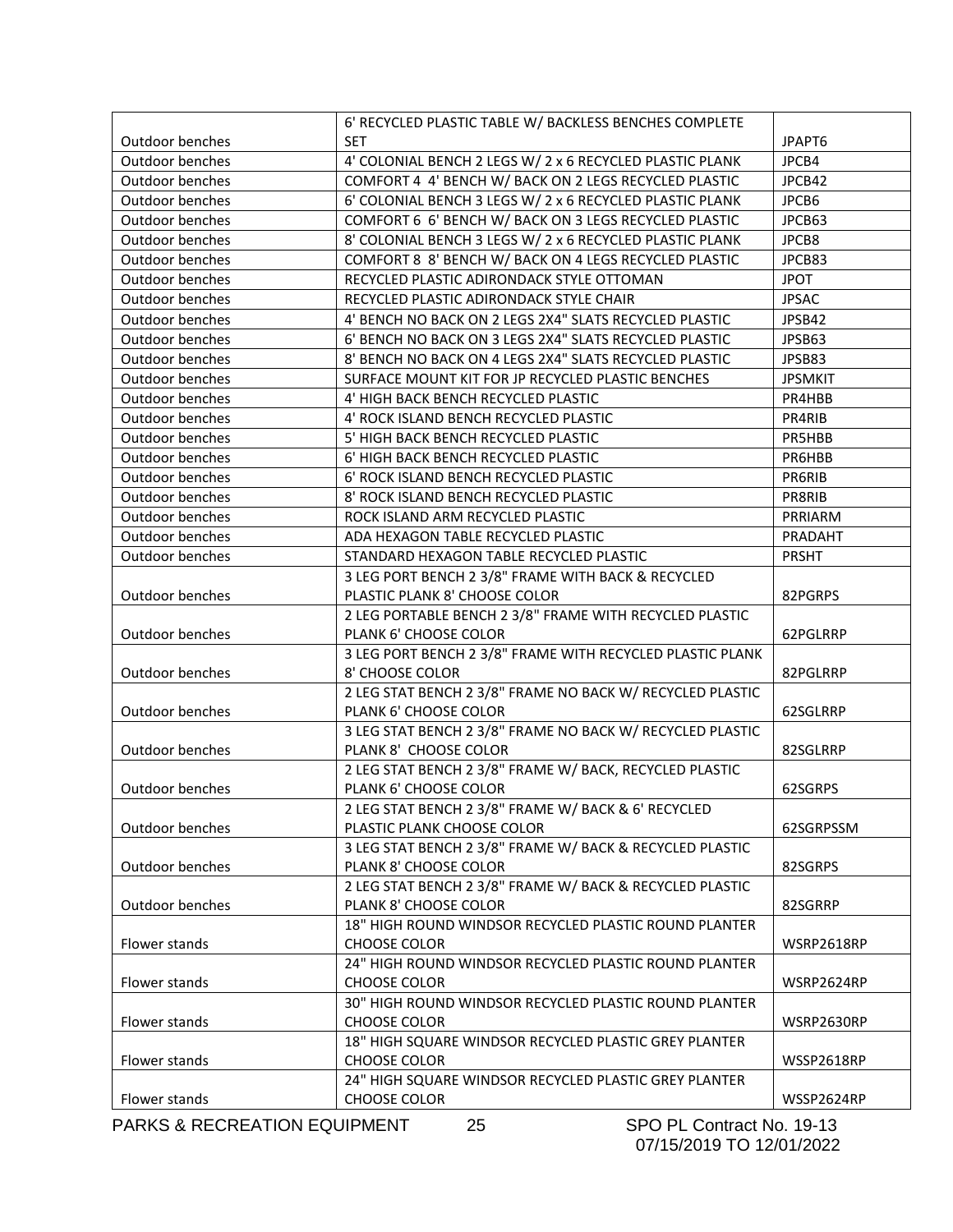|                      | 30" HIGH SQUARE WINDSOR RECYCLED PLASTIC CEDAR PLANTER       |                |
|----------------------|--------------------------------------------------------------|----------------|
| Flower stands        | <b>CHOOSE COLOR</b>                                          | WSSP2630RP     |
| Waste containers and |                                                              |                |
| accessories          | Recycle Only Label                                           | <b>LB100N</b>  |
| Waste containers and |                                                              |                |
| accessories          | Recycle Center Inground Post System                          | <b>LR110N</b>  |
| Waste containers and |                                                              |                |
| accessories          | Recycle Center Surface Mount Post System                     | <b>LR112N</b>  |
| Waste containers and |                                                              |                |
| accessories          | Recycle Dome Top Lid                                         | DT101N         |
| Waste containers and |                                                              |                |
| accessories          | Recycle Flat top Lid - 5" Dia. Outward Slope                 | <b>FT106N</b>  |
| Waste containers and |                                                              |                |
| accessories          | Recycle Flat Top - Blank                                     | FT107N         |
| Waste containers and | Receptacle - Side door - with liner and Recycle Bonnet top - |                |
| accessories          | Portable/Surface-mount                                       | <b>TM3S46C</b> |
| Waste containers and |                                                              |                |
| accessories          | Receptacle sq perf - w/ liner & recycle lid - ingr           | <b>TE3S31I</b> |
| Waste containers and |                                                              |                |
| accessories          | Receptacle sq perf - w/ liner & recycle lid - port           | <b>TE3S31P</b> |
| Waste containers and |                                                              |                |
| accessories          | Receptacle sq perf - w/ liner & recycle lid - sm             | <b>TE3S31S</b> |
| Waste containers and |                                                              |                |
| accessories          | Receptacle rod - w/ liner & recycle lid - ingr               | <b>TE3S34I</b> |
| Waste containers and |                                                              |                |
| accessories          | Receptacle rod - w/ liner & recycle lid - port               | <b>TE3S34P</b> |
| Waste containers and |                                                              |                |
| accessories          | Receptacle rod - w/ liner & recycle lid - sm                 | <b>TE3S34S</b> |
| Waste containers and |                                                              |                |
| accessories          | Receptacle rnd perf - w/ liner & recycle lid - ingr          | <b>TE3S36I</b> |
| Waste containers and |                                                              |                |
| accessories          | Receptacle rnd perf - w/ liner & recycle lid - port          | <b>TE3S36P</b> |
| Waste containers and |                                                              |                |
| accessories          | Receptacle rnd perf - w/ liner & recycle lid - sm            | <b>TE3S36S</b> |
| Waste containers and |                                                              |                |
| accessories          | Receptacle Faux - Wood - w/ liner & recycle top lid - ingr   | <b>TF3S32I</b> |
| Waste containers and |                                                              |                |
| accessories          | Receptacle Faux - Wood - w/ liner & recycle top lid - port   | <b>TF3S32P</b> |
| Waste containers and |                                                              |                |
| accessories          | Receptacle Faux - Wood - w/ liner & recycle top lid - sm     | <b>TF3S32S</b> |
| Waste containers and |                                                              |                |
| accessories          | Receptacle Salt - w/ liner & recycle top lid - ingr          | <b>TG3S33I</b> |
| Waste containers and |                                                              |                |
| accessories          | Receptacle Slat - w/ liner & recycle top lid - port          | <b>TG3S33P</b> |
| Waste containers and |                                                              |                |
| accessories          | Receptacle Slat - w/ liner & recycle top lid - sm            | TG3S33S        |
| Waste containers and |                                                              |                |
| accessories          | 32 GALLON LINER FOR RECYCLED PLASTIC RECEPTICALS             | JP32LINER      |
| Waste containers and | LITTER RECEPTICAL 31 GAL., 18 RECYCLED PLASTIC SLAT CHOOSE   |                |
| accessories          | <b>COLOR INGROUND MNT</b>                                    | 132LRRPS       |

PARKS & RECREATION EQUIPMENT 26 SPO PL Contract No. 19-13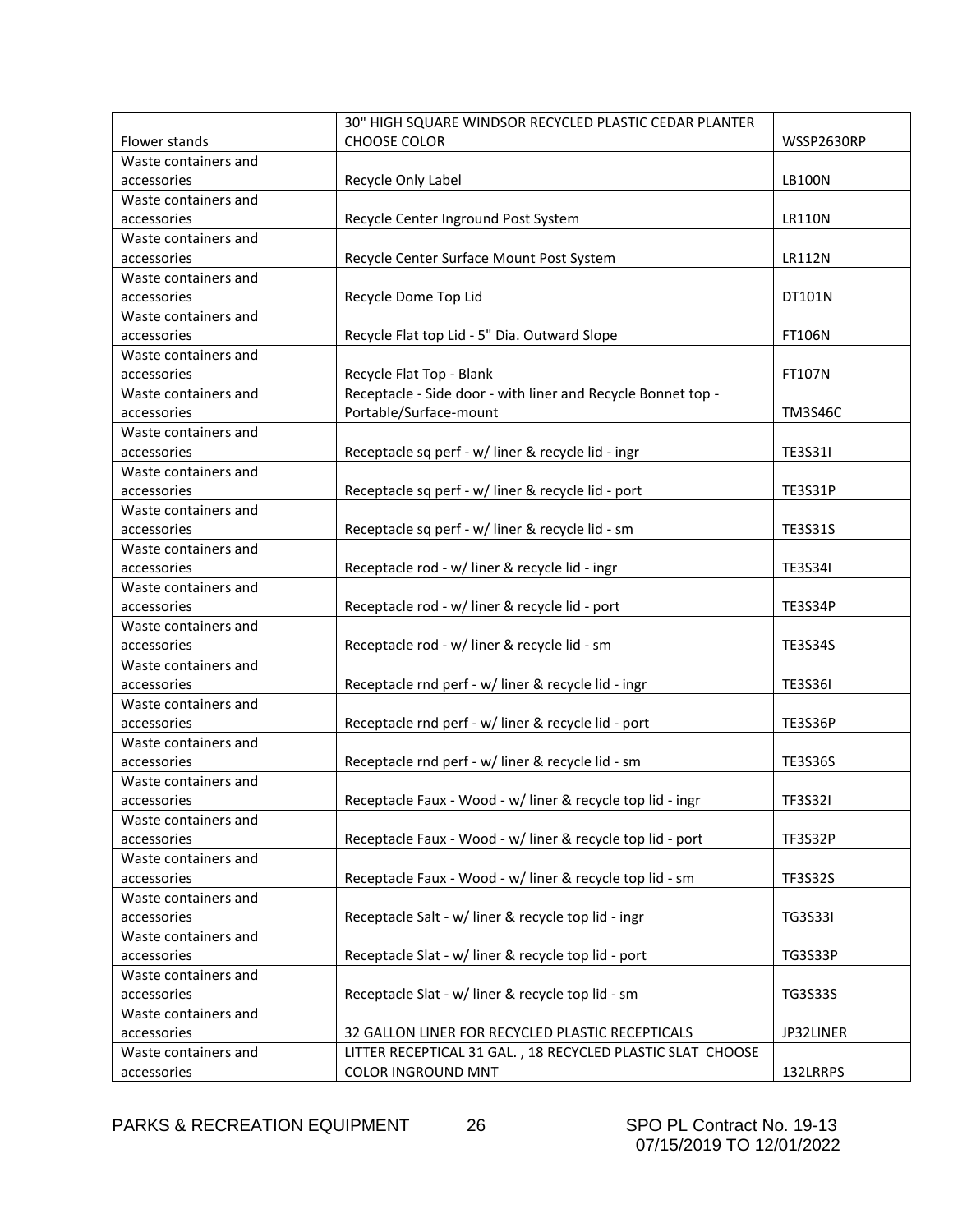| Waste containers and | LITTER RECEPTICAL 31 GAL., 18 RECYCLED PLASTIC SLAT SURFACE |                 |
|----------------------|-------------------------------------------------------------|-----------------|
| accessories          | MOUNT CHOOSE COLOR                                          | 132LRRPSSM      |
| Waste containers and | QUOTE LITTER RECEPTICAL 31 GAL., 18 RECYCLED PLASTIC SLAT   |                 |
| accessories          | PORTABLE CHOOSE COLOR                                       | 132LRRPSP       |
| Waste containers and |                                                             |                 |
| accessories          | RECYCLED PLASTIC CANPOST HOLDER DOUBLE CHOOSE COLOR         | <b>CPRPD</b>    |
| Waste containers and |                                                             |                 |
| accessories          | RECYCLED PLASTIC CANPOST HOLDER SINGLE CHOOSE COLOR         | <b>CPRPS</b>    |
| Waste containers and |                                                             |                 |
| accessories          | RIVERTOWN STEEL FRAME W/ CEDAR RECYCLED PLASTIC SLATS       | RVTB67RPC       |
| Waste containers and | RIVERTOWN STEEL FRAME W/ REDWOOD RECYCLED PLASTIC           |                 |
| accessories          | <b>SLATS</b>                                                | RVTB67RPR       |
| Waste containers and | ENGRAVING UP TO 28 CHARACTERS ON 8' RECYCLED PLASTIC        |                 |
| accessories          | PLANK (PER PLANK CHARGE)                                    | PLASTICENGRAVE4 |
| Waste containers and | ENGRAVING UP TO 38 CHARACTERS ON 8' RECYCLED PLASTIC        |                 |
| accessories          | PLANK (PER PLANK CHARGE)                                    | PLASTICENGRAVE6 |
| Waste containers and | ENGRAVING UP TO 48 CHARACTERS ON 8' RECYCLED PLASTIC        |                 |
| accessories          | PLANK (PER PLANK CHARGE)                                    | PLASTICENGRAVE8 |
| Waste containers and |                                                             |                 |
| accessories          | 55 GALLON LINER FOR RECYCLED PLASTIC RECEPTICALS            | JP55LINER       |
| Waste containers and |                                                             |                 |
| accessories          | ROUND TRASH 32 GAL RECP RECYCLED PLASTIC                    | JPRLR32         |
| Waste containers and |                                                             |                 |
| accessories          | ROUND TRASH 55 GAL RECP RECYCLED PLASTIC                    | JPRLR55         |
| Waste containers and |                                                             |                 |
| accessories          | SQUARE TRASH 32 GAL RECP RECYCLED PLASTIC                   | JPSLR32         |
| Waste containers and |                                                             |                 |
| accessories          | 32 GALLON SQUARE RECYCLED PLASTIC LITTER RECEPT             | JPSPLR32        |
| Waste containers and |                                                             |                 |
| accessories          | 3 BIN OVAL RECYCLE CONTAINER                                | <b>IVRC3R</b>   |
| Waste containers and |                                                             |                 |
| accessories          | RECYCLE CENTER STRAP STEEL DOUBLE CONTAINERS                | <b>SSDRC</b>    |
| Waste containers and |                                                             |                 |
| accessories          | RECYCLE CENTER STRAP STEEL SINGLE CONTAINER                 | <b>SSSRC</b>    |
| Waste containers and | RECYCLE CENTER STRAP STEEL TRIPLE CONTAINERS CANS, PAPER,   |                 |
| accessories          | <b>PLASTIC</b>                                              | <b>SSTRC</b>    |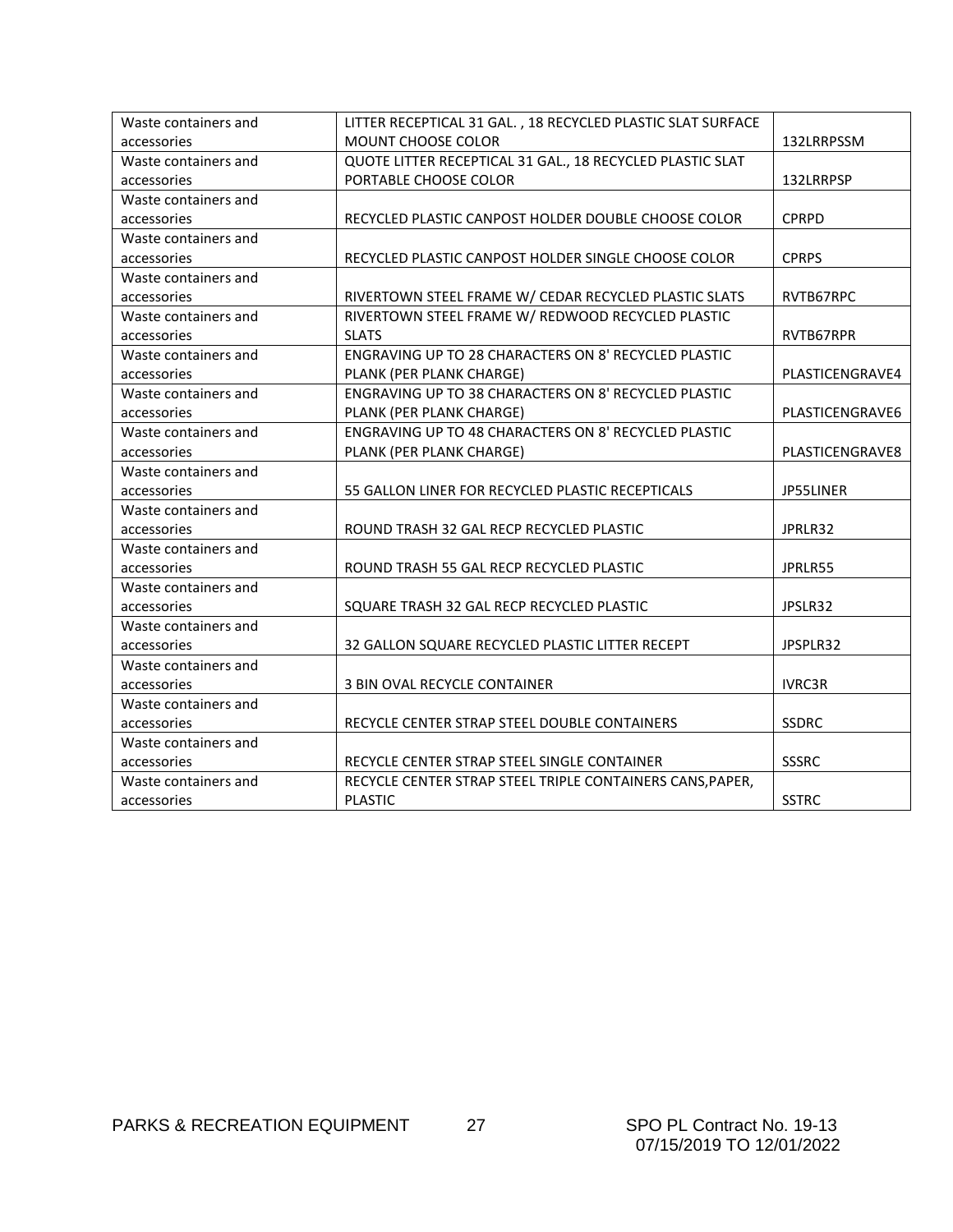### **PlayPower dba Playworld Systems Inc**

Master Agreement Number 6485

[https://www.naspovaluepoint.org/portfolio/park-and-recreationplayground-equipment-2016-](https://www.naspovaluepoint.org/portfolio/park-and-recreationplayground-equipment-2016-2022/playworld-systems-inc/) [2022/playworld-systems-inc/](https://www.naspovaluepoint.org/portfolio/park-and-recreationplayground-equipment-2016-2022/playworld-systems-inc/)

#### **All payments are made to Playworld Systems Inc.**

#### **For Questions contact:**

#### **Remit To:**

Playworld Systems Inc Name: Julieyn Holder Phone: (570) 522-5471 Email: [Julieyn.Holder@PlayPower.com](mailto:Julieyn.Holder@PlayPower.com)

Playworld Systems, Inc 1000 Buffalo Rd Lewisburg, PA 17837 Vendor Code: 359113-00

To view equipment: websites listed below under each representative

#### **Authorized Reseller:**

#### **Pacific Recreation Co., LLC**

(for Little Tikes) Name: Dave Hamil Address: 99-899 Iwaena St, Unit #113 Aiea, HI 96701 Vendor Code: 359254-00 Phone: (808) 488-0644 Fax: (808) 488-0643 Email: [ned@pacrechawaii.com](mailto:ned@pacrechawaii.com) Website: www.pacrechawaii.com

#### **Northwest Playground Equipment Inc**

(for Playworld Systems, Inc.) P.O Box 2410 Issaquah, WA 98027 Vendor Code: 355265-00 Toll Free: 1-800-726-0031 Local: (425) 313-9161 Fax: (425) 313-9194 Email: [Sales@nwplayground.com](mailto:Sales@nwplayground.com) Website: [www.nwplayground.com](http://www.nwplayground.com/)

#### **Rec and Roll LLC dba Nylawn**

(for Miracle Recreation Equipment Company) 1187 Mikole St Honolulu, HI 96819 Vendor No. 339361-01 Name: Rory Otto Phone: (808) 485-8885 Cell: (808) 630-1064 Email: [rory@nylawn.com](mailto:rory@nylawn.com) Website[: www.recandrollhawaii.com](http://www.recandrollhawaii.com/)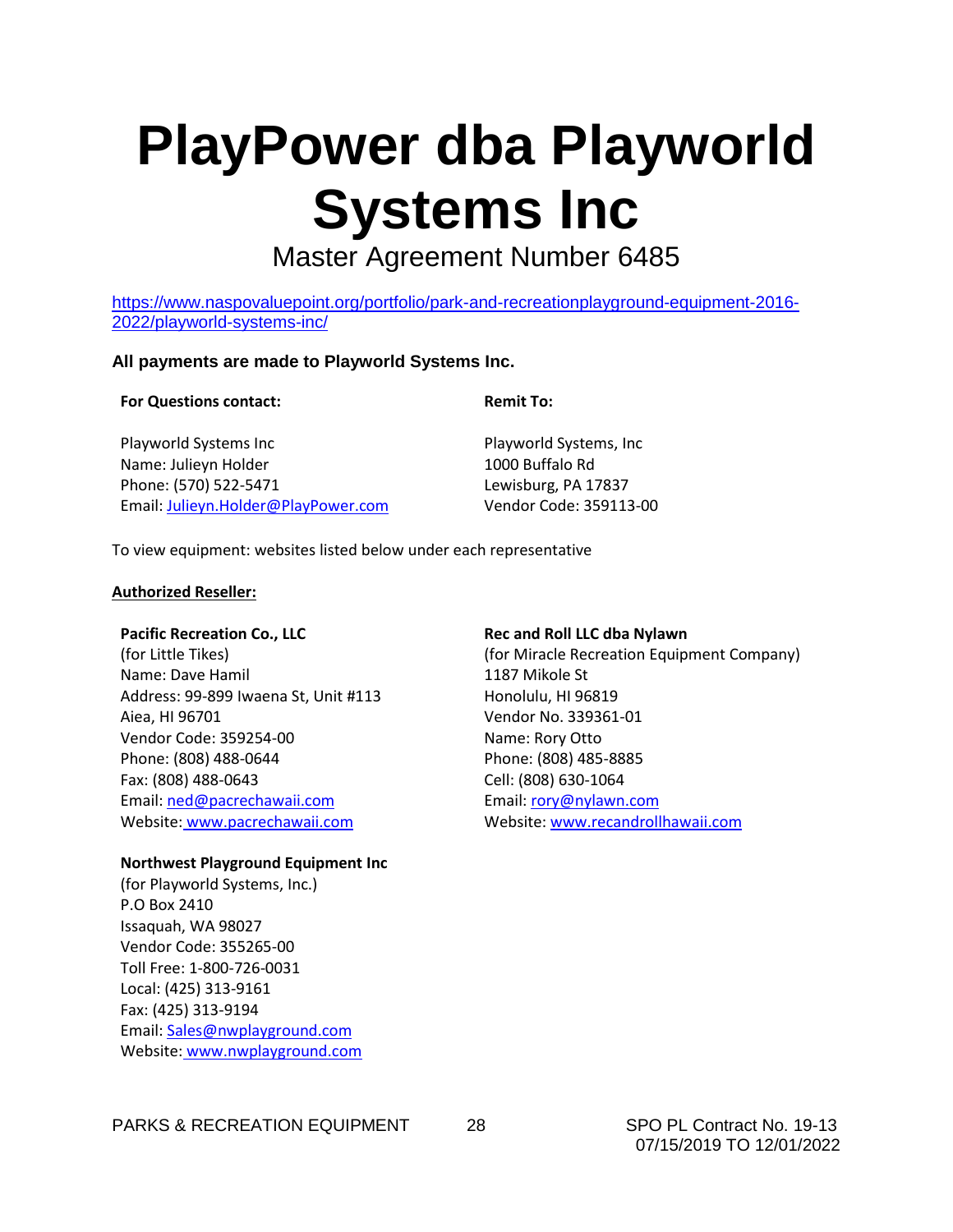| <b>Playworld Systems Inc - Recycled Material Equipment</b> |                                                                     |                    |  |
|------------------------------------------------------------|---------------------------------------------------------------------|--------------------|--|
| <b>Category</b>                                            | <b>Product Description</b>                                          | <b>Part Number</b> |  |
| Outdoor tables or picnic tables -                          | 30" x 24" Rectangular Table - Recycle Slat - Portable               |                    |  |
| Wabash                                                     |                                                                     | GV2072P            |  |
| Outdoor tables or picnic tables -                          | 36" Square Table - Recycle Slat - Portable                          |                    |  |
| Wabash                                                     |                                                                     | <b>GV2V72P</b>     |  |
| Outdoor tables or picnic tables -                          | 30" Square Table - Recycle Slat - Portable                          |                    |  |
| Wabash                                                     |                                                                     | GV2X72P            |  |
| Outdoor tables or picnic tables -<br>Wabash                | 48" Square Table - Recycle Slat - Portable                          |                    |  |
| Outdoor tables or picnic tables -                          | 30" x 48" Rectangular Table - Recycle Slat - Portable               | GV2Y72P            |  |
| Wabash                                                     |                                                                     | GV2Z72P            |  |
| Outdoor tables or picnic tables -                          | Dining Chair with arms - Recycle Slat                               |                    |  |
| Wabash                                                     |                                                                     | GV9112P            |  |
| Outdoor tables or picnic tables -                          | Dining Chair without arms - Recycle Slat                            |                    |  |
| Wabash                                                     |                                                                     | GV9122P            |  |
| Outdoor tables or picnic tables -                          | 36" Square Bar Table - Recycle Slat - Portable                      |                    |  |
| Wabash                                                     |                                                                     | GVAV72P            |  |
| Outdoor tables or picnic tables -                          | 30" Square Bar Table - Recycle Slat - Portable                      |                    |  |
| Wabash                                                     |                                                                     | GVAX72P            |  |
| Outdoor tables or picnic tables -                          | Bar Chair - Recycle Slat                                            |                    |  |
| Wabash                                                     |                                                                     | <b>GVB122P</b>     |  |
| Outdoor tables or picnic tables -                          | 48" Round Table - Pedestal - Square Perforated -                    |                    |  |
| Wabash                                                     | Portable                                                            | <b>HA2G71P</b>     |  |
| Outdoor tables or picnic tables -                          | 36" Round Table - Pedestal - Square Perforated -                    |                    |  |
| Wabash                                                     | Portable<br>30" x 24" Rectangular Pedestal Table - Solid - Portable | <b>HA2I71P</b>     |  |
| Outdoor tables or picnic tables -<br>Wabash                |                                                                     | <b>HA2O77P</b>     |  |
| Outdoor tables or picnic tables -                          | 30" x 24" Rectangular Pedestal Table - Horizontal Slat              |                    |  |
| Wabash                                                     | - Portable                                                          | <b>HA2O79P</b>     |  |
| Outdoor tables or picnic tables -                          | 30" Square Table - Pedestal - Square Perforated -                   |                    |  |
| Wabash                                                     | Portable                                                            | HA2X71P            |  |
| Outdoor tables or picnic tables -                          | 48" Square Table - Pedestal - Square Perforated -                   |                    |  |
| Wabash                                                     | Portable                                                            | HA2Y71P            |  |
| Outdoor tables or picnic tables -                          | 30" x 48" Rectangle Table - Pedestal - Solid - Portable             |                    |  |
| Wabash                                                     |                                                                     | HA2Z77P            |  |
| Outdoor tables or picnic tables -                          | 30" x 48" Rectangle Table - Pedestal - Horizontal Slat -            |                    |  |
| Wabash                                                     | Portable                                                            | HA2Z79P            |  |
| Outdoor tables or picnic tables -                          | Arm Chair - Black Weave Insert                                      |                    |  |
| Wabash                                                     |                                                                     | HA9110P            |  |
| Outdoor tables or picnic tables -<br>Wabash                | Arm Chair - Large Square Perforation                                | <b>HA911AP</b>     |  |
| Outdoor tables or picnic tables -                          | Chair without arms - Large Square Back & Seat Insert                |                    |  |
| Wabash                                                     |                                                                     | HA9121P            |  |
| Outdoor tables or picnic tables -                          | Chair without arms - Slat                                           |                    |  |
| Wabash                                                     |                                                                     | <b>HA9129P</b>     |  |
| PARKS & RECREATION EQUIPMENT                               | SPO PL Contract No. 19-13<br>29                                     |                    |  |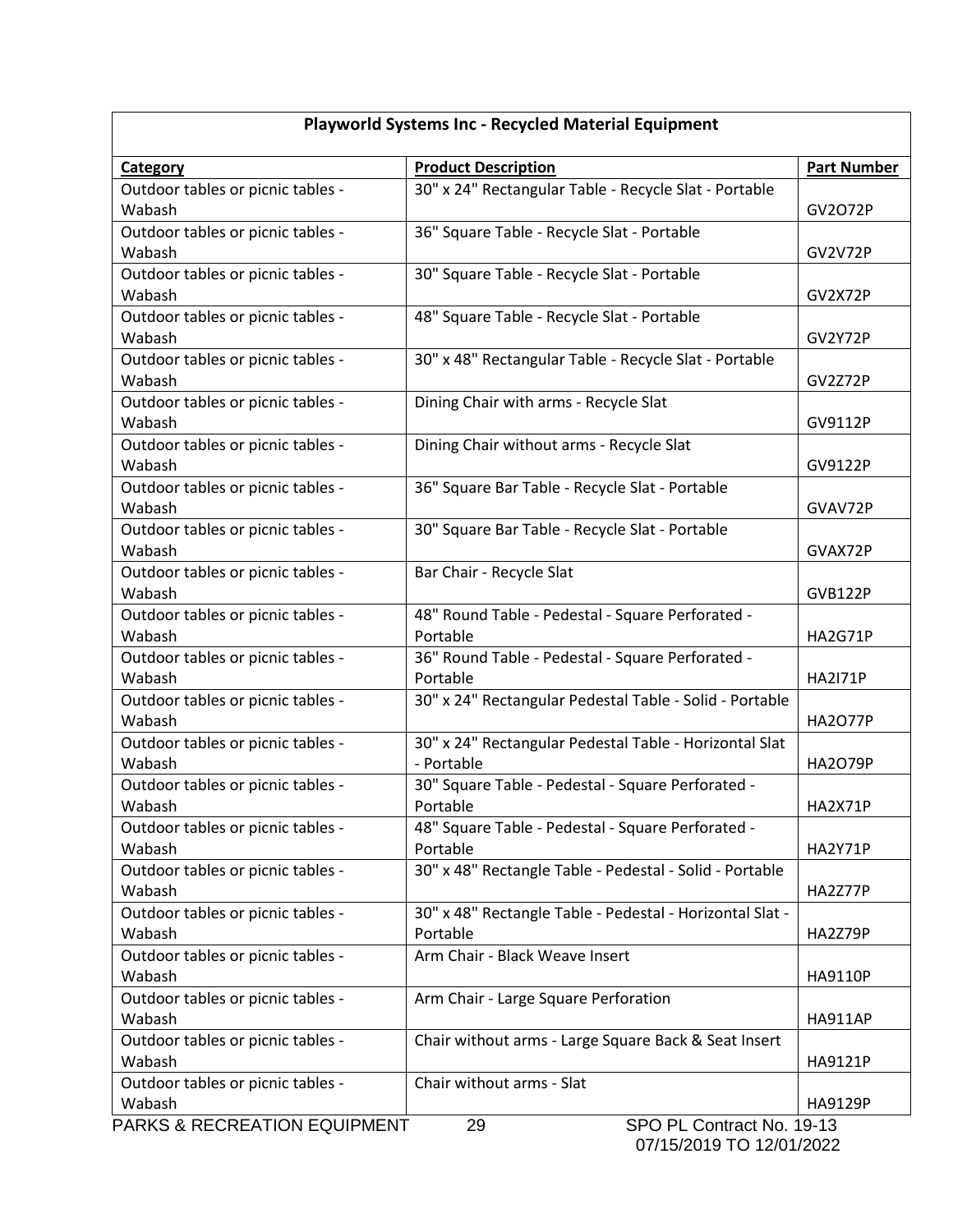| Outdoor tables or picnic tables - | 30" x 72" Community Table - Horizontal Slat -         |                |
|-----------------------------------|-------------------------------------------------------|----------------|
| Wabash                            | Portable                                              | HAA5E9P        |
| Outdoor tables or picnic tables - | 30" x 72" Community Table - Horizontal Slat - Surface |                |
| Wabash                            | Mount                                                 | HAA5E9S        |
| Outdoor tables or picnic tables - | 30" x 96" Community Table - Horizontal Slat -         |                |
| Wabash                            | Portable                                              | HAA5F9P        |
| Outdoor tables or picnic tables - | 30" x 96" Community Table - Horizontal Slat - Surface |                |
| Wabash                            | Mount                                                 | HAA5F9S        |
| Outdoor tables or picnic tables - | 10" x 72" Drink Rail- Horizontal Slat - Surface Mount |                |
| Wabash                            |                                                       | HAA6E9S        |
| Outdoor tables or picnic tables - | Bar Chair without arms - Large Square Back& Seat      |                |
| Wabash                            | Insert                                                | <b>HAB121P</b> |
| Outdoor tables or picnic tables - | 46" Oct. Table - Portable - Diamond                   |                |
| Wabash                            |                                                       | <b>PP100D</b>  |
| Outdoor tables or picnic tables - | 46" Oct. Table - Portable - Perforated                |                |
| Wabash                            |                                                       | <b>PP100P</b>  |
| Outdoor tables or picnic tables - | 46" ADA Table - 3 Seats - Diamond                     |                |
| Wabash                            |                                                       | PP105D         |
| Outdoor tables or picnic tables - | 46" ADA Table - 3 Seats - Perforated                  |                |
| Wabash                            |                                                       | <b>PP105P</b>  |
| Outdoor tables or picnic tables - | 46" Oct. Table - 4 Seats - Ingr. - Basic Frame -      |                |
| Wabash                            | Diamond                                               | <b>PP200D</b>  |
| Outdoor tables or picnic tables - | 46" Oct. Table - 4 Seats - Ingr. - Basic Frame -      |                |
| Wabash                            | Perforated                                            | <b>PP200P</b>  |
| Outdoor tables or picnic tables - | 46" Oct. Table - 4 Seats - Ingr. - Superior Frame -   |                |
| Wabash                            | Diamond                                               | PP201D         |
| Outdoor tables or picnic tables - | 46" Oct. Table - 4 Seats - Ingr. - Superior Frame -   |                |
| Wabash                            | Perforated                                            | <b>PP201P</b>  |
| Outdoor tables or picnic tables - | 46" Oct. Table - 4 Seats - Surf. Mt. - Basic Frame -  |                |
| Wabash                            | Diamond                                               | PP203D         |
| Outdoor tables or picnic tables - | 46" Oct. Table - 4 Seats - Surf. Mt. - Basic Frame -  |                |
| Wabash                            | Perforated                                            | <b>PP203P</b>  |
| Outdoor tables or picnic tables - | 46" Oct. Table - 3 Seats - Ingr. - Basic Frame -      |                |
| Wabash                            | Diamond                                               | <b>PP205D</b>  |
| Outdoor tables or picnic tables - | 46" Oct. Table - 3 Seats - Ingr. - Basic Frame -      |                |
| Wabash                            | Perforated                                            | <b>PP205P</b>  |
| Outdoor tables or picnic tables - | 46" Oct. Table - 3 Seats - Ingr. - Superior Frame -   |                |
| Wabash                            | Diamond                                               | <b>PP206D</b>  |
| Outdoor tables or picnic tables - | 46" Oct. Table - 3 Seats - Ingr. - Superior Frame -   |                |
| Wabash                            | Perforated                                            | <b>PP206P</b>  |
| Outdoor tables or picnic tables - | 46" Oct. Table - 3 Seats - Surf. Mt. - Basic Frame -  |                |
| Wabash                            | Diamond                                               | <b>PP208D</b>  |
| Outdoor tables or picnic tables - | 46" Oct. Table - 3 Seats - Surf. Mt. - Basic Frame -  |                |
| Wabash                            | Perforated<br><b>PP208P</b>                           |                |
| Outdoor tables or picnic tables - | 46" Oct. Table w/back - Diamond                       |                |
| Wabash                            |                                                       | <b>PP220D</b>  |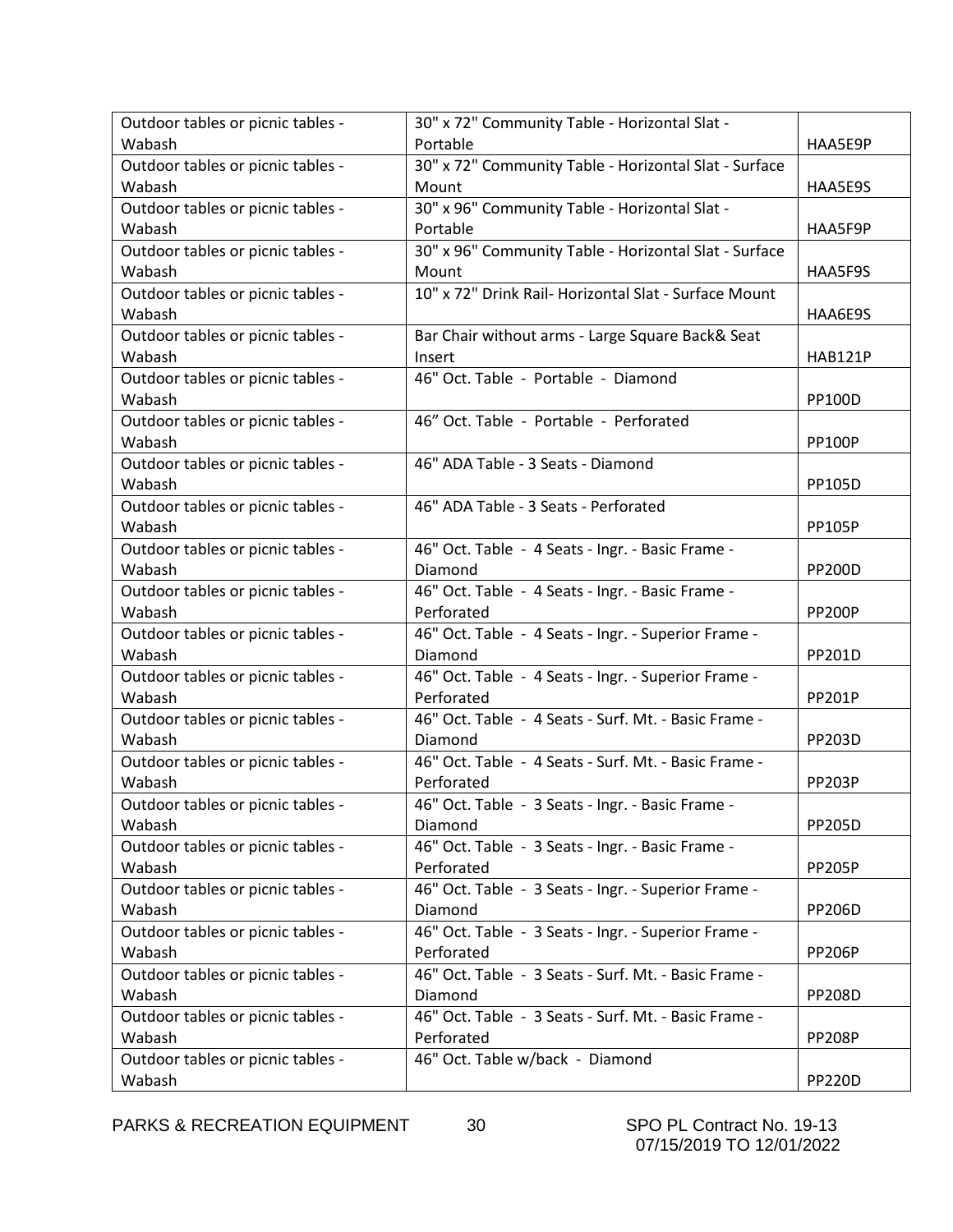| Outdoor tables or picnic tables - | 46" Oct. Table w/back - Perforated                 |               |
|-----------------------------------|----------------------------------------------------|---------------|
| Wabash                            |                                                    | <b>PP220P</b> |
| Outdoor tables or picnic tables - | 4' Rect. Table w/back - Diamond                    |               |
| Wabash                            |                                                    | <b>PP225D</b> |
| Outdoor tables or picnic tables - | 4' Rect. Table w/back - Perforated                 |               |
| Wabash                            |                                                    | <b>PP225P</b> |
| Outdoor tables or picnic tables - | 4' Rect.Table w/o back - Diamond                   |               |
| Wabash                            |                                                    | <b>PP230D</b> |
| Outdoor tables or picnic tables - | 4' Rect. Table w/o back - Perforated               |               |
| Wabash                            |                                                    | <b>PP230P</b> |
| Outdoor tables or picnic tables - | 6' Rect. Table w/back - Diamond                    |               |
| Wabash                            |                                                    | <b>PP235D</b> |
| Outdoor tables or picnic tables - | 6' Rect. Table w/back - Perforated                 |               |
| Wabash                            |                                                    | <b>PP235P</b> |
| Outdoor tables or picnic tables - | 6' Rect. Table w/o back - Diamond                  |               |
| Wabash                            |                                                    | <b>PP240D</b> |
| Outdoor tables or picnic tables - | 6' Rect. Table w/o back - Perforated               |               |
| Wabash                            |                                                    | <b>PP240P</b> |
| Outdoor tables or picnic tables - | 6' Table - 15/8" Legs - Diamond                    |               |
| Wabash                            |                                                    | SG105D        |
| Outdoor tables or picnic tables - | 6' Table - 15/8" Legs - Perforated                 |               |
| Wabash                            |                                                    | <b>SG105P</b> |
| Outdoor tables or picnic tables - | 6' Table - 2 3/8" Legs - Diamond                   |               |
| Wabash                            |                                                    | SG106D        |
| Outdoor tables or picnic tables - | 6' Table - 2 3/8" Legs - Perforated                |               |
| Wabash                            |                                                    | <b>SG106P</b> |
| Outdoor tables or picnic tables - | 8' Table - 15/8" Legs - Diamond                    |               |
| Wabash                            |                                                    | SG110D        |
| Outdoor tables or picnic tables - | 8' Table - 15/8" Legs - Perforated                 |               |
| Wabash                            |                                                    | <b>SG110P</b> |
| Outdoor tables or picnic tables - | 8' Table - 2 3/8" Legs - Diamond                   |               |
| Wabash                            |                                                    | SG111D        |
| Outdoor tables or picnic tables - | 8' Table - 2 3/8" Legs - Perforated                |               |
| Wabash                            |                                                    | <b>SG111P</b> |
| Outdoor tables or picnic tables - | 8' ADA Table - 2 3/8" Legs - Diamond               |               |
| Wabash                            |                                                    | SG115D        |
| Outdoor tables or picnic tables - | 8' ADA Table - 2 3/8" Legs - Perforated            |               |
| Wabash                            |                                                    | <b>SG115P</b> |
| Outdoor tables or picnic tables - | 10' Shelter Table - Diamond                        |               |
| Wabash                            |                                                    | <b>SG120D</b> |
| Outdoor tables or picnic tables - | 10' Shelter Table - Perforated                     |               |
| Wabash                            |                                                    | <b>SG120P</b> |
| Outdoor tables or picnic tables - | 10' ADA Side by Side Table - Diamond - Portable    |               |
| Wabash                            |                                                    | SG122D        |
| Outdoor tables or picnic tables - | 10' ADA Side by Side Table - Perforated - Portable |               |
| Wabash                            |                                                    | <b>SG122P</b> |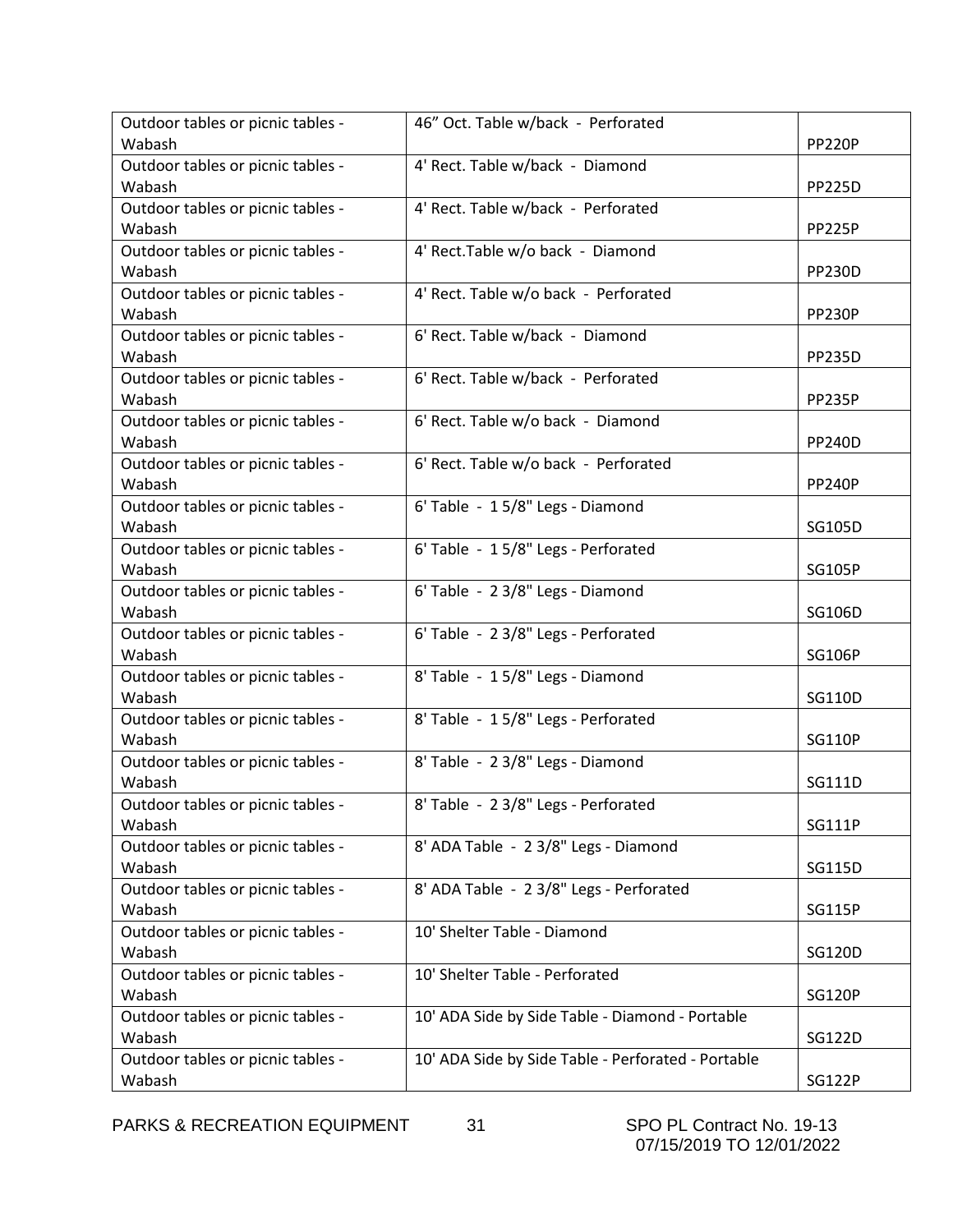| Outdoor tables or picnic tables - | 6' Oval Picnic Table - Diamond                        |               |
|-----------------------------------|-------------------------------------------------------|---------------|
| Wabash                            |                                                       | SG125D        |
| Outdoor tables or picnic tables - | 6' Oval Picnic Table - Perforated                     |               |
| Wabash                            |                                                       | <b>SG125P</b> |
| Outdoor tables or picnic tables - | Surface Mount Package for 15/8" Legs (set of 2)       |               |
| Wabash                            |                                                       | <b>SG130N</b> |
| Outdoor tables or picnic tables - | Surface Mount Package for 2 3/8" Legs (set of 2)      |               |
| Wabash                            |                                                       | <b>SG135N</b> |
| Outdoor tables or picnic tables - | 46" Sq. Table - Diamond                               |               |
| Wabash                            |                                                       | <b>SG140D</b> |
| Outdoor tables or picnic tables - | 46" Sq. Table - Perforated                            |               |
| Wabash                            |                                                       | <b>SG140P</b> |
| Outdoor tables or picnic tables - | 46" Oct. Table - Diamond                              |               |
| Wabash                            |                                                       | SG145D        |
| Outdoor tables or picnic tables - | 46" Oct. Table - Perforated                           |               |
| Wabash                            |                                                       | <b>SG145P</b> |
| Outdoor tables or picnic tables - | 46" Rnd Table - Portable - Diamond                    |               |
| Wabash                            |                                                       | SG150D        |
| Outdoor tables or picnic tables - | 46" Rnd Table - Portable - Perforated                 |               |
| Wabash                            |                                                       | <b>SG150P</b> |
| Outdoor tables or picnic tables - | Oval ADA Accessible Table - Portable - Diamond        |               |
| Wabash                            | Pattern                                               | SG151D        |
| Outdoor tables or picnic tables - | Oval ADA Accessible Table - Portable - Perforated     |               |
| Wabash                            | Pattern                                               | <b>SG151P</b> |
| Outdoor tables or picnic tables - | 46" 3 - Seat ADA Accessible Table - Diamond           |               |
| Wabash                            |                                                       | SG155D        |
| Outdoor tables or picnic tables - | 46" 3 - Seat ADA Accessible Table - Perforated        |               |
| Wabash                            |                                                       | <b>SG155P</b> |
| Outdoor tables or picnic tables - | 42" Rnd Table w/concave seating - 6 legs - Diamond    |               |
| Wabash                            |                                                       | SG162D        |
| Outdoor tables or picnic tables - | 42" Rnd Table w/concave seating - 6 legs - Perforated |               |
| Wabash                            |                                                       | SG162P        |
| Outdoor tables or picnic tables - | 42" Rnd Table w/concave seating - 4 legs - Diamond    |               |
| Wabash                            |                                                       | SG163D        |
| Outdoor tables or picnic tables - | 42" Rnd Table w/concave seating - 4 legs - Perforated |               |
| Wabash                            |                                                       | SG163P        |
| Outdoor tables or picnic tables - | 46" Sq. Children's Table - Diamond                    |               |
| Wabash                            |                                                       | SG171D        |
| Outdoor tables or picnic tables - | 46" Sq. Children's Table - Perforated                 |               |
| Wabash                            |                                                       | SG171P        |
| Outdoor tables or picnic tables - | 46" Sq. Alphabet Table - Diamond                      |               |
| Wabash                            |                                                       | <b>SG172D</b> |
| Outdoor tables or picnic tables - | 46" Sq. Alphabet Table - Perforated                   |               |
| Wabash                            |                                                       | <b>SG172P</b> |
| Outdoor tables or picnic tables - | 6' Children's Picnic Table - Diamond                  |               |
| Wabash                            |                                                       | SG176D        |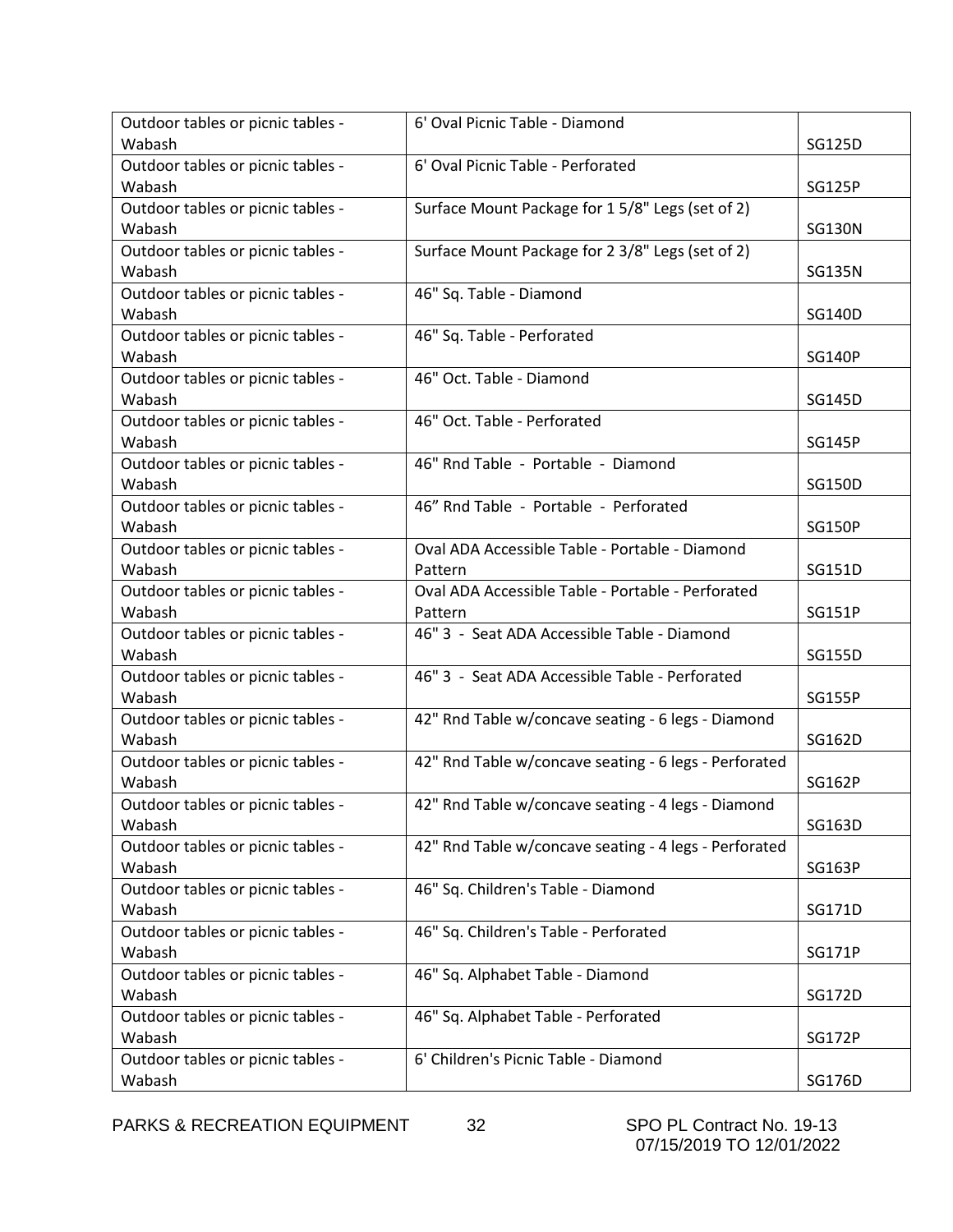| Outdoor tables or picnic tables - | 6' Children's Picnic Table - Perforated              |               |
|-----------------------------------|------------------------------------------------------|---------------|
| Wabash                            |                                                      | <b>SG176P</b> |
| Outdoor tables or picnic tables - | 6' Table - Single Pedestal - Diamond                 |               |
| Wabash                            |                                                      | SG201D        |
| Outdoor tables or picnic tables - | 6' Table - Single Pedestal - Perforated              |               |
| Wabash                            |                                                      | SG201P        |
| Outdoor tables or picnic tables - | 6' Table - Multi Pedestal - Diamond                  |               |
| Wabash                            |                                                      | SG205D        |
| Outdoor tables or picnic tables - | 6' Table - Multi Pedestal - Perforated               |               |
| Wabash                            |                                                      | <b>SG205P</b> |
| Outdoor tables or picnic tables - | 8' Table - Multi Pedestal - Diamond                  |               |
| Wabash                            |                                                      | SG206D        |
| Outdoor tables or picnic tables - | 8' Table - Multi Pedestal - Perforated               |               |
| Wabash                            |                                                      | <b>SG206P</b> |
| Outdoor tables or picnic tables - | 8' ADA Table - Multi Pedestal - Diamond              |               |
| Wabash                            |                                                      | <b>SG207D</b> |
| Outdoor tables or picnic tables - | 8' ADA Table - Multi Pedestal - Perforated           |               |
| Wabash                            |                                                      | <b>SG207P</b> |
| Outdoor tables or picnic tables - | 30" Sq Table - Diamond - surface mount (2) 30" seats |               |
| Wabash                            |                                                      | SG213D        |
| Outdoor tables or picnic tables - | 30" Sq Table - Perforated - surface mount (2) 30"    |               |
| Wabash                            | seats                                                | <b>SG213P</b> |
| Outdoor tables or picnic tables - | 40" Sq. Table - 4 Seats - Surf. Mt. - Basic Frame -  |               |
| Wabash                            | Diamond                                              | SG214D        |
| Outdoor tables or picnic tables - | 40" Sq. Table - 4 Seats - Surf. Mt. - Basic Frame -  |               |
| Wabash                            | Perforated                                           | <b>SG214P</b> |
| Outdoor tables or picnic tables - | 40" Sq. Table - 4 Seats - Ingr. - Basic Frame -      |               |
| Wabash                            | Diamond                                              | SG215D        |
| Outdoor tables or picnic tables - | 40" Sq. Table - 4 Seats - Ingr. - Basic Frame -      |               |
| Wabash                            | Perforated                                           | SG215P        |
| Outdoor tables or picnic tables - | 40" Sq. Table - 4 Seats - Ingr. - Superior Frame -   |               |
| Wabash                            | Diamond                                              | SG216D        |
| Outdoor tables or picnic tables - | 40" Sq. Table - 4 Seats - Ingr. - Superior Frame -   |               |
| Wabash                            | Perforated                                           | <b>SG216P</b> |
| Outdoor tables or picnic tables - | 46" Sq. Table - 4 Seats - Surf. Mt. - Basic Frame -  |               |
| Wabash                            | Diamond                                              | SG229D        |
| Outdoor tables or picnic tables - | 46" Sq. Table - 4 Seats - Surf. Mt. - Basic Frame -  |               |
| Wabash                            | Perforated                                           | <b>SG229P</b> |
| Outdoor tables or picnic tables - | 46" Sq. Table - 4 Seats - Ingr. - Basic Frame -      |               |
| Wabash                            | Diamond                                              | SG230D        |
| Outdoor tables or picnic tables - | 46" Sq. Table - 4 Seats - Ingr. - Basic Frame -      |               |
| Wabash                            | Perforated                                           | <b>SG230P</b> |
| Outdoor tables or picnic tables - | 46" Sq. Table - 4 Seats - Ingr. - Superior Frame -   |               |
| Wabash                            | Diamond                                              | SG231D        |
| Outdoor tables or picnic tables - | 46" Sq. Table - 4 Seats - Ingr. - Superior Frame -   |               |
| Wabash                            | Perforated                                           | SG231P        |

PARKS & RECREATION EQUIPMENT 33 SPO PL Contract No. 19-13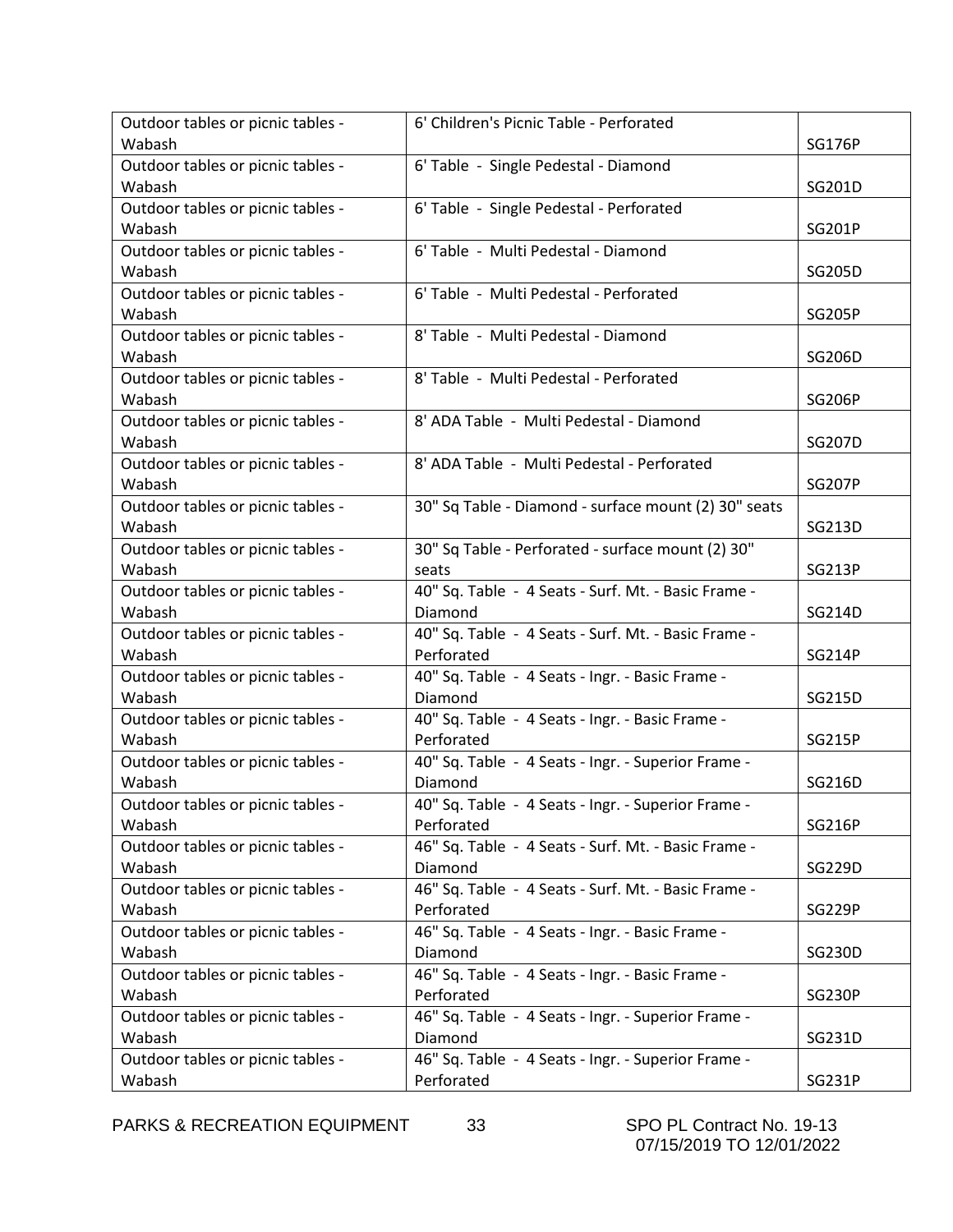| Outdoor tables or picnic tables - | 46" Sq. Table - 3 Seats - Surf. Mt. - Basic Frame - |               |
|-----------------------------------|-----------------------------------------------------|---------------|
| Wabash                            | Diamond                                             | SG234D        |
| Outdoor tables or picnic tables - | 46" Sq. Table - 3 Seats - Surf. Mt. - Basic Frame - |               |
| Wabash                            | Perforated                                          | <b>SG234P</b> |
| Outdoor tables or picnic tables - | 46" Sq. Table - 3 Seats - Ingr. - Basic Frame -     |               |
| Wabash                            | Diamond                                             | SG235D        |
| Outdoor tables or picnic tables - | 46" Sq. Table - 3 Seats - Ingr. - Basic Frame -     |               |
| Wabash                            | Perforated                                          | <b>SG235P</b> |
| Outdoor tables or picnic tables - | 46" Sq. Table - 3 Seats - Ingr. - Superior Frame -  |               |
| Wabash                            | Diamond                                             | SG236D        |
| Outdoor tables or picnic tables - | 46" Sq. Table - 3 Seats - Ingr. - Superior Frame -  |               |
| Wabash                            | Perforated                                          | <b>SG236P</b> |
| Outdoor tables or picnic tables - | 46" Rnd Table - 4 Seats - Surf. Mt. - Basic Frame - |               |
| Wabash                            | Diamond                                             | <b>SG244D</b> |
| Outdoor tables or picnic tables - | 46" Rnd Table - 4 Seats - Surf. Mt. - Basic Frame - |               |
| Wabash                            | Perforated                                          | <b>SG244P</b> |
| Outdoor tables or picnic tables - | 46" Rnd Table - 4 Seats - Ingr. - Basic Frame -     |               |
| Wabash                            | Diamond                                             | SG245D        |
| Outdoor tables or picnic tables - | 46" Rnd Table - 4 Seats - Ingr. - Basic Frame -     |               |
| Wabash                            | Perforated                                          | <b>SG245P</b> |
| Outdoor tables or picnic tables - | 46" Rnd Table - 4 Seats - Ingr. - Superior Frame -  |               |
| Wabash                            | Diamond                                             | SG246D        |
| Outdoor tables or picnic tables - | 46" Rnd Table - 4 Seats - Ingr. - Superior Frame -  |               |
| Wabash                            | Perforated                                          | <b>SG246P</b> |
| Outdoor tables or picnic tables - | 46" Rnd Table - 3 Seats - Surf. Mt. - Basic Frame - |               |
| Wabash                            | Diamond                                             | SG249D        |
| Outdoor tables or picnic tables - | 46" Rnd Table - 3 Seats - Surf. Mt. - Basic Frame - |               |
| Wabash                            | Perforated                                          | <b>SG249P</b> |
| Outdoor tables or picnic tables - | 46" Rnd Table - 3 Seats - Ingr. - Basic Frame -     |               |
| Wabash                            | Diamond                                             | SG250D        |
| Outdoor tables or picnic tables - | 46" Rnd Table - 3 Seats - Ingr. - Basic Frame -     |               |
| Wabash                            | Perforated                                          | <b>SG250P</b> |
| Outdoor tables or picnic tables - | 46" Rnd Table - 3 Seats - Ingr. - Superior Frame -  |               |
| Wabash                            | Diamond                                             | SG251D        |
| Outdoor tables or picnic tables - | 46" Rnd Table - 3 Seats - Ingr. - Superior Frame -  |               |
| Wabash                            | Perforated                                          | <b>SG251P</b> |
| Outdoor tables or picnic tables - | 46" Sq. Shelter/Table Combo - Diamond               |               |
| Wabash                            |                                                     | <b>SH100D</b> |
| Outdoor tables or picnic tables - | 46" Sq. Shelter/Table Combo - Perforated            |               |
| Wabash                            |                                                     | <b>SH100P</b> |
| Outdoor tables or picnic tables - | Shelter/6' Table - Diamond                          |               |
| Wabash                            |                                                     | SH105D        |
| Outdoor tables or picnic tables - | Shelter/6' Table - Perforated                       |               |
| Wabash                            |                                                     | <b>SH105P</b> |
| Outdoor tables or picnic tables - | 46" Rnd Game Table - Spyder -- Port./S.M. - Diamond |               |
| Wabash                            |                                                     | SP105D        |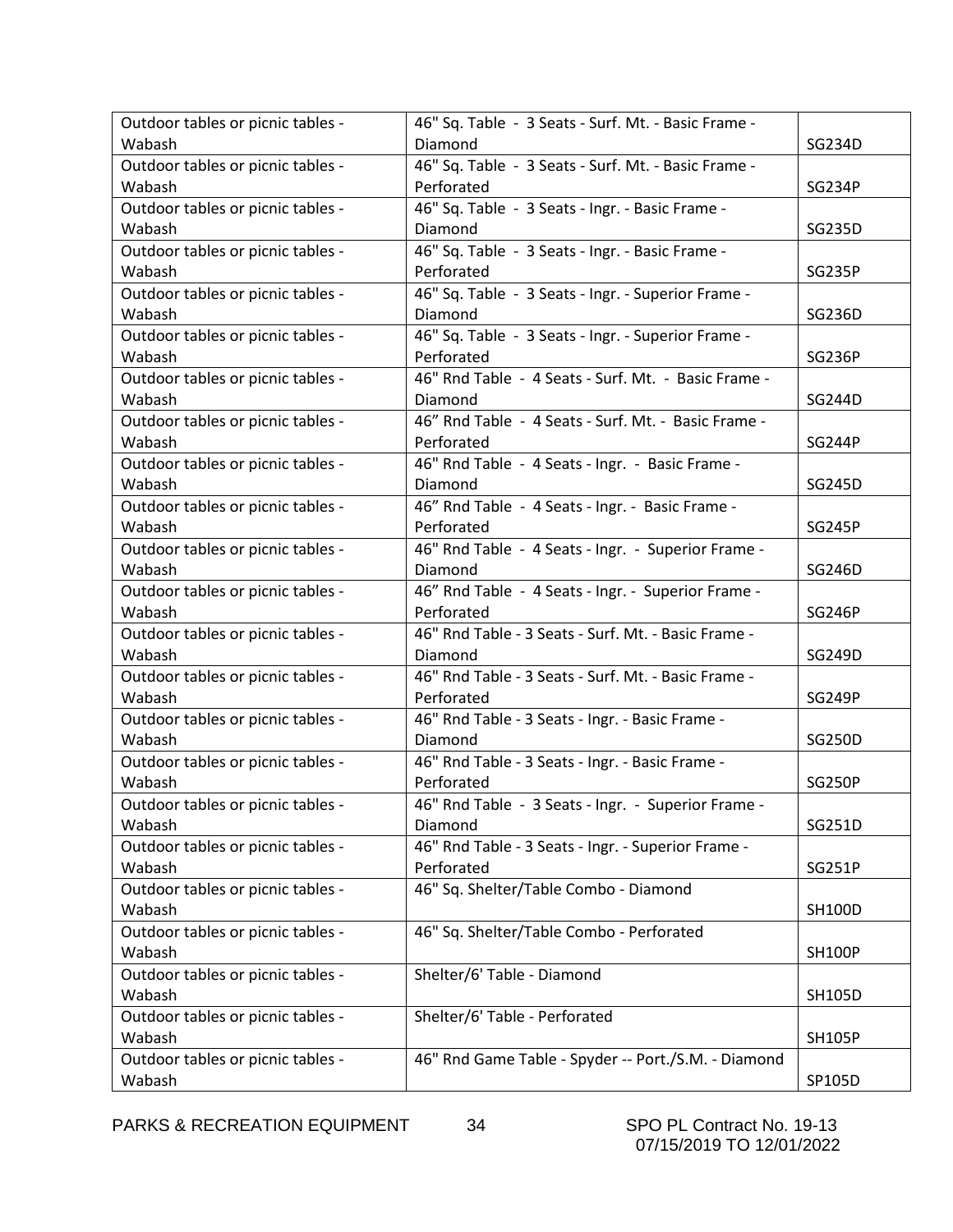| Outdoor tables or picnic tables - | 46" Rnd. Game Table - Spyder - Port./Surf. Mt. -    |               |
|-----------------------------------|-----------------------------------------------------|---------------|
| Wabash                            | Perforated                                          | SP105P        |
| Outdoor tables or picnic tables - | 46" Sq. Game Table - Spyder - Port./ S.M. - Diamond |               |
| Wabash                            |                                                     | SP110D        |
| Outdoor tables or picnic tables - | 46" Sq. Game Table - Spyder - Port./Surf. Mt. -     |               |
| Wabash                            | Perforated                                          | <b>SP110P</b> |
| Outdoor tables or picnic tables - | 46" Rnd. Game Table - Signature - Portable -        |               |
| Wabash                            | Signature - Diamond                                 | SP115D        |
| Outdoor tables or picnic tables - | 46" Rnd. Game Table - Signature - PorTable -        |               |
| Wabash                            | Signature - Perforated                              | SP115P        |
| Outdoor tables or picnic tables - | 46" Sq. Game Table - Signature - Port - Diamond     |               |
| Wabash                            |                                                     | SP120D        |
| Outdoor tables or picnic tables - | 46" Sq. Game Table - Signature - Port. - Perforated |               |
| Wabash                            |                                                     | <b>SP120P</b> |
| Outdoor tables or picnic tables - | 46" Rnd Game Table - Signature - 4 Seats - Ingr. -  |               |
| Wabash                            | <b>Basic Frame - Diamond</b>                        | SP210D        |
| Outdoor tables or picnic tables - | 46" Rnd Game Table - Signature - 4 Seats - Ingr. -  |               |
| Wabash                            | <b>Basic Frame - Perforated</b>                     | <b>SP210P</b> |
| Outdoor tables or picnic tables - | 46" Rnd Game Table - Signature - 3 Seats - Ingr. -  |               |
| Wabash                            | <b>Basic Frame - Diamond</b>                        | SP215D        |
| Outdoor tables or picnic tables - | 46" Rnd Game Table - Signature - 3 Seats - Ingr. -  |               |
| Wabash                            | <b>Basic Frame - Perforated</b>                     | SP215P        |
| Outdoor tables or picnic tables - | 46" Rnd Game Table - Signature - 3 Seats - Ingr. -  |               |
| Wabash                            | Superior Frame - Diamond<br>SP216D                  |               |
| Outdoor tables or picnic tables - | 46" Rnd Game Table - Signature - 3 Seats - Ingr. -  |               |
| Wabash                            | Superior Frame - Perforated                         | <b>SP216P</b> |
| Outdoor tables or picnic tables - | 46" Sq. Game Table - Signature - 4 Seats - Ingr. -  |               |
| Wabash                            | <b>Basic Frame - Diamond</b>                        | <b>SP225D</b> |
| Outdoor tables or picnic tables - | 46" Sq. Game Table - Signature - 4 Seats - Ingr. -  |               |
| Wabash                            | <b>Basic Frame - Perforated</b>                     | <b>SP225P</b> |
| Outdoor tables or picnic tables - | 46" Sq. Game Table - Signature - 4 Seats - Ingr. -  |               |
| Wabash                            | Superior Frame - Diamond                            | <b>SP226D</b> |
| Outdoor tables or picnic tables - | 46" Sq. Game Table - Signature - 4 Seats - Ingr. -  |               |
| Wabash                            | Superior Frame - Perforated                         | <b>SP226P</b> |
| Outdoor tables or picnic tables - | 46" Sq. Game Table - Signature - 3 Seats - Ingr. -  |               |
| Wabash                            | Basic Frame - Diamond                               | <b>SP230D</b> |
| Outdoor tables or picnic tables - | 46" Sq. Game Table - Signature - 3 Seats - Ingr. -  |               |
| Wabash                            | <b>Basic Frame - Perforated</b>                     | <b>SP230P</b> |
| Outdoor tables or picnic tables - | 46" Sq. Game Table - Signature - 3 Seats - Ingr. -  |               |
| Wabash                            | Superior Frame - Diamond<br>SP231D                  |               |
| Outdoor tables or picnic tables - | 46" Sq. Game Table - Signature - 3 Seats - Ingr. -  |               |
| Wabash                            | Superior Frame - Perforated                         | SP231P        |
| Outdoor tables or picnic tables - | 46" Rnd Table - Port./Surf. Mt. - Diamond           |               |
| Wabash                            | SY110D                                              |               |
| Outdoor tables or picnic tables - | 46" Rnd Table - Port./Surf. Mt. - Perforated        |               |
| Wabash                            |                                                     | <b>SY110P</b> |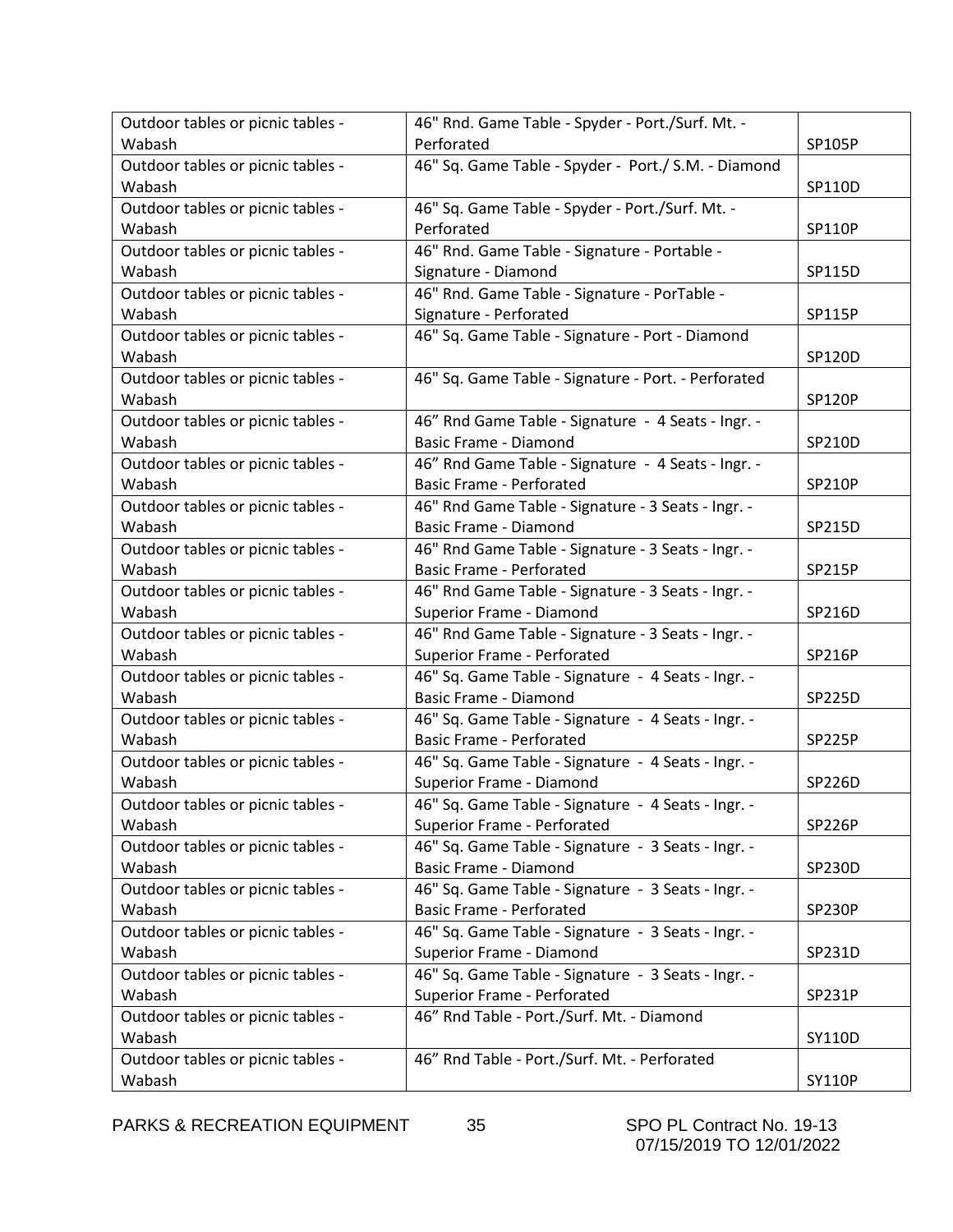| Outdoor tables or picnic tables -           | 46" Rnd Table - 3 Legs - Port./S.M. - Perforated      |               |
|---------------------------------------------|-------------------------------------------------------|---------------|
| Wabash                                      |                                                       | SY111P        |
| Outdoor tables or picnic tables -           | 36" Rnd Table - 3 Legs - Port./Surf. Mt.- Diamond     |               |
| Wabash                                      |                                                       | SY112D        |
| Outdoor tables or picnic tables -           | 36" Rnd Table - 3 Legs - Port. Surf. Mt. - Perforated |               |
| Wabash                                      |                                                       | <b>SY112P</b> |
| Outdoor tables or picnic tables -           | ADA Rnd Table - Port./Surf. Mt. - Diamond             |               |
| Wabash                                      |                                                       | SY116D        |
| Outdoor tables or picnic tables -           | ADA Rnd Table - Port./Surf. Mt. - Perforated          |               |
| Wabash                                      |                                                       | <b>SY116P</b> |
| Outdoor tables or picnic tables -           | 46" Sq. Table - Port./Surface Mount - Diamond         |               |
| Wabash                                      |                                                       | SY120D        |
| Outdoor tables or picnic tables -           | 46" Sq. Table - Port./Surface Mount - Perforated      |               |
| Wabash                                      |                                                       | <b>SY120P</b> |
| Outdoor tables or picnic tables -           | 46" Oct. Table - Port./Surf. Mount - Diamond          |               |
| Wabash                                      |                                                       | <b>SY125D</b> |
| Outdoor tables or picnic tables -<br>Wabash | 46" Oct. Table - Port./Surf. Mount - Perforated       |               |
|                                             |                                                       | <b>SY125P</b> |
| Outdoor tables or picnic tables -<br>Wabash | ADA Oct. Table - Port./Surf. Mt. - Diamond            | SY126D        |
| Outdoor tables or picnic tables -           | ADA Oct. Table - Port./Surf. Mt. - Perforated         |               |
| Wabash                                      |                                                       | <b>SY126P</b> |
| Outdoor tables or picnic tables -           | 7' Picnic Table - Port./Surf. Mount - Diamond         |               |
| Wabash                                      |                                                       | SY135D        |
| Outdoor tables or picnic tables -           | 7' Picnic Table - Port./Surf. Mount - Perforated      |               |
| Wabash                                      |                                                       | <b>SY135P</b> |
| Outdoor tables or picnic tables -           | 11' Picnic Table - Port./Surf. Mount - Diamond        |               |
| Wabash                                      |                                                       | <b>SY150D</b> |
| Outdoor tables or picnic tables -           | 11' Picnic Table - Port./Surf. Mount - Perforated     |               |
| Wabash                                      |                                                       | <b>SY150P</b> |
| Outdoor tables or picnic tables -           | 46" Rnd Table - Inground - Diamond                    |               |
| Wabash                                      |                                                       | <b>SY200D</b> |
| Outdoor tables or picnic tables -           | 46" Rnd Table - Inground - Perforated                 |               |
| Wabash                                      |                                                       | <b>SY200P</b> |
| Outdoor tables or picnic tables -           | ADA Rnd Table - Inground - Diamond                    |               |
| Wabash                                      |                                                       | SY203D        |
| Outdoor tables or picnic tables -           | ADA Rnd Table - Inground - Perforated                 |               |
| Wabash                                      |                                                       | <b>SY203P</b> |
| Outdoor tables or picnic tables -           | 46" Sq. Table - Inground - Diamond                    |               |
| Wabash                                      |                                                       | SY210D        |
| Outdoor tables or picnic tables -           | 46" Sq. Table - Inground - Perforated                 |               |
| Wabash                                      |                                                       | <b>SY210P</b> |
| Outdoor tables or picnic tables -           | 7' Picnic Table - Inground - Diamond                  |               |
| Wabash                                      |                                                       | <b>SY225D</b> |
| Outdoor tables or picnic tables -           | 7' Picnic Table - Inground - Perforated               |               |
| Wabash                                      |                                                       | <b>SY225P</b> |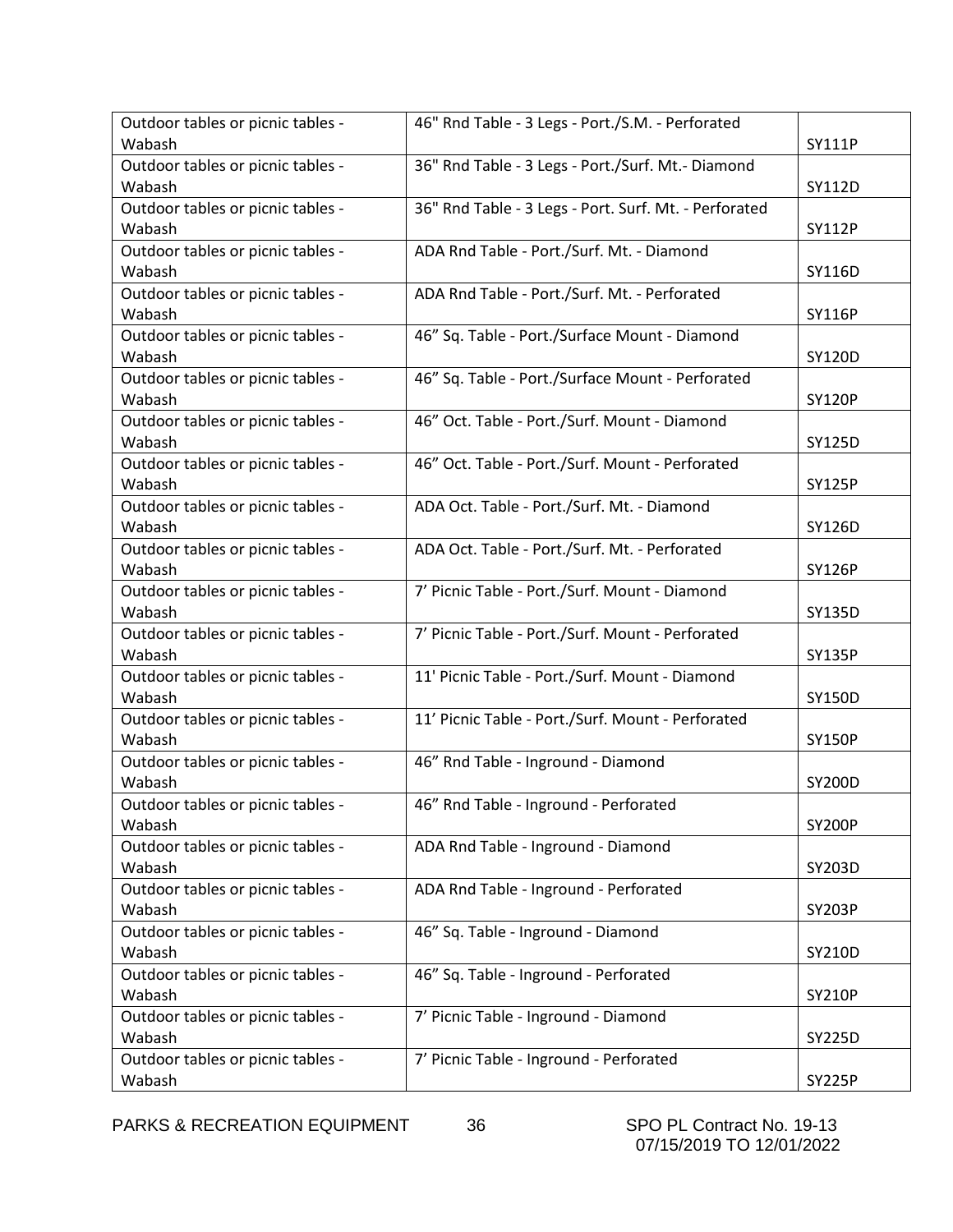| Balance or gross motor equipment - |                                                        |           |
|------------------------------------|--------------------------------------------------------|-----------|
| Miracle                            | FUN TUNNEL (RECYCLED ROCKITE-BLACK)                    | 282200R   |
| Climbing apparatus - Little Tikes  | KB Recycled Treehouse Curly Climb 36"                  | 200202399 |
| Climbing apparatus - Little Tikes  | KB Recycled Treehouse Curly Climb 48"                  | 200202400 |
| Climbing apparatus - Little Tikes  | KB Recycled Treehouse Curly Climb 56"                  | 200202449 |
| Climbing apparatus - Little Tikes  | KB Recycled Treehouse Curly Climb 64"                  | 200202450 |
| Climbing apparatus - Little Tikes  | KB Recycled Treehouse Curly Climb 72"                  | 200202451 |
| Climbing apparatus - Little Tikes  | KB Recycled Treehouse Snake Pole 36"                   | 200202452 |
| Climbing apparatus - Little Tikes  | KB Recycled Treehouse Snake Pole 48"                   | 200202453 |
| Climbing apparatus - Little Tikes  | KB Recycled Treehouse Snake Pole 64"                   | 200202454 |
| Climbing apparatus - Little Tikes  | KB Recycled Treehouse Snake Pole 72"                   | 200202459 |
| Climbing apparatus - Little Tikes  | KB Recycled Treehouse Snake Pole 80"                   | 200202460 |
| Climbing apparatus - Little Tikes  | KB Recycled Treehouse Snake Pole 88"                   | 200202461 |
| Climbing apparatus - Little Tikes  | KB Recycled Treehouse Snake Pole 96"                   | 200202462 |
| Climbing apparatus - Little Tikes  | KB Recycled Treehouse Pod Climber 24"                  | 200202463 |
| Climbing apparatus - Little Tikes  | KB Recycled Treehouse Pod Climber 32"                  | 200202464 |
| Climbing apparatus - Little Tikes  | KB Recycled Treehouse Pod Climber 40"                  | 200202465 |
| Climbing apparatus - Little Tikes  | KB Recycled Treehouse Pod Climber 48"                  | 200202466 |
| Climbing apparatus - Little Tikes  | KB Recycled Treehouse Pod Climber 56"                  | 200202467 |
| Climbing apparatus - Little Tikes  | KB Recycled Treehouse Pod Climber 64"                  | 200202468 |
| Climbing apparatus - Little Tikes  | KB Recycled Treehouse Pod Climber 72"                  | 200202469 |
| Climbing apparatus - Little Tikes  | KB Recycled Treehouse Pod Climber 80"                  | 200202470 |
| Climbing apparatus - Little Tikes  | KB Recycled Treehouse Pod Climber 88"                  | 200202471 |
| Climbing apparatus - Little Tikes  | KB Recycled Treehouse Pod Climber 96"                  | 200202472 |
| Panel - Little Tikes               | KB Recycled Treehouse Safety Panel                     | 200202397 |
| Panel - Little Tikes               | KB Recycled Treehouse Window Panel                     | 200202398 |
| Panel - Little Tikes               | PB Recycled Treehouse Safety Panel                     | 200202765 |
| Panel - Little Tikes               | Recycled Treehouse Window Panel                        | 200202766 |
| Trash receptacle - Little Tikes    | Recycle Dome Top                                       | PQDT1N    |
| Trash receptacle - Little Tikes    | Recycle Flat Top                                       | PQFT6N    |
|                                    | 32 Gallon Recycled Plastic Receptacle with Liner - In- |           |
| Trash receptacle - Little Tikes    | ground                                                 | GV100G    |
|                                    | 32 Gallon Recycled Plastic Receptacle with Liner -     |           |
| Trash receptacle - Little Tikes    | Portable                                               | GV300G    |
| Border - Miracle                   | MIRACLE TIMBER OPENING KIT-RECYCLED BLACK              | 4403R     |
| Border - Miracle                   | ACCESS RAMP W/2 MIRACLE TIMBERS-RECYCLED               | 4406R     |
| Enclosures and extras - Miracle    | RECYCLED PLASTIC ENCLOSURE                             | 704816R   |
| Roof - Miracle                     | ROOF FOR SQUARE DECK, PERF STEEL & RECYCLED            | 7148624H  |
| Roof - Miracle                     | ROOF FOR SQUARE DECK, RECYCLED                         | 7148624R  |
| Roof - Miracle                     | ROOF FOR PENTAGON DECK, RECYCLED                       | 7148625R  |
| Roof - Miracle                     | ROOF FOR HEXAGON DECK, PERF STEEL & RECYCLED           | 7148626H  |
| Roof - Miracle                     | ROOF FOR HEXAGON DECK, RECYCLED                        | 7148626R  |
| Roof - Miracle                     | ROOF FOR HEPTAGON DECK, RECYCLED                       | 7148627R  |
| Roof - Miracle                     | ROOF FOR OCTAGON DECK, PERF STEEL & RECYCLED           | 7148628H  |
| Roof - Miracle                     | ROOF FOR SQUARE DECK, PERF STEEL & RECYCLED            | 7048624H  |
| Roof - Miracle                     | ROOF FOR SQUARE DECK, RECYCLED                         | 7048624R  |

PARKS & RECREATION EQUIPMENT 37 SPO PL Contract No. 19-13

07/15/2019 TO 12/01/2022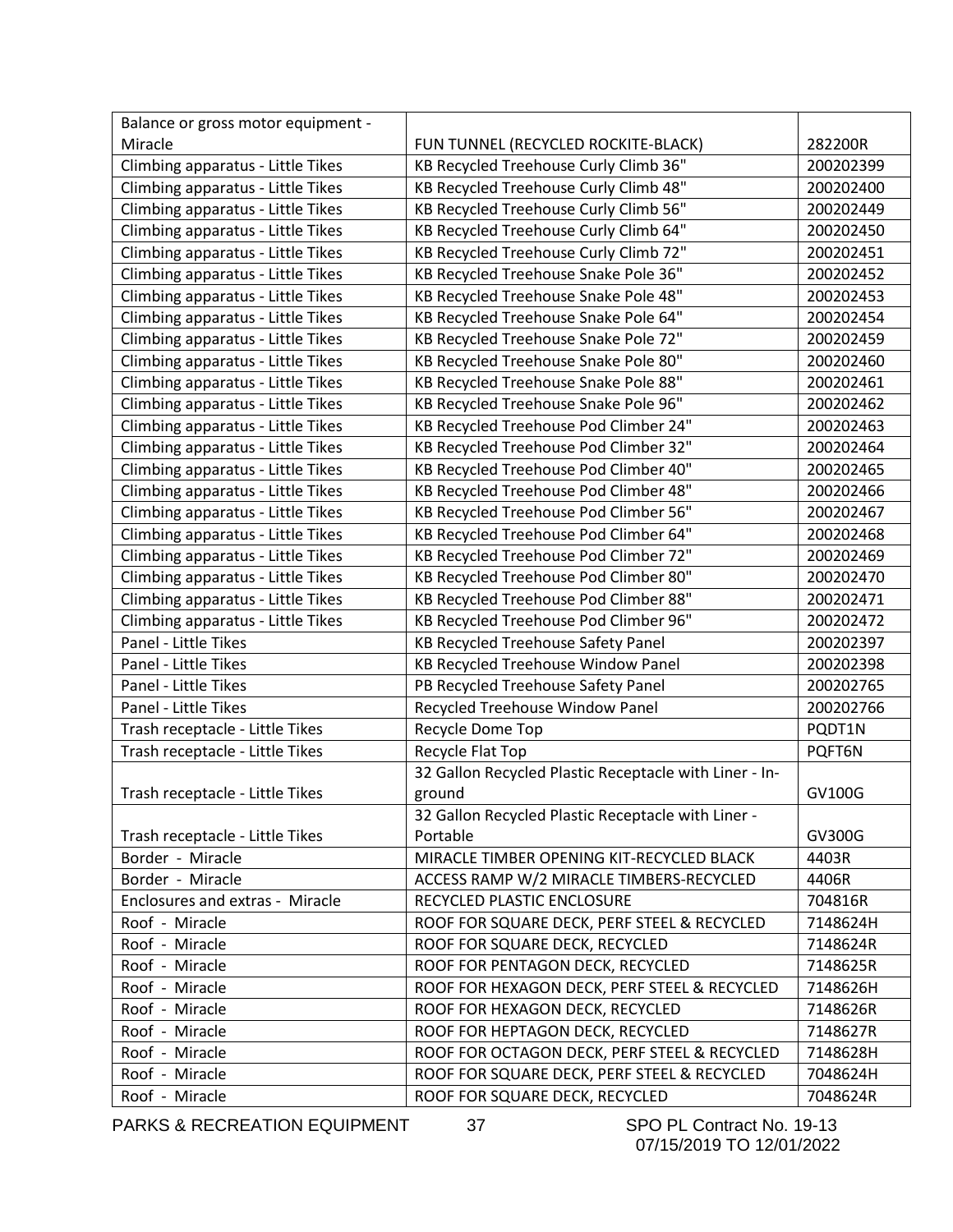| Roof - Miracle               | ROOF FOR HEXAGON DECK, PERF STEEL & RECYCLED | 7048626H |
|------------------------------|----------------------------------------------|----------|
| Roof - Miracle               | ROOF FOR HEXAGON DECK, RECYCLED              | 7048626R |
| Trash receptacle - Miracle   | <b>TRASH DOME TOP RECYCLE</b>                | MRPQDT1N |
| Trash receptacle - Miracle   | <b>TRASH FLAT TOP RECYCLE</b>                | MRPQFT6N |
| Trash receptacle - Playworld | RECYCLE DOME TOP                             | ZZPQDT1N |